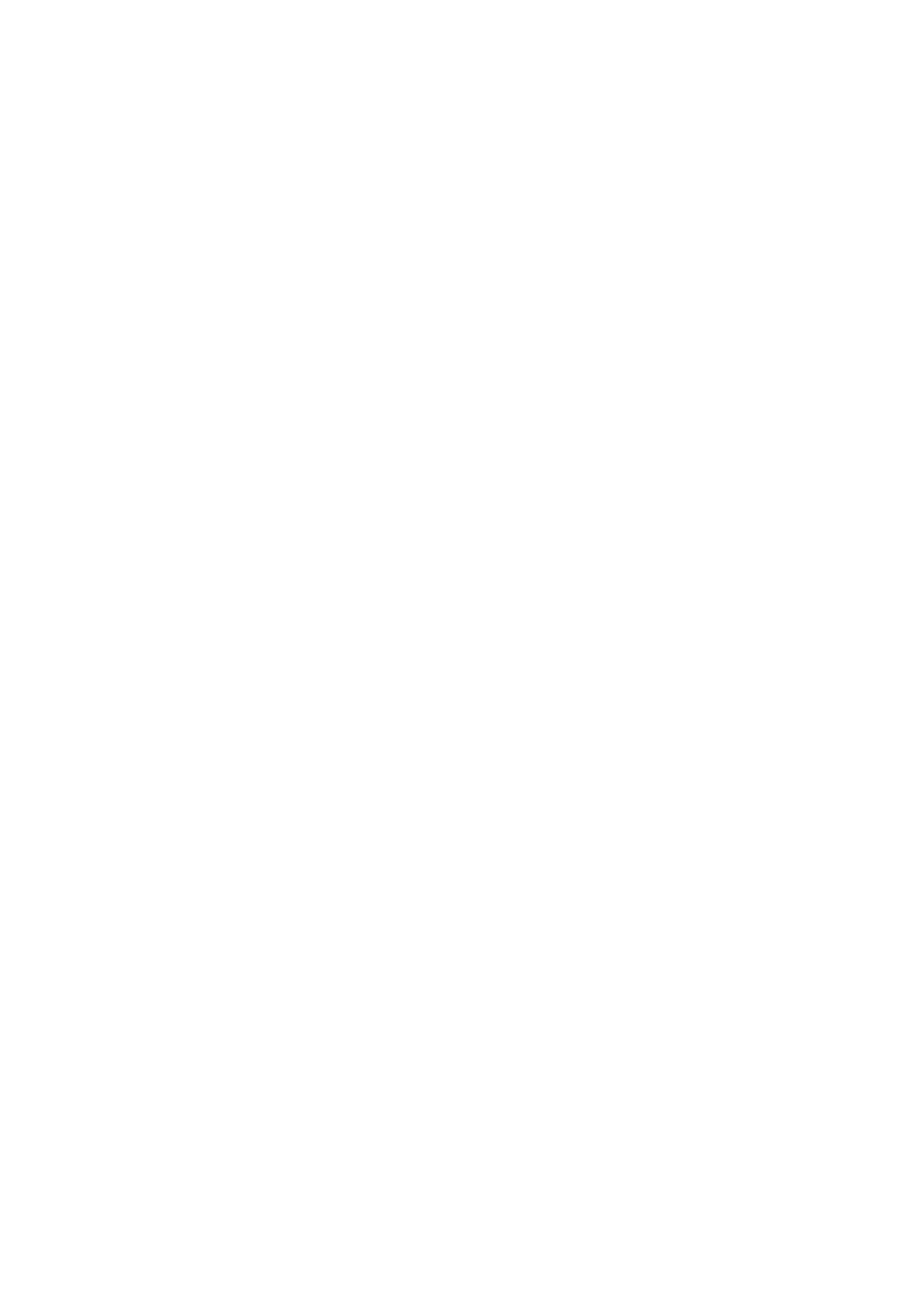#### **LIST OF RESOLUTIONS**

- [No. 1](#page-4-0) Approval of the Annual Report of the Director General on the Activities of the OIE in 2013 and the Report on the current situation on events and trends in the animal health worlwide
- [No. 2](#page-5-0) Approval of the Report of the Director General on the Management, Activities and Administrative Work of the OIE in 2013
- [No. 3](#page-6-0) Approval of the Financial Report for the 87th Financial Year of the OIE (1st January – 31 December 2013)
- [No. 4](#page-7-0) Acknowledgements to the Governments of Member Countries and Intergovernmental Organisations that made Voluntary Contributions or Subsidies to the OIE, or contributed in the organisation of OIE Meetings
- No. 5 No resolution
- [No. 6](#page-8-0) OIE Budgetary Income and Expenses for the 89th Financial Year of the OIE (1st January – 31 December 2015)
- [No. 7](#page-10-0) Financial Contributions from OIE Members for 2015
- [No. 8](#page-11-0) Planned Working Programme for 2015
- [No. 9](#page-12-0) Renewal of the appointment of the External Auditor
- [No. 10](#page-13-0) Acknowledgements to the Governments of Member Countries that helped the OIE in the acquisition of the property situated at 14 rue de Prony
- [No. 11](#page-14-0) Creation of two categories of extra-ordinary contributions
- [No. 12](#page-15-0) Accession of the Republic of Liberia to the OIE
- [No. 13](#page-16-0) Accession of the Republic of South Sudan to the OIE
- [No. 14](#page-17-0) Adoption of new or revised chapters for the *Manual of Diagnostic Tests for Aquatic Animals*
- [No. 15](#page-18-0) Recognition of the Foot and Mouth Disease Status of Member Countries
- [No. 16](#page-22-0) Endorsement of Official Control Programmes for Foot and Mouth Disease of Member Countries
- [No. 17](#page-23-0) Recognition of the Contagious Bovine Pleuropneumonia Status of Member Countries
- [No. 18](#page-24-0) Recognition of the Bovine Spongiform Encephalopathy Risk Status of Member Countries
- [No. 19](#page-26-0) Recognition of the African Horse Sickness Status of Member Countries
- [No. 20](#page-27-0) Recognition of the Peste des Petits Ruminants Status of Member Countries
- [No. 21](#page-28-0) First addendum to Resolution No. 30 of 30 May 2013 "Procedures for Member Countries for the official recognition and maintenance of disease status of certain animal diseases or risk status of bovine spongiform encephalopathy (BSE) and for the endorsement of a national official control programme"
- [No. 22](#page-30-0) Third addendum to Resolution No. 26 of 24 May 2012 "The cost to be covered by Member Countries applying for the official recognition or re-instatement of disease status of certain animal diseases and for the endorsement of a national official control programme for foot and mouth disease"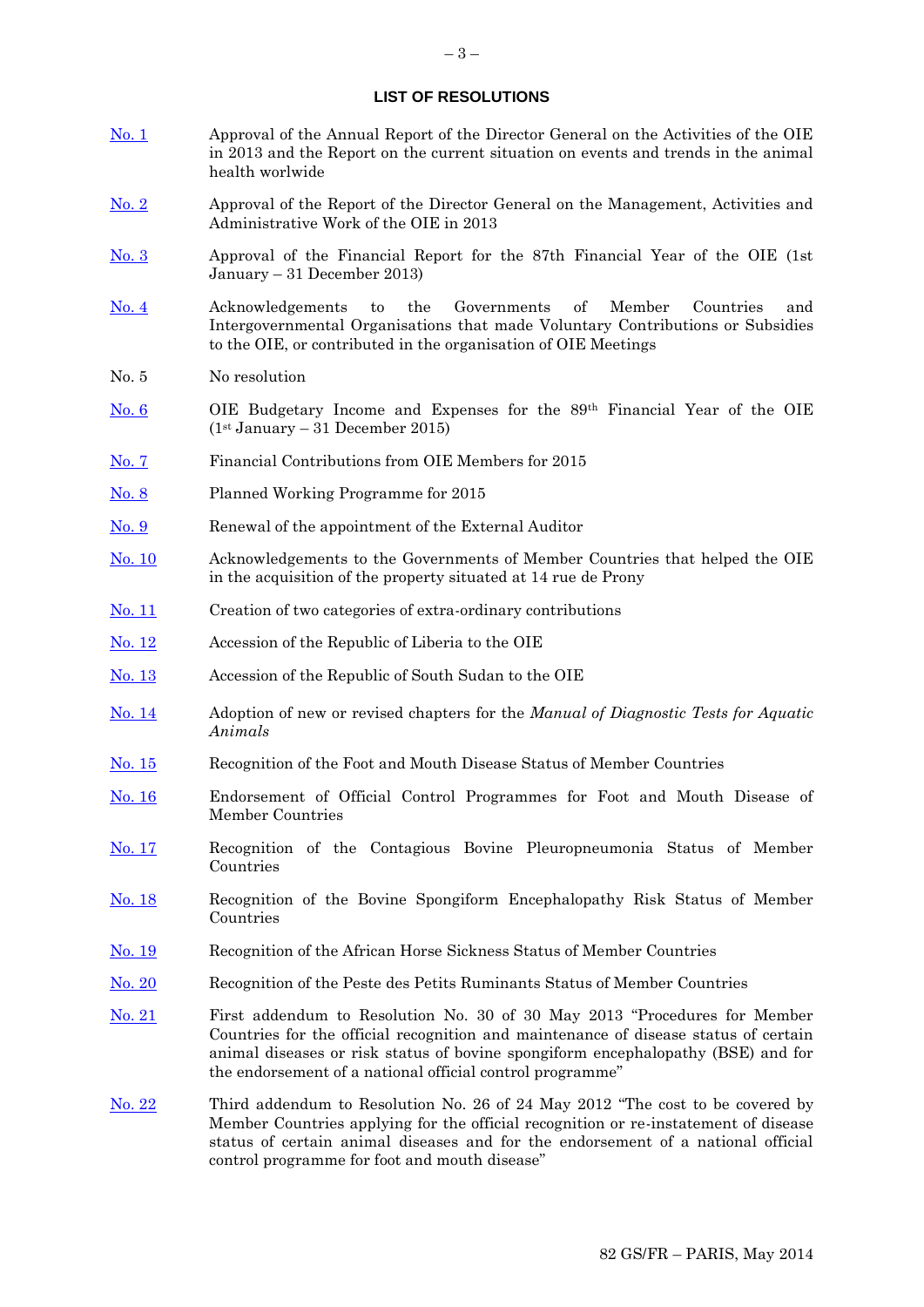- [No. 23](#page-31-0) Procedure for the Designation of Facilities Holding Rinderpest Virus Containing Material to Maintain Global Freedom from Rinderpest [No. 24](#page-35-0) Global Control and Eradication of Peste des Petits Ruminants [No. 25](#page-38-0) Animal production food safety [No. 26](#page-42-0) Animal welfare [No. 27](#page-44-0) Adoption of the new or revised texts for the *Manual of Diagnostic Tests and Vaccines for Terrestrial Animals* [No. 28](#page-46-0) Designation of OIE Collaborating Centres [No. 29](#page-48-0) Register of Diagnostic Kits Validated and Certified by the OIE [No. 30](#page-50-0) Amendments to the OIE *Aquatic Animal Health Code* [No. 31](#page-51-0) Amendments to the OIE *Terrestrial Animal Health Code* [No. 32](#page-54-0) Criteria and factors for rational prioritisation of animal diseases that should be covered by public health policies [No. 33](#page-56-0) African swine fever: new challenges and measures to prevent its spread [No. 34](#page-58-0) Agreement between the World Organisation for Animal Health (OIE) and the Eurasian Economic Commission (EEC) [No.](#page-59-0) 35 Agreement between the World Organisation for Animal Health (OIE) and the Global Alliance for Rabies Control (GARC) [No. 36](#page-60-0) Agreement between the World Organisation for Animal Health (OIE) and the Inter-
- Governmental Authority on Development (IGAD)
- [No. 37](#page-61-0) Agreement between the World Organisation for Animal Health (OIE) and the International Veterinary Students Association (IVSA)
- [No. 38](#page-62-0) Agreement between the World Organisation for Animal Health (OIE) and the Association for Assessment and Accreditation of Laboratory Animal Care International (AAALAC International)
- [No. 39](#page-63-0) Agreement between the World Organisation for Animal Health (OIE) and the International Society for Animal Hygiene (ISAH)

 $\overline{\phantom{a}}$ 

- [No. 40](#page-64-0) Designation of OIE Reference Laboratories for aquatic animal diseases
- [No. 41](#page-65-0) Designation of OIE Reference Laboratories for terrestrial animal diseases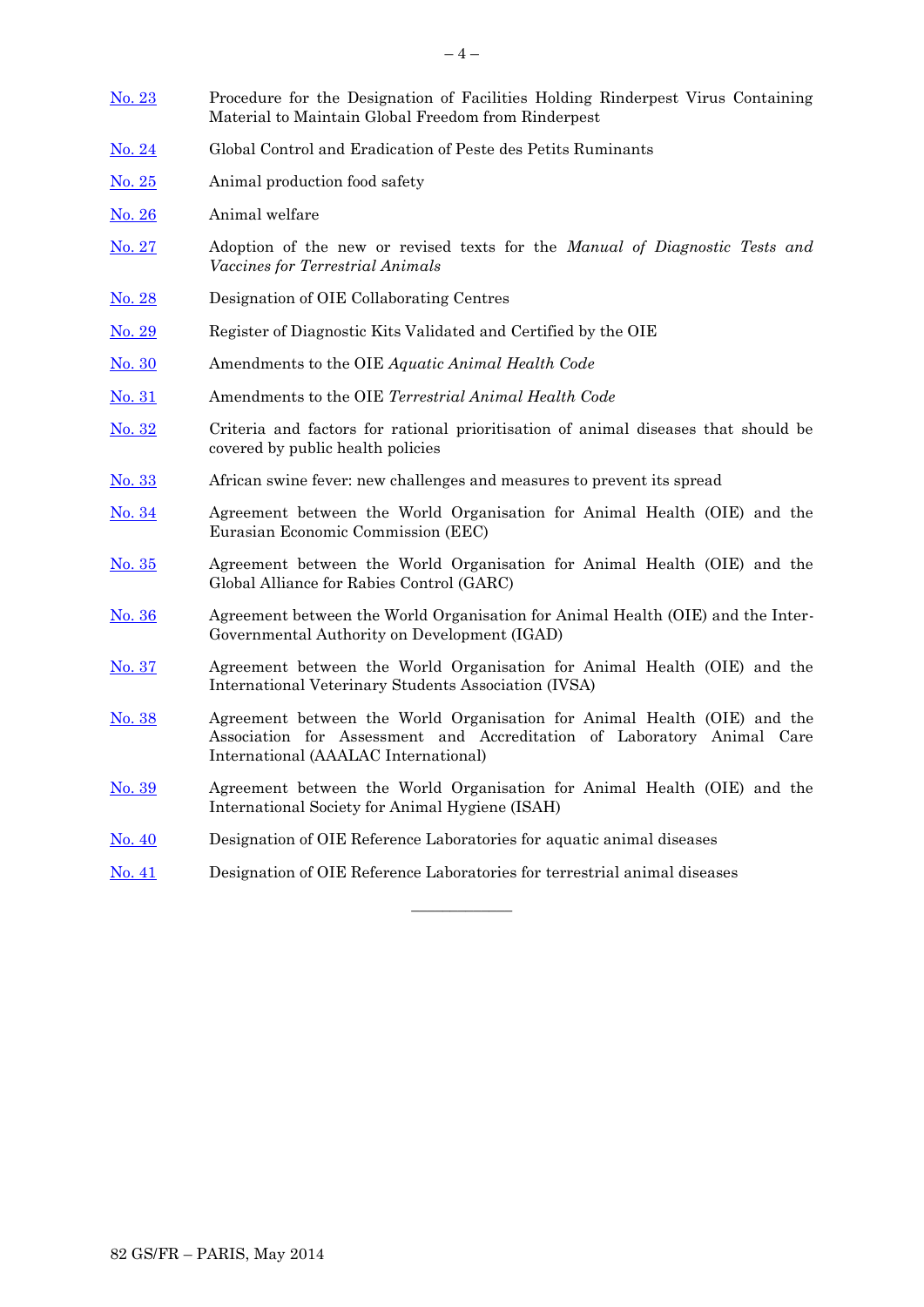# <span id="page-4-0"></span>**Approval of the Annual Report of the Director General on the Activities of the OIE in 2013 and the Report on the current situation on events and trends in the animal health worlwide**

In accordance with Article 6 of the Organic Rules of the OIE,

THE ASSEMBLY

RESOLVES

To approve the Annual Report of the Director General on the Activities of the OIE in 2013 (82 SG/1) and the Report on the current situation on events and trends in the animal health worldwide (82 SG/2).

 $\overline{\phantom{a}}$  , where  $\overline{\phantom{a}}$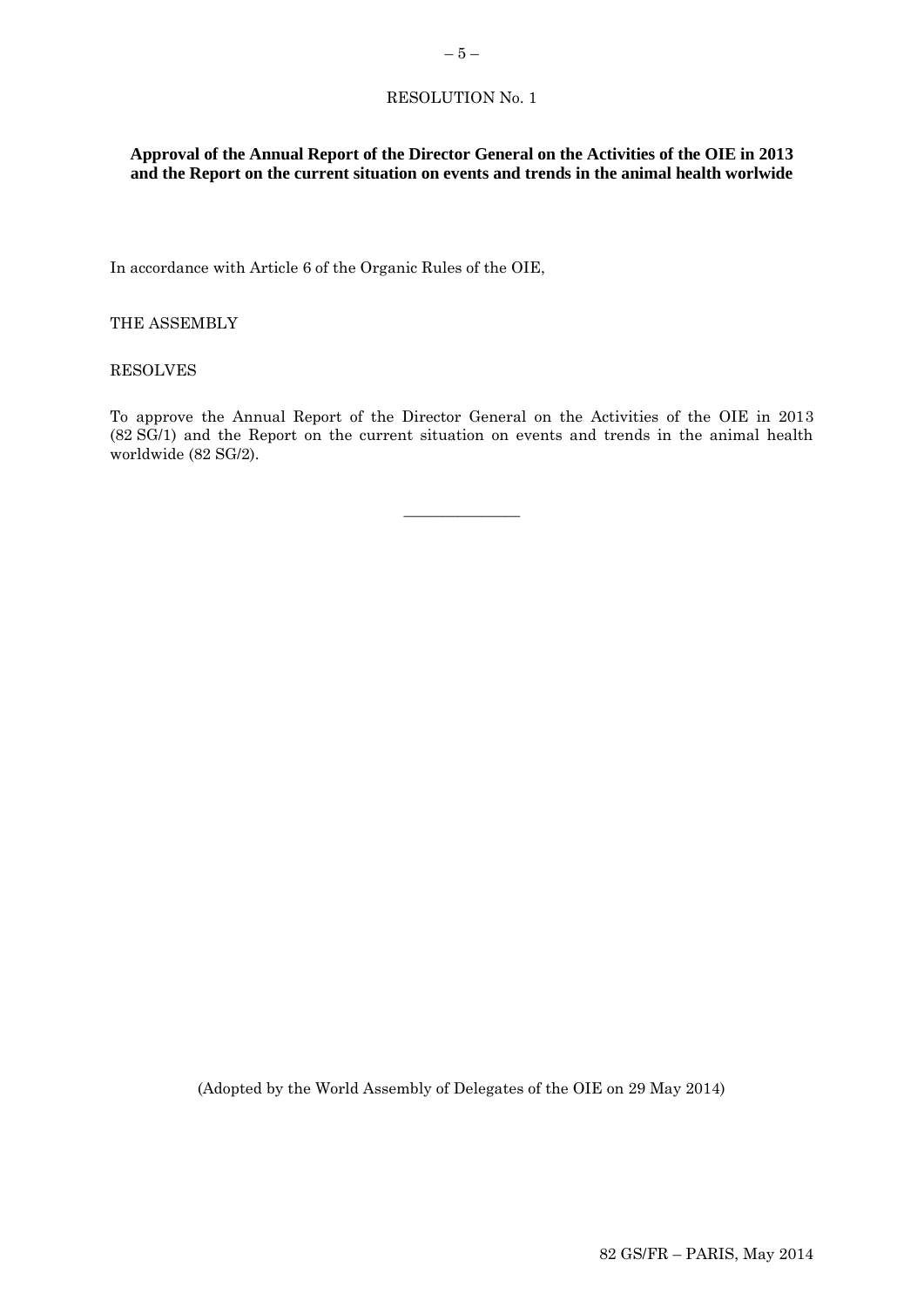# <span id="page-5-0"></span>**Approval of the Report of the Director General on the Management, Activities and Administrative Work of the OIE in 2013**

In accordance with Article 6 of the Organic Rules,

THE ASSEMBLY

RESOLVES

To approve the Report of the Director General on the Management, Activities and Administrative Work of the OIE in 2013 (82 SG/3).

\_\_\_\_\_\_\_\_\_\_\_\_\_\_\_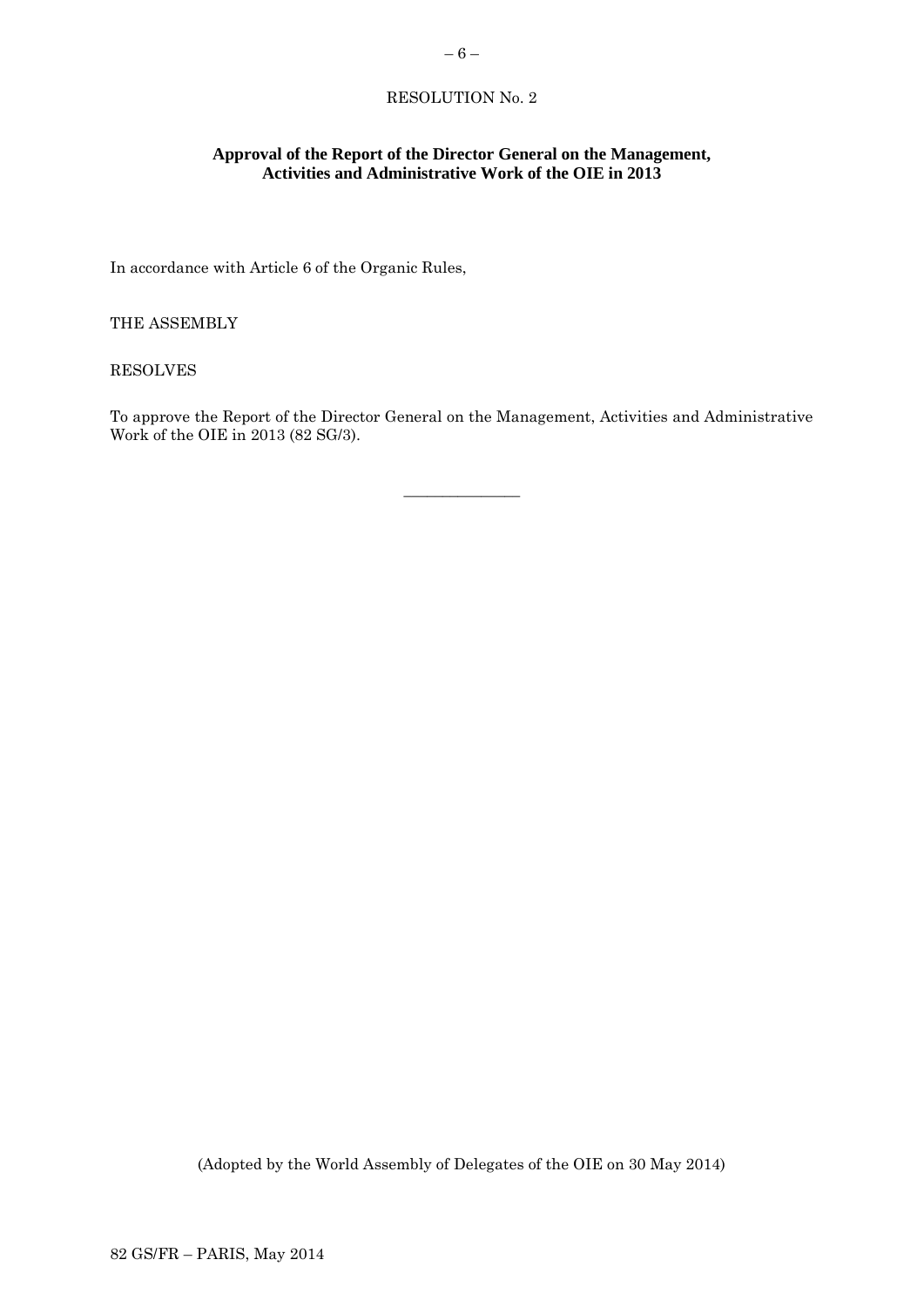# <span id="page-6-0"></span>**Approval of the Financial Report for the 87th Financial Year of the OIE (1 January – 31 December 2013)**

In application of Article 15 of the Organic Statutes and Article 6 of the Organic Rules of the OIE,

# THE ASSEMBLY

#### RESOLVES

To approve the Financial Report for the 87th Financial Year of the OIE (1 January – 31 December 2013) (82 SG/4).

 $\overline{\phantom{a}}$  , where  $\overline{\phantom{a}}$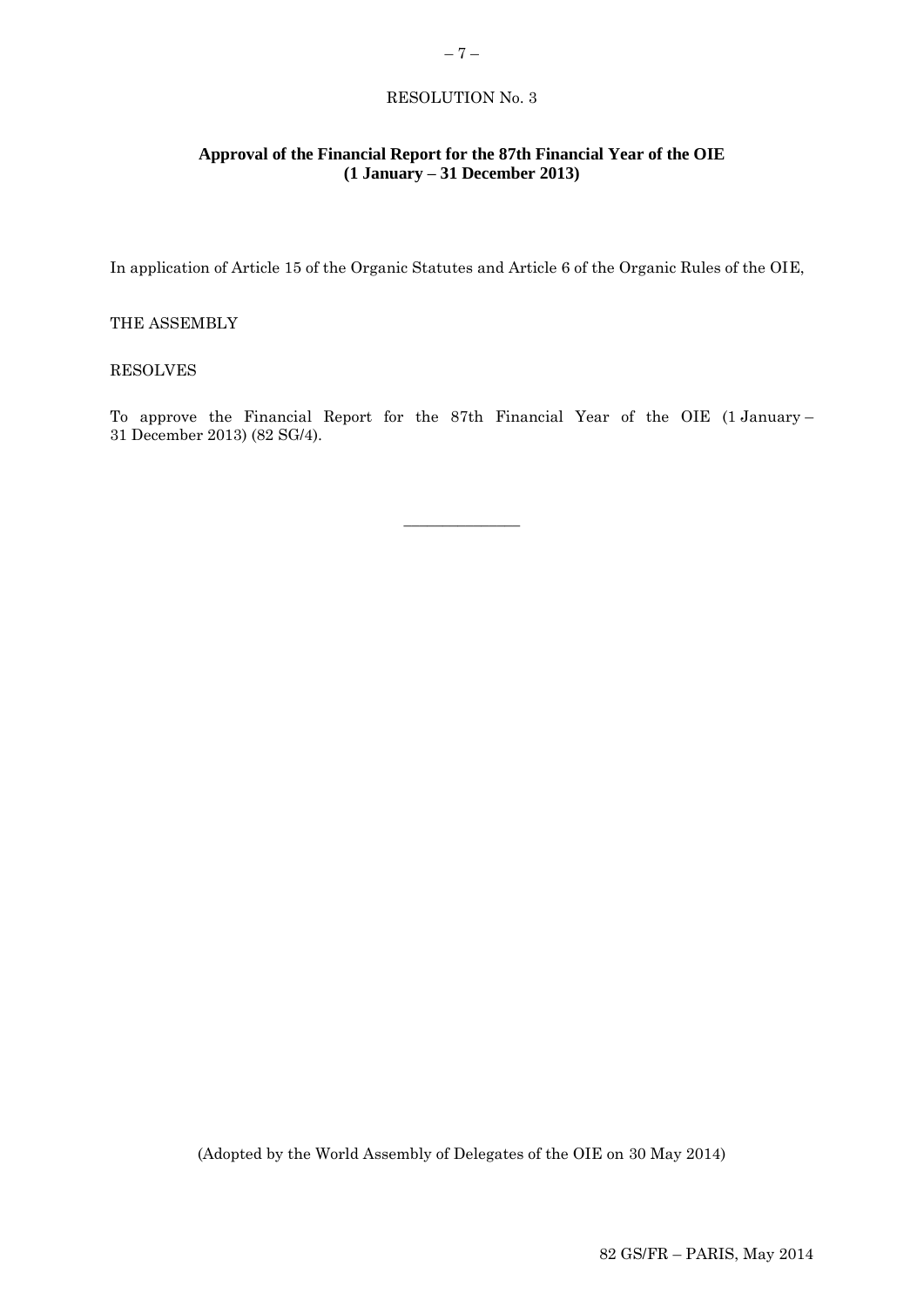# <span id="page-7-0"></span>**Acknowledgements to the Governments of Member Countries and Intergovernmental Organisations that made Voluntary Contributions or Subsidies to the OIE, or contributed in the Organisation of OIE Meetings**

Having noted the voluntary contributions or subsidies received by the OIE in 2013 and the meetings organised by the OIE in 2013,

THE ASSEMBLY

## REQUESTS

The Director General to sincerely thank:

1. The Governments of Argentina, Australia, Bahrain, Brazil, Canada, Colombia, Cyprus, Djibouti, Egypt, France, Germany, Iraq, Israel, Italy, Japan, Kenya, Kuwait, Lebanon, New Zealand, Oman, Panama, Paraguay, People's Republic of China, Qatar, Sudan, Switzerland, United Kingdom and United States of America;

To intergovernmental organisations: the European Union (European Commission) and the World bank;

And the non-governmental organisations: the Bill & Melinda Gates Foundation, the *Fédération Equestre Internationale* (FEI), Saint Jude Children's hospital, the World Society for the Protection of Animals (WSPA) and the *Conseil Supérieur de l'Ordre des Vétérinaires* (France)

for their voluntary contributions or subsidies to support the execution of the programmes of the OIE in 2013.

2. The Governments of Algeria, Benin, Botswana, Italy, Jordan, Kenya, Lebanon, Mexico, Mozambique, People's Republic of China, Philippines, Portugal, Republic of Korea, Serbia, Singapore, Thailand, Togo, Tunisia and Uruguay;

for their contribution in the organisation of OIE Regional Conferences, seminars and workshops that were held during 2013.

3. The Governments of Brazil, France, Germany, Italy, Republic of Korea and United States of America

 $\overline{\phantom{a}}$  , where  $\overline{\phantom{a}}$ 

for the provision of personnel to support the implementation of the programmes of the OIE in 2013.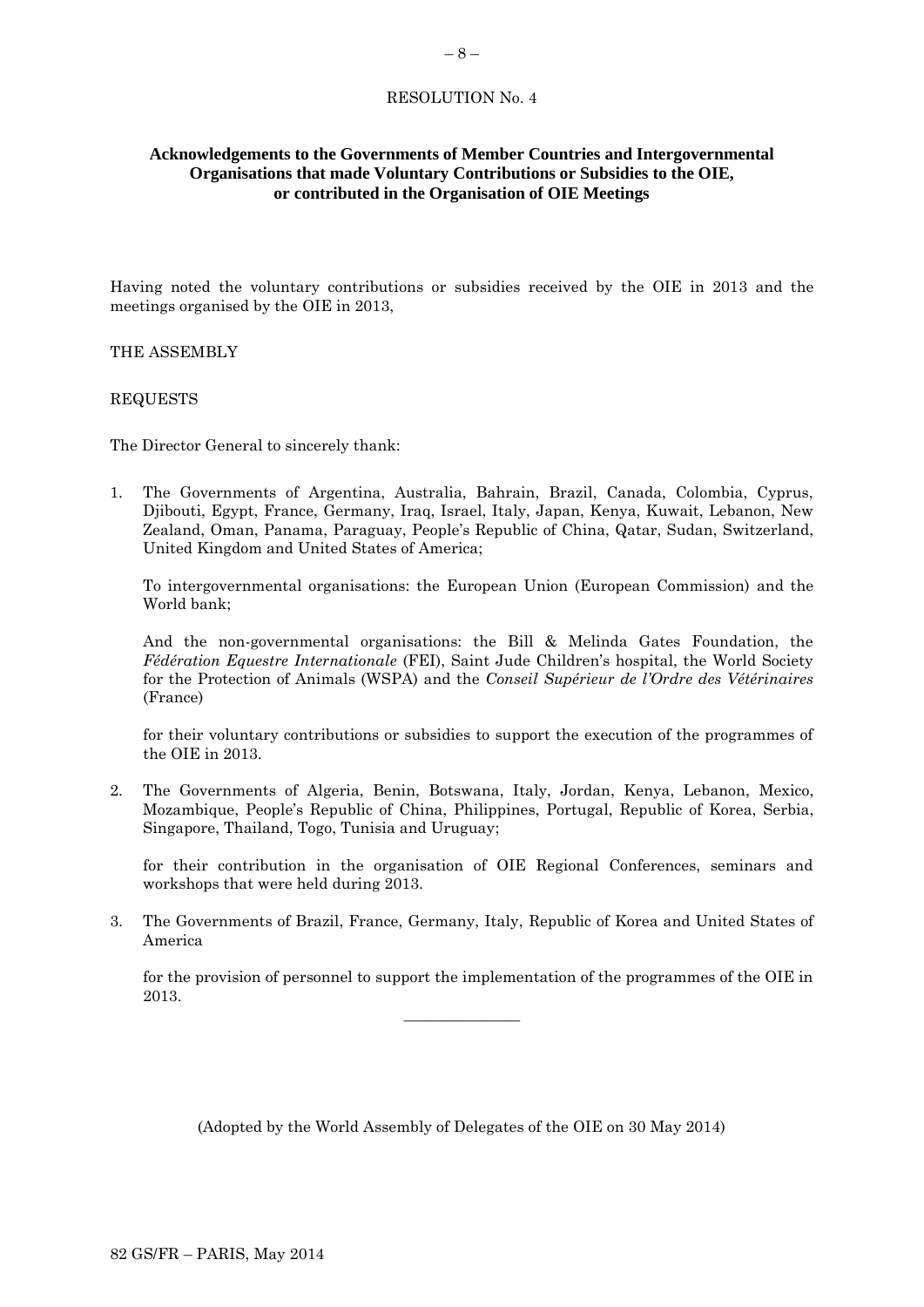# <span id="page-8-0"></span>**OIE budgetary income and expenses for the 89th financial year (1 January to 31 December 2015)**

**RESERVED FOR DELEGATES**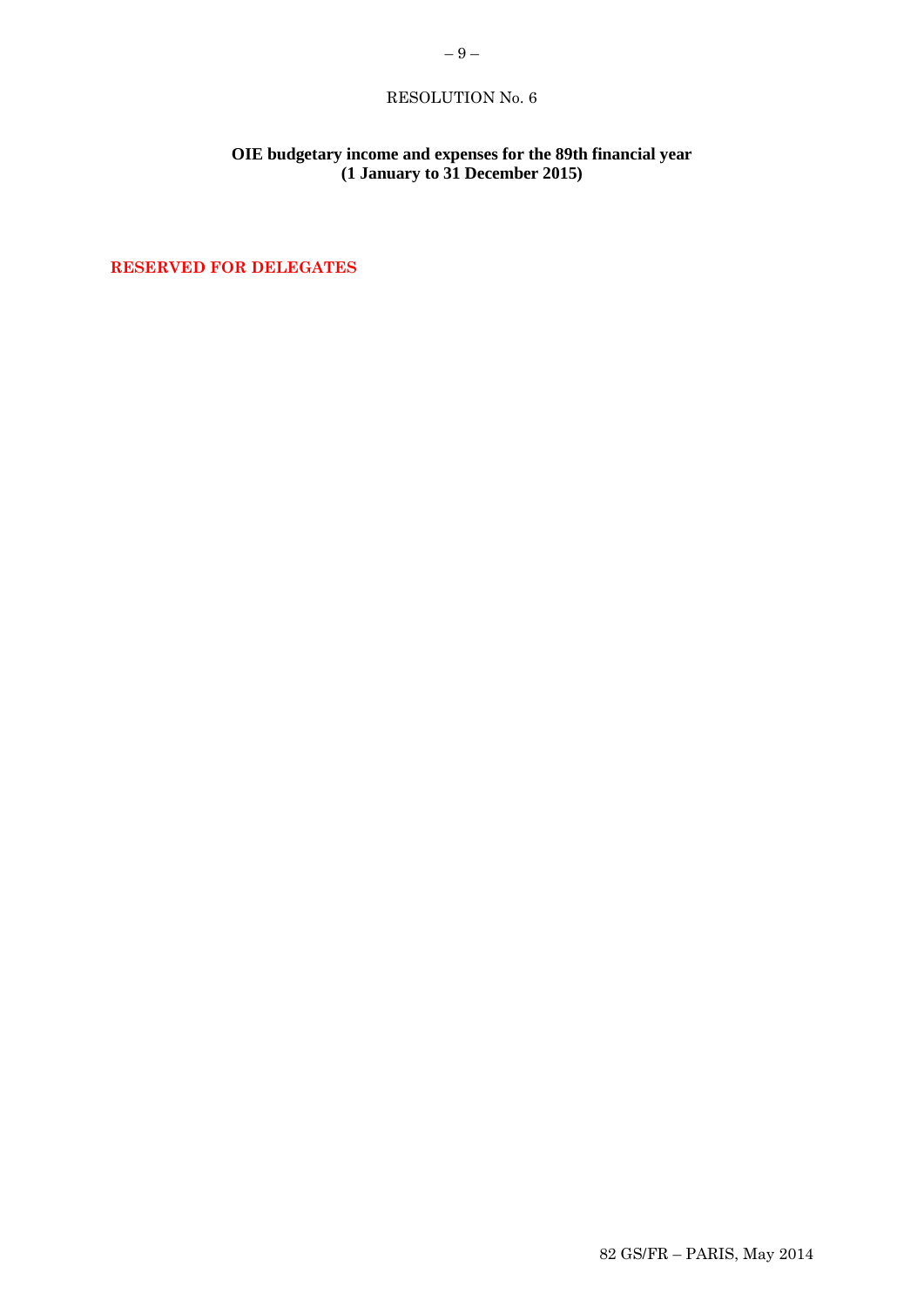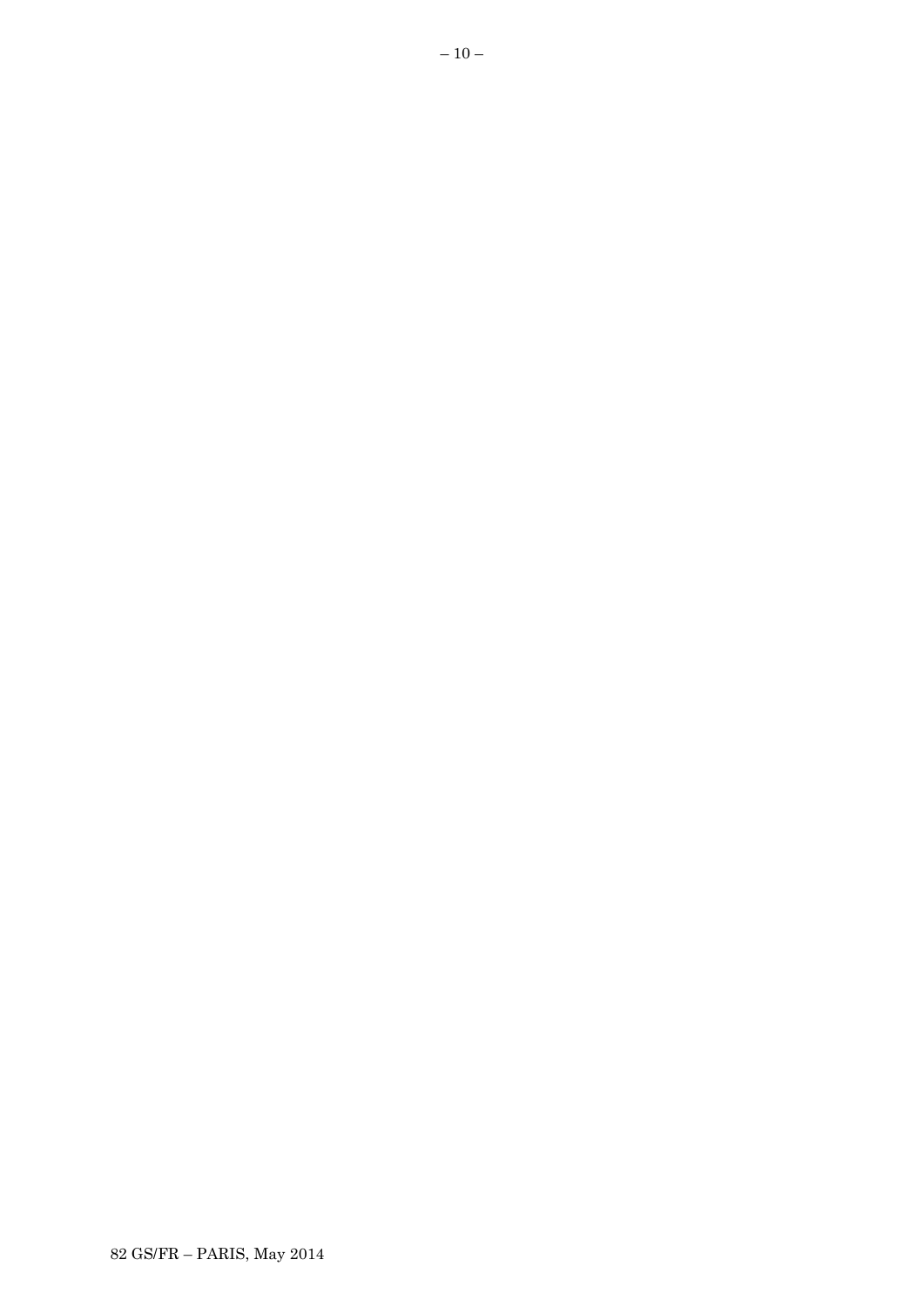# <span id="page-10-0"></span>**Financial contributions from OIE Member Countries for 2015**

**RESERVED FOR DELEGATES**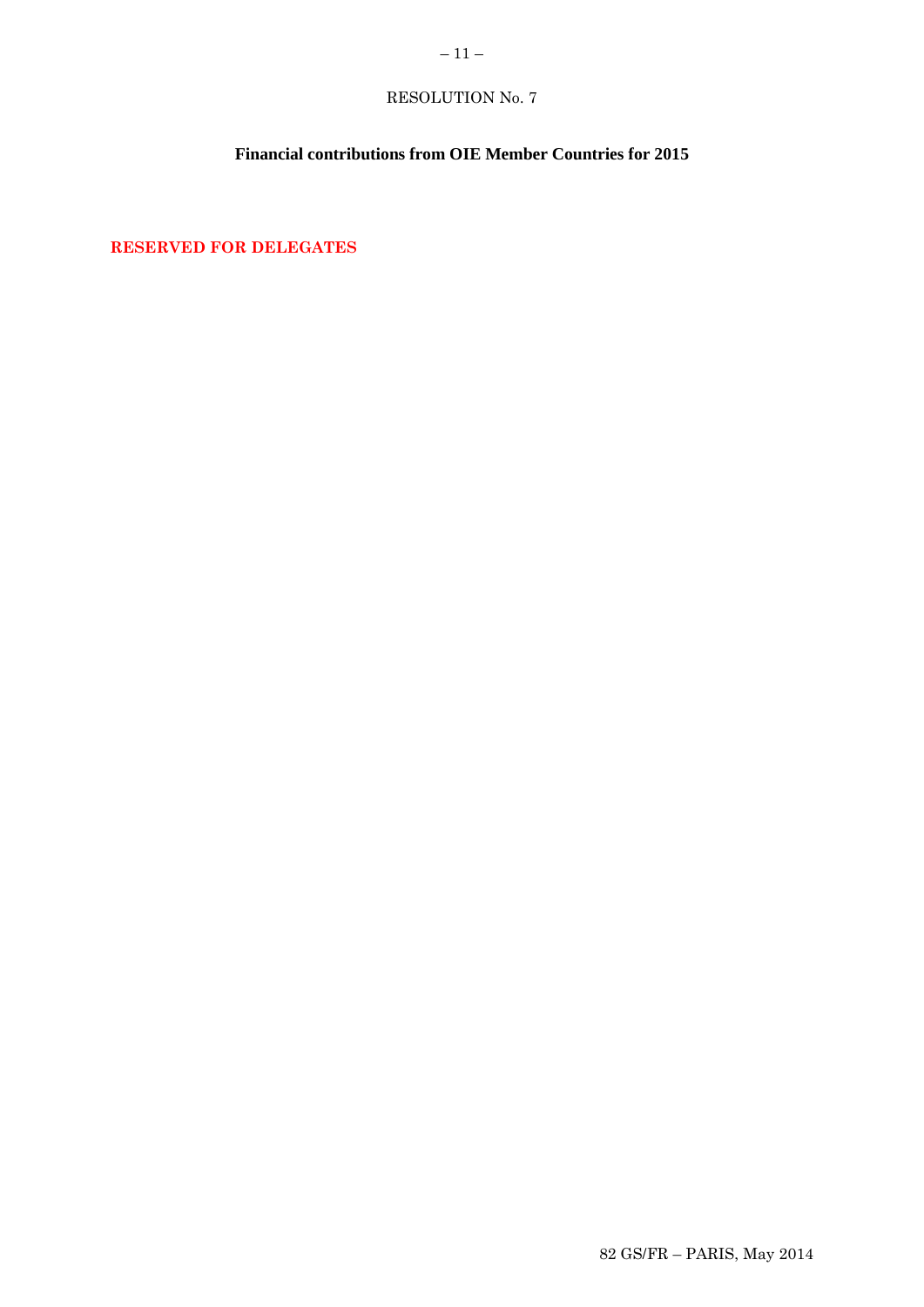# <span id="page-11-0"></span>**Planned Working Programme for 2015**

# CONSIDERING

The Fifth Strategic Plan of the OIE, established for the 2011-2015 period,

# THE ASSEMBLY, ON THE PROPOSAL OF THE COUNCIL

# 1. DECIDES

To approve the Planned Working Programme for 2015 (Appendix I of document 82 SG/6).

# 2. RECOMMENDS THAT

Member Countries provide the necessary support to allow the Planned Working Programme to be carried out, in the form of payment of both regular contributions and, when possible, voluntary contributions to the general budget and/or to the World Animal Health and Welfare Fund, or any other subsidies to support the OIE activities.

 $\overline{\phantom{a}}$  , where  $\overline{\phantom{a}}$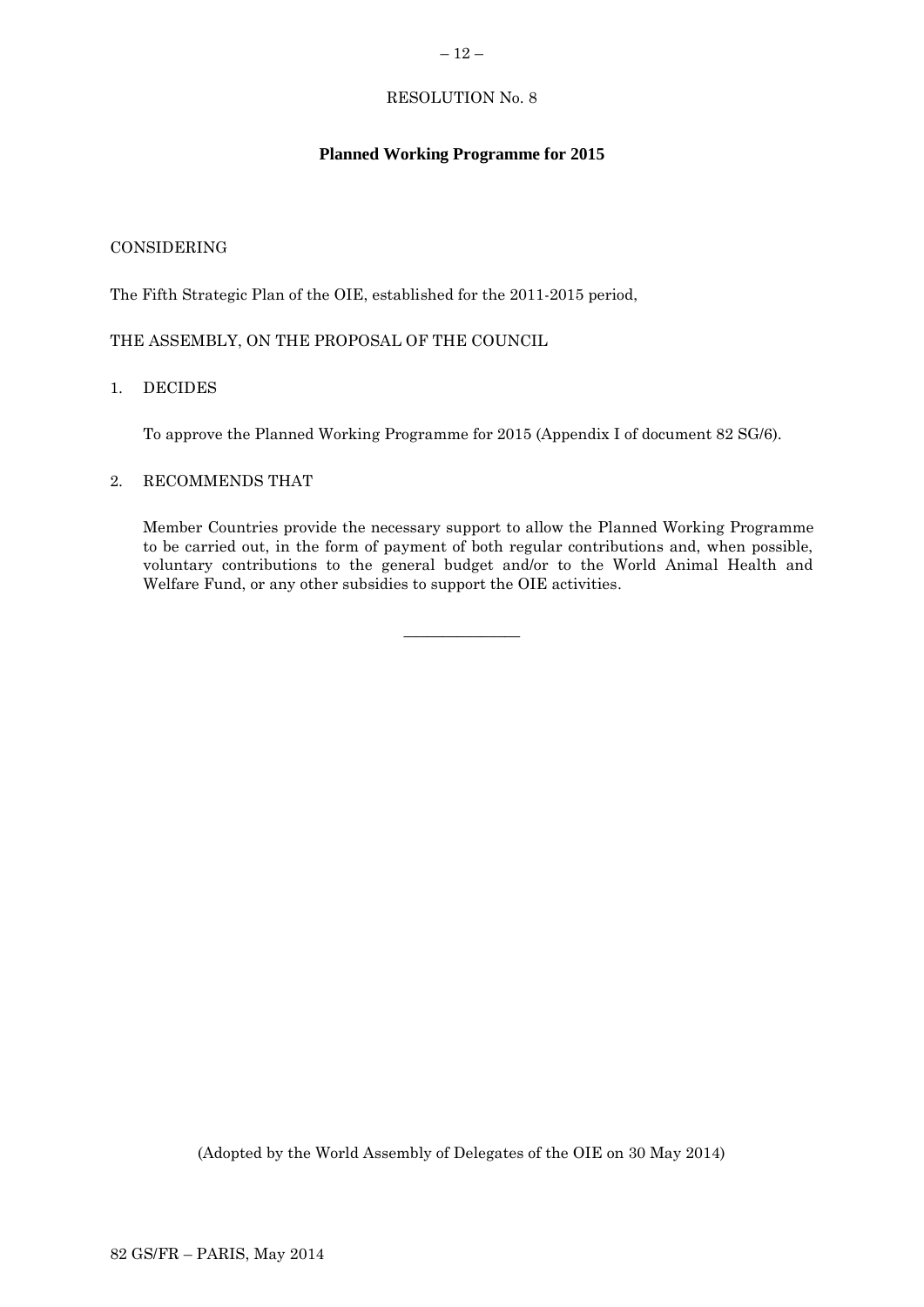#### <span id="page-12-0"></span> $-13-$

# RESOLUTION No. 9

## **Renewal of the Appointment of the External Auditor**

In accordance with Article 12.1. of the Financial Regulations concerning the appointment of the External Auditor and the renewal of her mandate,

THE ASSEMBLY

RESOLVES

To renew for a period of 1 year (2014) the appointment of Mr Didier Selles as OIE External Auditor.

 $\overline{\phantom{a}}$  , where  $\overline{\phantom{a}}$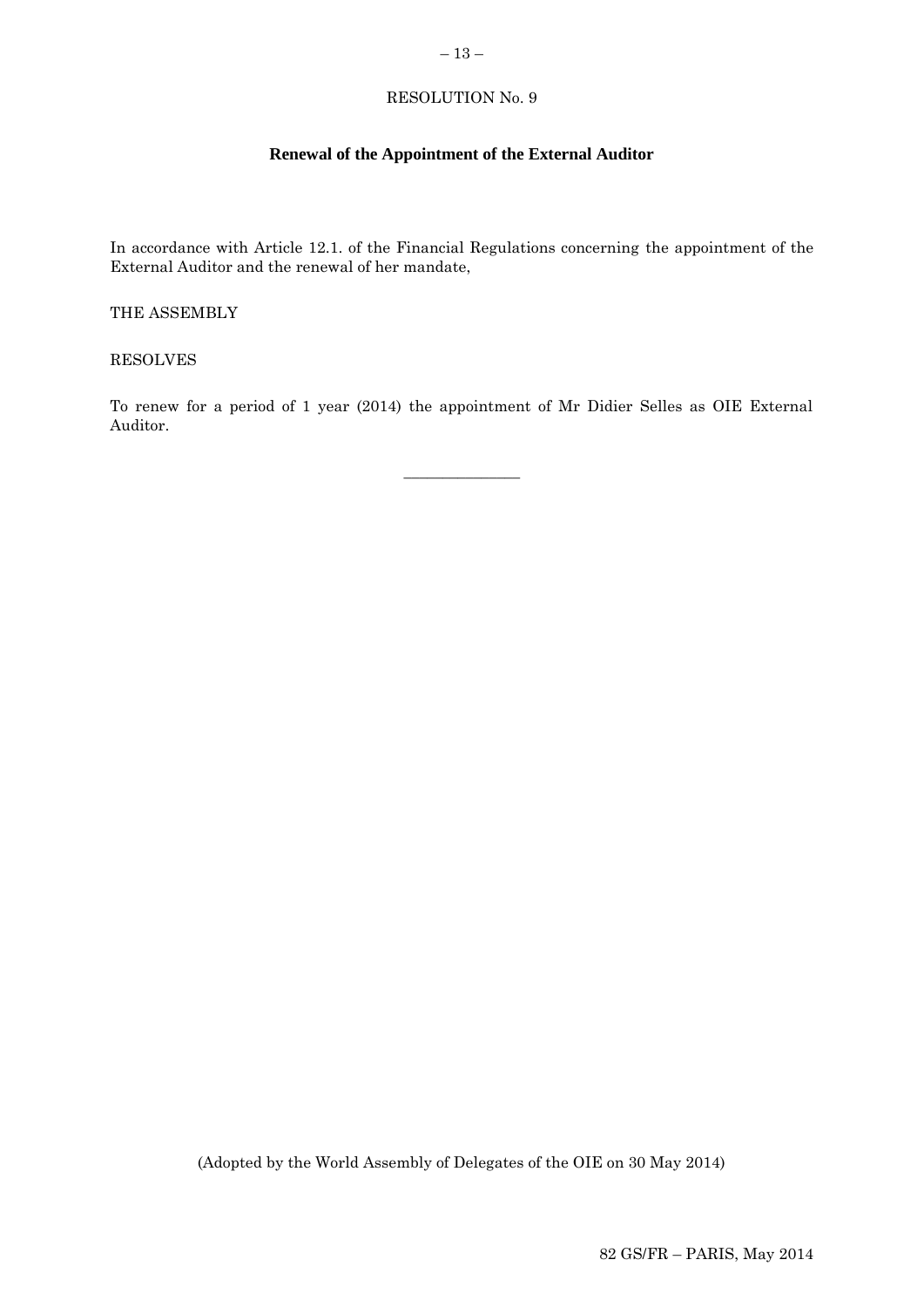# <span id="page-13-0"></span>**Acknowledgements to the Governments of Member Countries and donors that helped the OIE, in the acquisition of the property situated at 14 rue de Prony**

## CONSIDERING

The Resolution No. XI of 30 May 2008 giving the Director General a mandate for the acquisition of a property situated at 14 rue de Prony,

Having noted the additional voluntary contributions received by the OIE within the framework of the subscription launched with Member Countries or other donors to contribute to this acquisition,

#### THE ASSEMBLY

## REQUESTS

The Director General to sincerely thank:

- The Governments of Australia, Canada, France, Italy, Luxembourg, Oman, People's Republic of China, Turkey and the United Kingdom for their voluntary contributions to support the extension of the Headquarters so that it corresponds to the development of the objectives of the Organisation,
- And the Fédération équestre internationale (FEI) and the Latin American Poultry Association.

#### RECOMMENDS THAT

This subscription remains open, until further notice, to the other Member Countries and potential donors so as to finalise the acquisition and renovation of the property situated at 14 rue de Prony and, if needed, to proceed with the total or partial reimbursement of the bank loan granted in 2009 to acquire the first part of the building.

 $\overline{\phantom{a}}$  , where  $\overline{\phantom{a}}$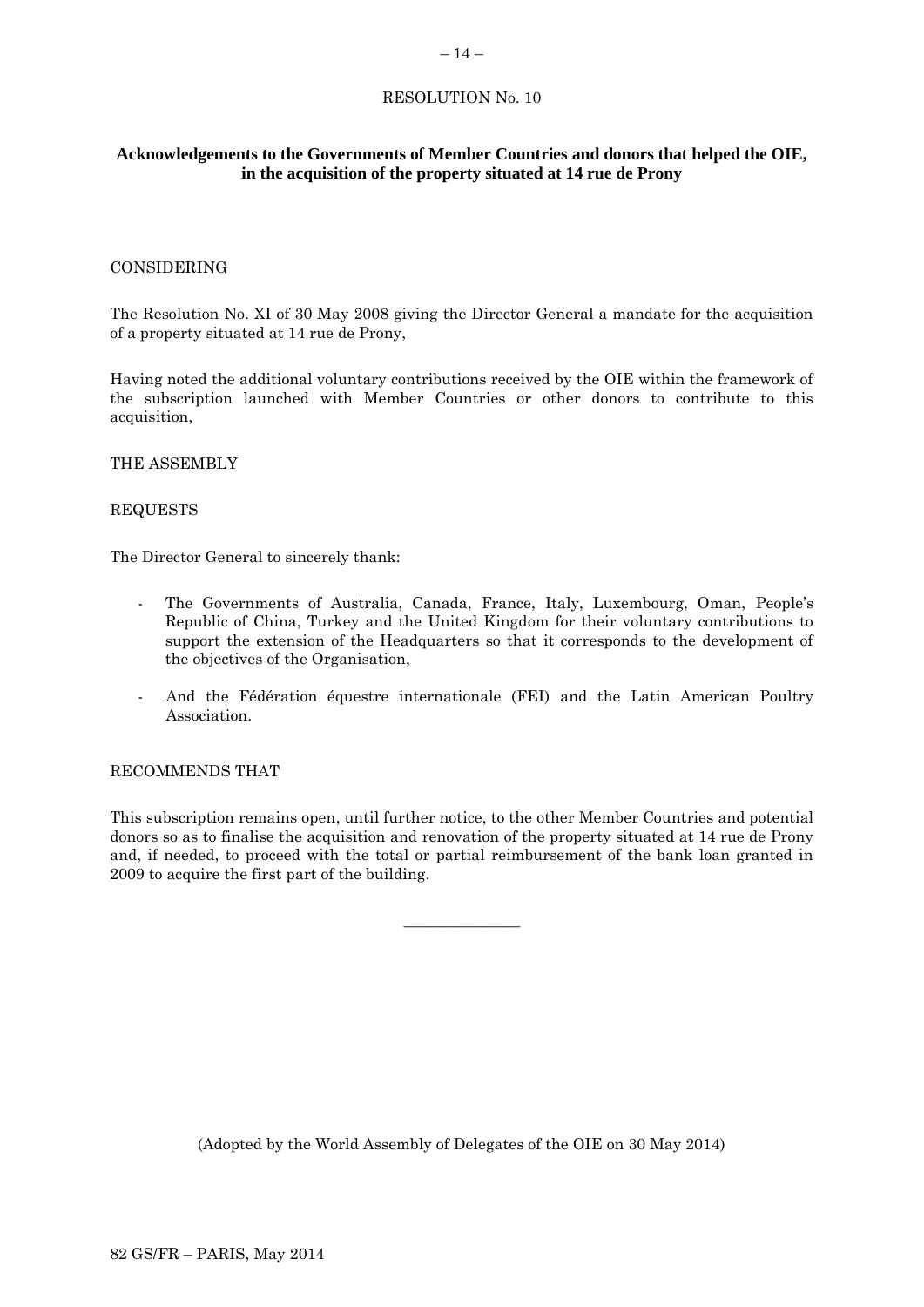# <span id="page-14-0"></span>**Creation of two categories of extra-ordinary contributions**

**RESERVED FOR DELEGATES**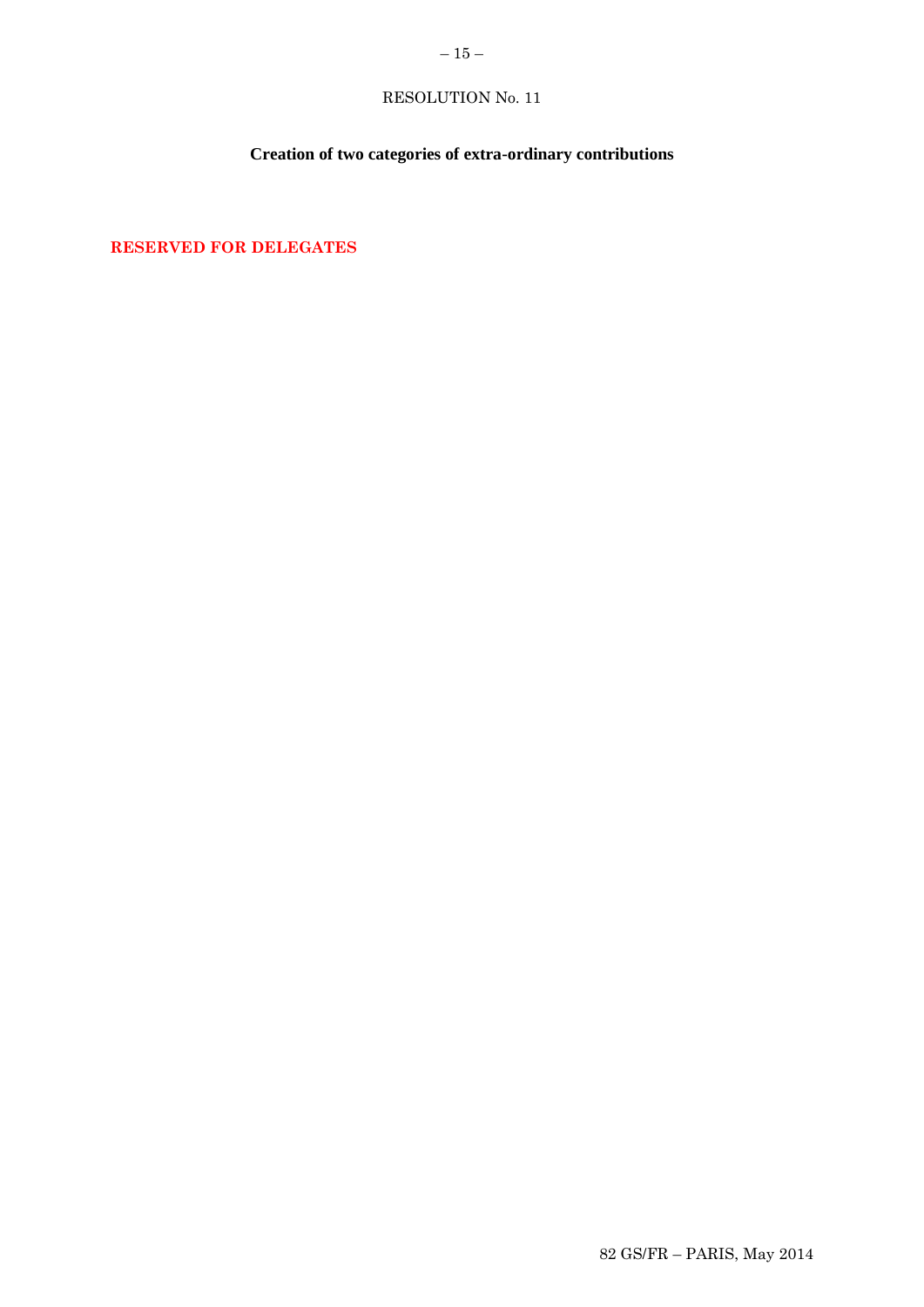# <span id="page-15-0"></span>**Accession of the Republic of Liberia to the OIE**

In accordance with the Article 6 of the International Agreement,

In accordance with the Organic Rules, particularly the article 3 designating the organs in charge of the functions of the Organisation, and the article 5 stating that the OIE is under the authority and the control of the Assembly,

In accordance with the General Rules, particularly the article 1 stating that the Assembly is the highest authority of the OIE and that its wishes shall be expressed by Resolutions, as well as the article 50 stating that, except as elsewhere provided in the Organic Rules or in these General Rules, decisions shall be based on a simple majority,

In accordance with the Resolution No. 11 of 31 May 2013 establishing a procedure for examination of applications for accession to the OIE,

Recalling that this procedure is only applicable to membership applications received after 31 May 2013,

Considering the decision of the Council at its meeting held 2 October 2013, which was expressed unanimously in favor of accession of the Republic of Liberia to the OIE

THE ASSEMBLY

#### RESOLVES

To accept the application for accession of the Republic of Liberia that becomes Member of the OIE.

 $\overline{\phantom{a}}$  , where  $\overline{\phantom{a}}$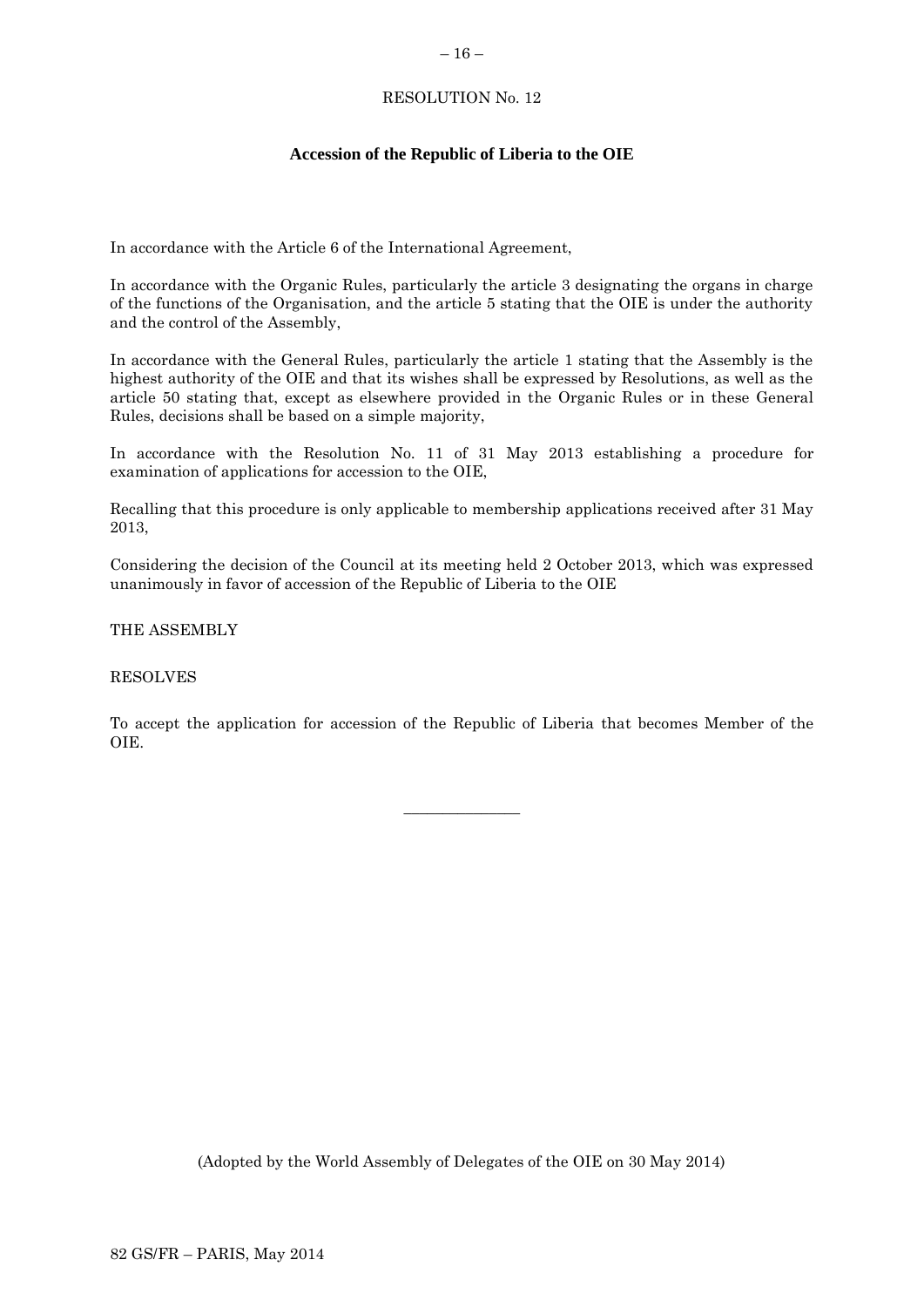## <span id="page-16-0"></span>**Accession of the Republic of South Sudan to the OIE**

In accordance with the Article 6 of the International Agreement,

In accordance with the Organic Rules, particularly the article 3 designating the organs in charge of the functions of the Organisation, and the article 5 stating that the OIE is under the authority and the control of the Assembly,

In accordance with the General Rules, particularly the article 1 stating that the Assembly is the highest authority of the OIE and that its wishes shall be expressed by Resolutions, as well as the article 50 stating that, except as elsewhere provided in the Organic Rules or in these General Rules, decisions shall be based on a simple majority,

In accordance with the Resolution No. 11 of 31 May 2013 establishing a procedure for examination of applications for accession to the OIE,

Recalling that this procedure is only applicable to membership applications received after 31 May 2013,

Considering the decision of the Council at its meeting held 2 October 2013, which was expressed unanimously in favor of accession of the Republic of South Sudan to the OIE

THE ASSEMBLY

#### RESOLVES

To accept the application for accession of the Republic of South Sudan that becomes Member of the OIE.

 $\overline{\phantom{a}}$  , where  $\overline{\phantom{a}}$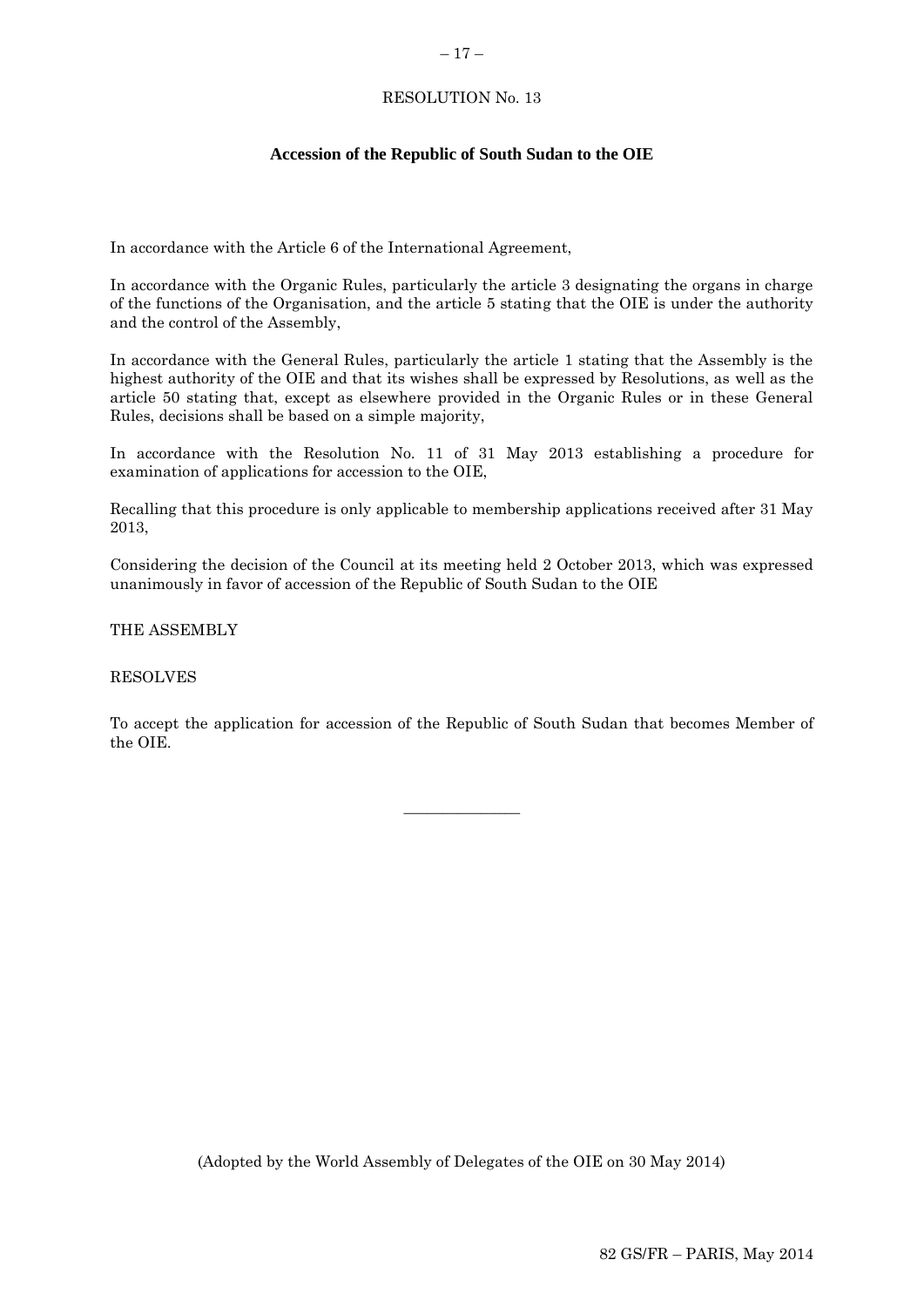# <span id="page-17-0"></span>**Adoption of new or revised chapters for the** *Manual of Diagnostic Tests for Aquatic Animals*

## CONSIDERING THAT

- 1. The *Manual of Diagnostic Tests for Aquatic Animals* (*Aquatic Manual*), like the *Aquatic Animal Health Code*, is an important contribution to the international harmonisation of sanitary standards related to aquatic animals and aquatic animal products,
- 2. Member Countries are asked for the comments of their specialists for each new or revised chapter of the *Aquatic Manual* before it is finalised by the Aquatic Animal Health Standards Commission,
- 3. The following new or revised chapters were sent to Member Countries for comment:
	- 2.2.2. Infectious hypodermal and haematopoietic necrosis
	- 2.3.5. Infection with infectious salmon anaemia virus
	- 2.3.X. Infection with salmonid alphavirus
	- 2.4.9. Infection with ostreid herpesvirus 1 microvariants

#### THE ASSEMBLY

#### RESOLVES

- 1. To adopt the new or revised chapters for the seventh edition of the *Aquatic Manual* proposed in Annexes 17, 19, and 20 of Document 82 SG/12/CS4 B, each text being authentic.
- 2. To adopt the revised chapter for the seventh edition of the *Aquatic Manual* proposed in Annex 18 (Chapter 2.4.9. Infection with ostreid herpesvirus 1 microvariants) of Document 82 SG/12/CS4 B, the text being authentic, with the following modifications:
	- 2.1. In Section 2.3.3. Geographical Distribution: replace the word 'occur' with 'be detected'.
	- 2.2. In Section 7.2. Definition of a confirmed case: delete the words 'of the microsatellite locus upstream of the ORF4 (Segarra *et al*., 2010)'.
- 3. To ask the Director General to publish the adopted texts in the on-line version of the *Aquatic Manual*.

 $\overline{\phantom{a}}$  , where  $\overline{\phantom{a}}$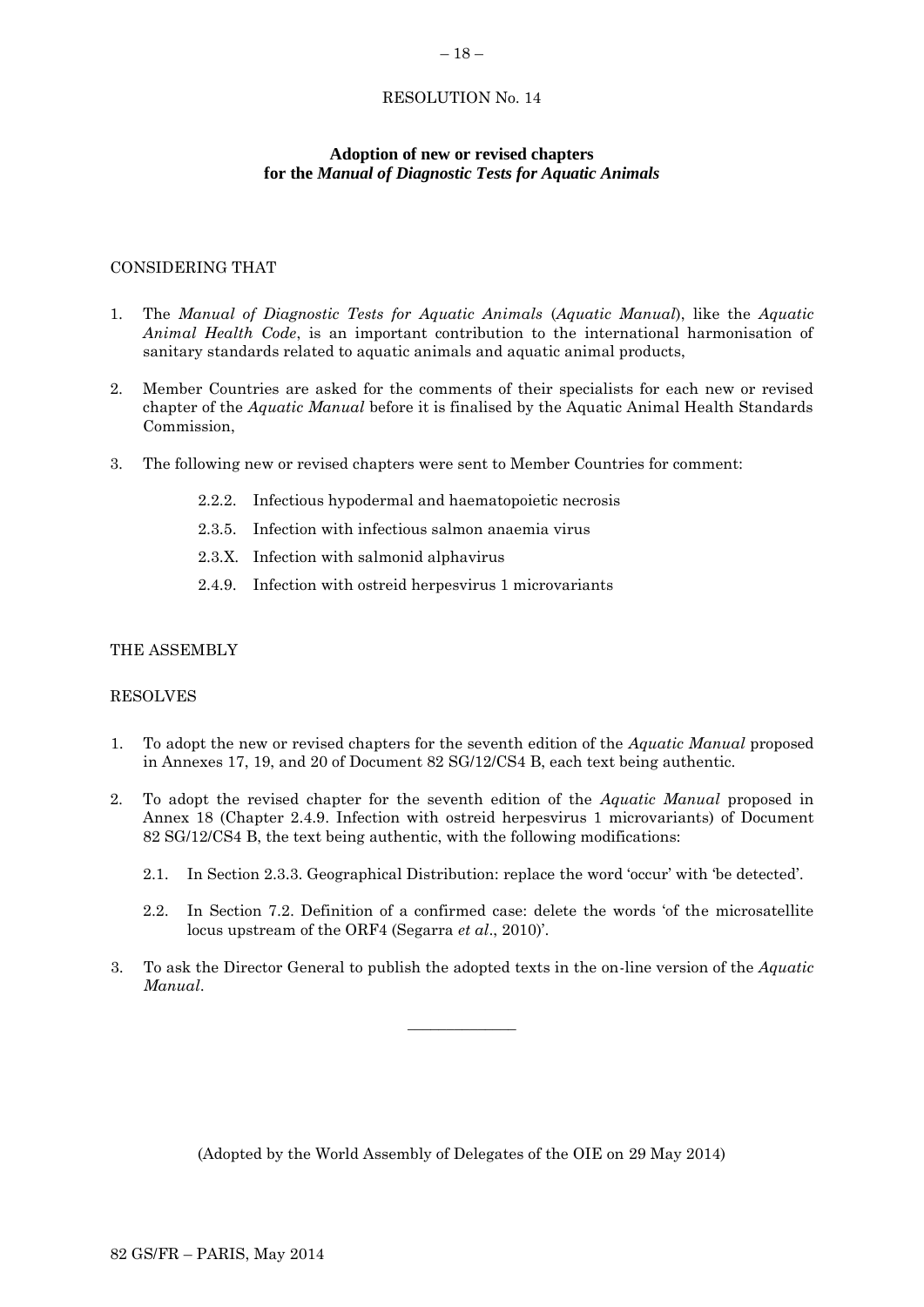# <span id="page-18-0"></span>**Recognition of the Foot and Mouth Disease Status of Member Countries**

## CONSIDERING THAT

- 1. During the 62nd General Session, the OIE World Assembly of Delegates (Assembly) established a procedure for annually updating a List of Member Countries and zones recognised as free from foot and mouth disease (FMD) according to the provisions of the *Terrestrial Animal Health Code* (*Terrestrial Code*),
- 2. During the 81st General Session, the Assembly adopted Resolution No. 30, which specified and updated the procedure for Member Countries to follow to achieve official recognition and maintenance of status for certain animal diseases,
- 3. During the 80th General Session, the Assembly adopted Resolution No. 26, which specified and updated the financial implications for Member Countries applying for evaluation of official recognition or re-instatement of disease status to meet part of the costs defrayed by the OIE in the evaluation process,
- 4. Information published by the OIE is derived from declarations made by the OIE Delegates of Member Countries. The OIE is not responsible for publication and maintenance of Member Countries' or zonal disease free status based on inaccurate information or untimely reporting to the OIE Headquarters of changes in epidemiological status or other significant events subsequent to the time of declaration of freedom from FMD,

## THE ASSEMBLY

#### RESOLVES THAT

l

1. The Director General publish the following List of Member Countries recognised as FMD free where vaccination is not practised, according to the provisions of Chapter 8.6. of the *Terrestrial Code:*

| Albania        | Dominican Republic  | Japan         | Romania             |
|----------------|---------------------|---------------|---------------------|
| Australia      | El Salvador         | Latvia        | San Marino          |
| Austria        | Estonia             | Lesotho       | Serbia <sup>1</sup> |
| Belarus        | Finland             | Lithuania     | Singapore           |
| Belgium        | Former Yug. Rep. of | Luxembourg    | Slovakia            |
| Belize         | Macedonia           | Madagascar    | Slovenia            |
| Bosnia and     | France              | Malta         | Spain               |
| Herzegovina    | Germany             | Mauritius     | Swaziland           |
| Brunei         | Greece              | Mexico        | Sweden              |
| Bulgaria       | Guatemala           | Montenegro    | Switzerland         |
| Canada         | Guyana              | Netherlands   | Ukraine             |
| Chile          | Haiti               | New Caledonia | United Kingdom      |
| Costa Rica     | Honduras            | New Zealand   | United States of    |
| Croatia        | Hungary             | Nicaragua     | America             |
| Cuba           | Iceland             | Norway        | Vanuatu             |
| Cyprus         | Indonesia           | Panama        |                     |
| Czech Republic | Ireland             | Poland        |                     |
| Denmark        | Italy               | Portugal      |                     |

<sup>1</sup> Excluding Kosovo administered by the United Nations.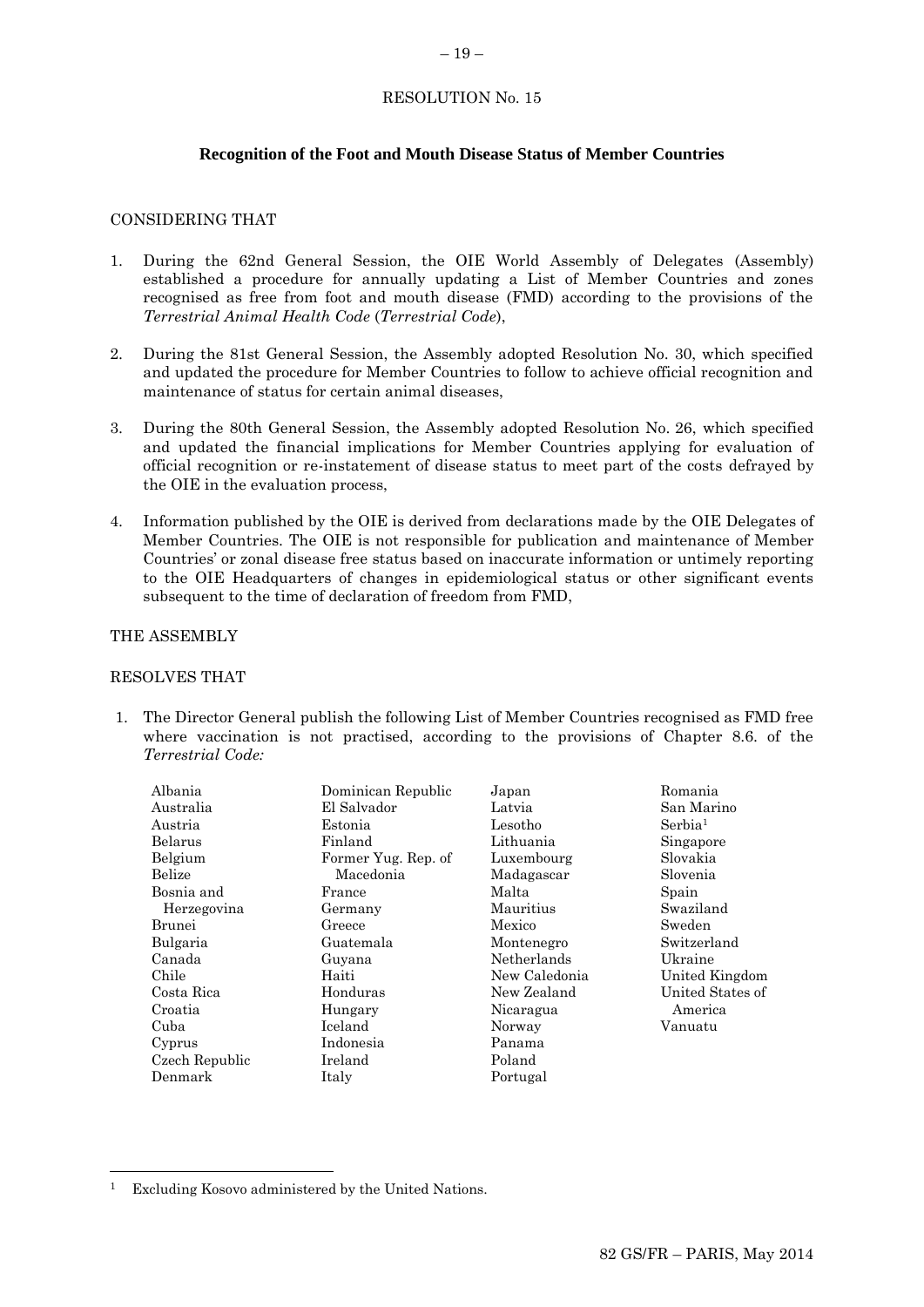2. The Director General publish the following List of Member Countries recognised as FMD free where vaccination is practised, according to the provisions of Chapter 8.6. of the *Terrestrial Code*:

Korea (Rep. of) and Uruguay.

- 3. The Director General publish the following List of Member Countries having FMD free zones<sup>2</sup> where vaccination is not practised, according to the provisions of Chapter 8.6. of the *Terrestrial Code*:
	- Argentina: one zone designated by the Delegate of Argentina in a document addressed to the Director General in January 2007;

the summer pasture zone in the Province of San Juan as designated by the Delegate of Argentina in a document addressed to the Director General in April 2011;

Patagonia Norte A as designated by the Delegate of Argentina in a document addressed to the Director General in October 2013;

- Bolivia: one zone in the Macro-region of the Altiplano designated by the Delegate of Bolivia in documents addressed to the Director General in November 2011;
- Botswana: one zone designated by the Delegate of Botswana in documents addressed to the Director General in January 2009 and November 2009;
- Brazil: State of Santa Catarina designated by the Delegate of Brazil in a document addressed to the Director General in February 2007;
- Colombia: one zone designated by the Delegate of Colombia in documents addressed to the Director General in November 1995 and in April 1996 (Area I - Northwest region of Chocó Department);

one zone designated by the Delegate of Colombia in documents addressed to the Director General in January 2008 (Archipelago de San Andrés and Providencia);

- Malaysia: one zone covering the provinces of Sabah and Sarawak as designated by the Delegate of Malaysia in a document addressed to the Director General in December 2003;
- Moldova: one zone designated by the Delegate of Moldova in a document addressed to the Director General in July 2008;
- Namibia: one zone designated by the Delegate of Namibia in a document addressed to the Director General in February 1997;
- Peru: one zone consisting of three merged zones as designated by the Delegate of Peru in documents addressed to the Director General in December 2004, in January 2007 and in August 2012;

l

<sup>&</sup>lt;sup>2</sup> For detailed information on the delimitation of zones of Member Countries recognised as FMD free. enquiries should be addressed to the Director General of the OIE.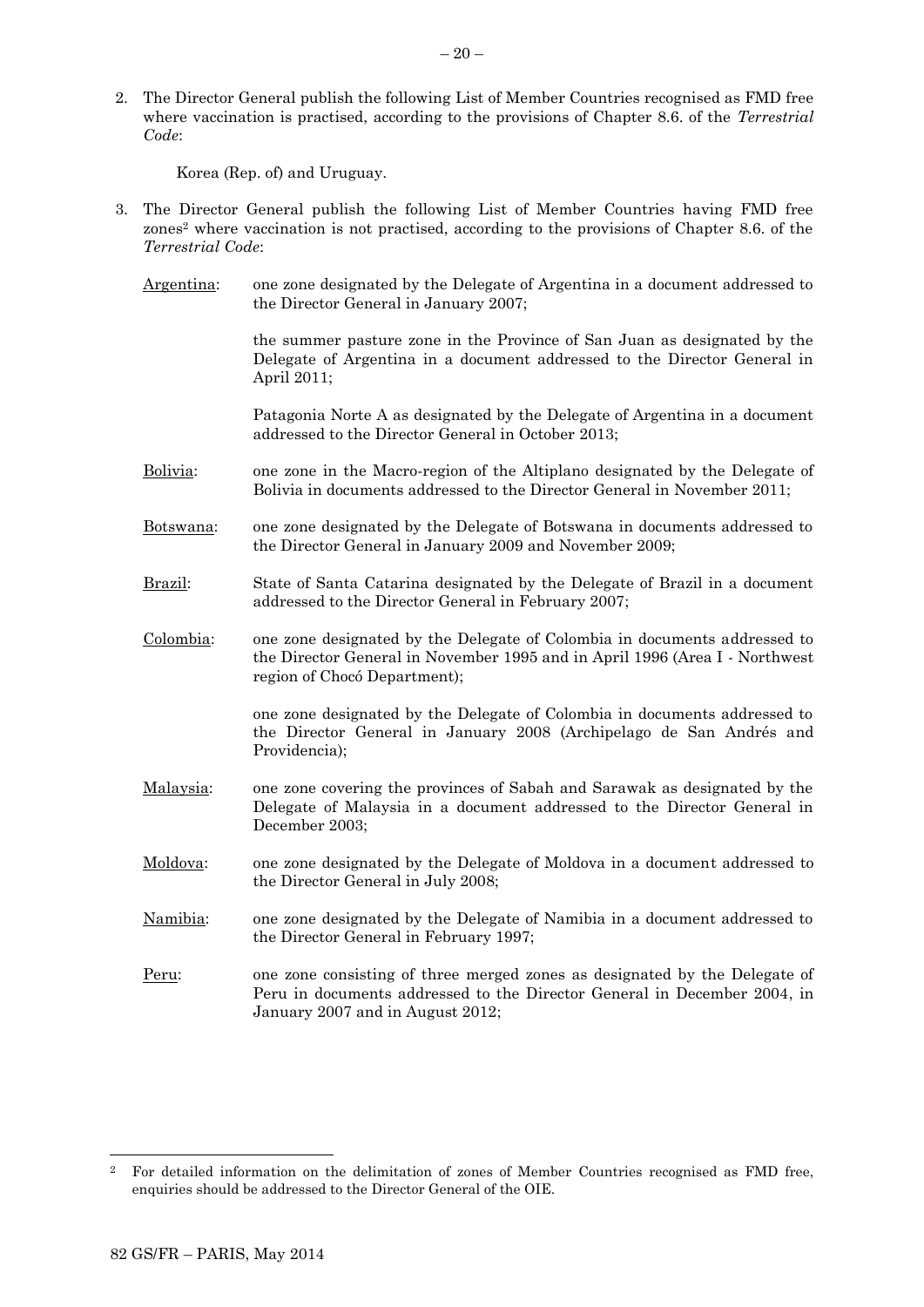Philippines: one zone on the islands of Mindanao designated by the Delegate of the Philippines in a document addressed to the Director General in August 2000;

> one zone consisting of the islands of Visayas and the provinces of Palawan and Masbate, as designated by the Delegate of the Philippines in documents addressed to the Director General in August 2000 and December 2001;

> three separate zones located on the Island of Luzon as designated by the Delegate of the Philippines in documents addressed to the Director General in December 2009 and November 2010;

- South Africa: one zone designated by the Delegate of South Africa in documents addressed to the Director General in May 2005 and January 2014.
- 4. The Director General publish the following List of Member Countries having FMD free zones<sup>3</sup> where vaccination is practised, according to the provisions of Chapter 8.6. of the *Terrestrial Code*:
	- Argentina: two separate zones designated by the Delegate of Argentina in documents addressed to the Director General in March 2007 and October 2013, and in August 2010 and February 2014;
	- Bolivia: one zone consisting of four merged zones covering the regions of Amazonas, Chaco, Chiquitania, Valles and part of Altiplano as designated by the Delegate of Bolivia in documents addressed to the Director General in January 2003 and March 2007, in August 2010, in August 2012 and in October 2013 and February 2014;
	- Brazil: four separate zones designated by the Delegate of Brazil in documents addressed to the Director General as follows:

one zone covering the territory of State of Rio Grande do Sul (documentation of September 1997);

one zone consisting of State of Rondônia (documentation of December 2002), State of Acre along with two adjacent municipalities of State of Amazonas (documentation of March 2004) and an extension of this zone into the territory of State of Amazonas (documentation of December 2010);

one zone consisting of three merged zones: one zone covering the middle southern part of State of Pará (documentation of February 2007), States of Espírito Santo, Minas Gerais, Rio de Janeiro, Sergipe, Distrito Federal, Goiás, Mato Grosso, Paraná, São Paulo, parts of State of Bahia, parts of State of Tocantins (documentation of May 2008), and the zone in State of Mato Grosso do Sul (documentation of July 2008); one zone located in States of Bahia and Tocantins (documentation of December 2010); and one zone covering States of Alagoas, Ceará, Maranhão, Paraíba, Pernambuco, Piauí, Rio Grande do Norte, and the northern region of State of Pará (documentation of October 2013);

one zone in State of Mato Grosso do Sul (documentation of August 2010);

Colombia: one zone consisting of five merged zones designated by the Delegate of Colombia in documents addressed to the Director General in January 2003, in December 2004 (two zones), in January 2007 and in January 2009;

l

<sup>3</sup> For detailed information on the delimitation of zones of Member Countries recognised as FMD free, enquiries should be addressed to the Director General of the OIE.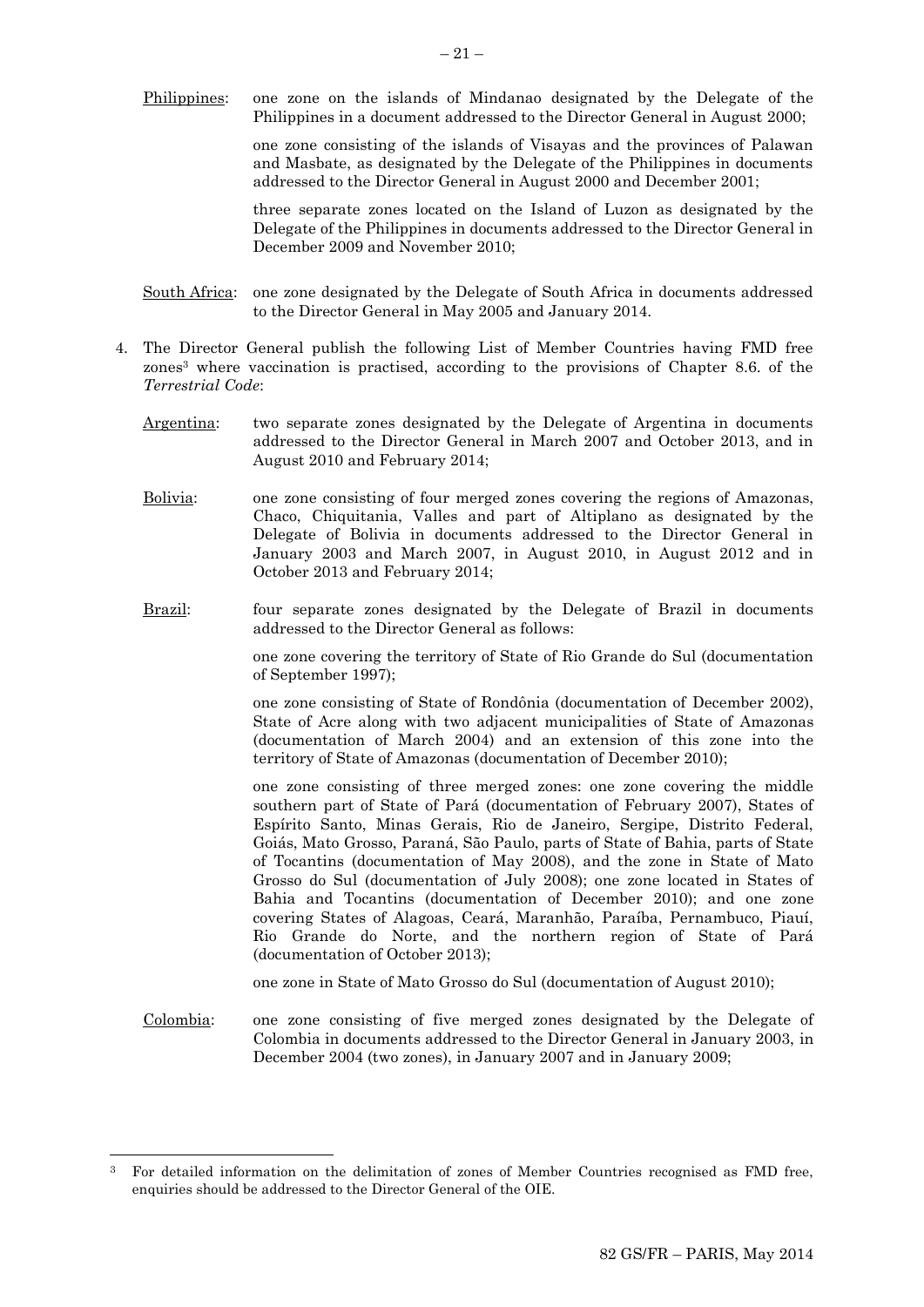| Paraguay: | two separate zones designated by the Delegate of Paraguay in documents<br>addressed to the Director General in March 2007 and August 2010;                                                |
|-----------|-------------------------------------------------------------------------------------------------------------------------------------------------------------------------------------------|
| Peru:     | one zone consisting of the regions of Tumbes and parts of Piura and Cajamarca<br>as designated by the Delegate of Peru in a document addressed to the Director<br>General in August 2012; |
| Turkey:   | one zone as designated by the Delegate of Turkey in a document addressed to<br>the Director General in November 2009.                                                                     |

# AND

5. The Delegates of these Member Countries shall immediately notify the OIE Headquarters if FMD occurs in their countries or zones within their territories.

 $\overline{\phantom{a}}$  , where  $\overline{\phantom{a}}$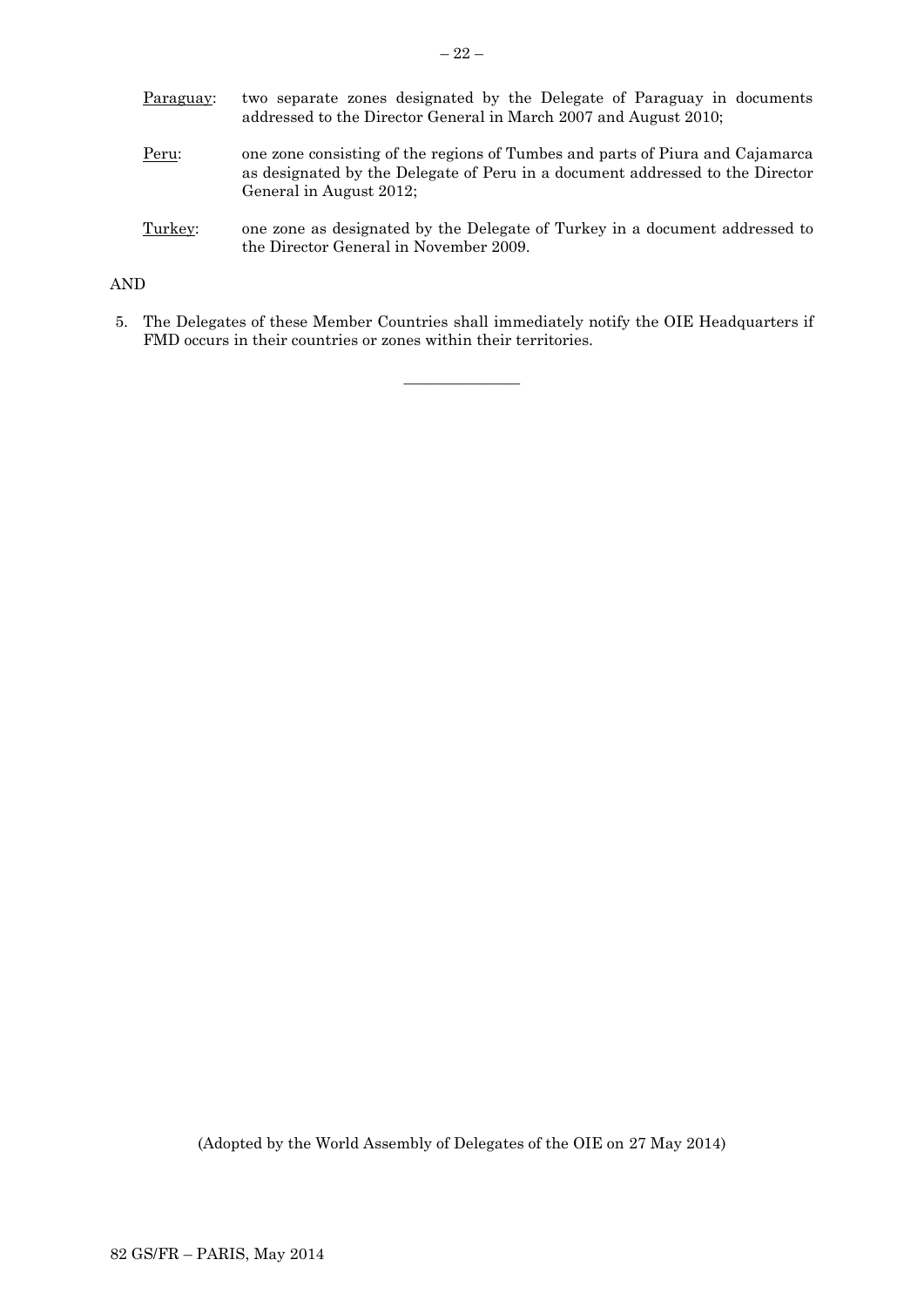# <span id="page-22-0"></span>**Endorsement of Official Control Programmes for Foot and Mouth Disease of Member Countries**

# CONSIDERING THAT

- 1. During the 79th General Session, the OIE World Assembly of Delegates (Assembly) adopted Resolution No. 19 establishing a new step in the procedure for recognising the foot and mouth disease (FMD) status of a Member Country, namely the endorsement by the OIE of a national official control programme for FMD being in compliance with the provisions of the chapter on FMD in the *Terrestrial Animal Health Code* (*Terrestrial Code*),
- 2. During the 81st General Session, the Assembly adopted Resolution No. 30, which specified and updated the procedure for Member Countries to follow to achieve endorsement of their official control programme for FMD,
- 3. During the 80th General Session, the Assembly adopted Resolution No. 26, which specified and updated the financial implications for Member Countries applying for endorsement of their official control programme for FMD to meet part of the costs defrayed by the OIE in the evaluation process,
- 4. Information published by the OIE is derived from declarations made by the OIE Delegates of Member Countries. The OIE is not responsible for publication and maintenance of Member Countries with an endorsed official control programme for FMD based on inaccurate information or non-reporting to the OIE Headquarters of significant changes in the implementation of relevant measures in the Member Country subsequent to the time of endorsement of the official control programme for FMD,

THE ASSEMBLY

RESOLVES THAT

The Director General publish the following List of Member Countries with endorsed official control programme for FMD, according to the provisions of Chapter 8.6. of the *Terrestrial Code*:

 $\overline{\phantom{a}}$  , where  $\overline{\phantom{a}}$ 

Algeria, Bolivia, Ecuador, Morocco and Tunisia.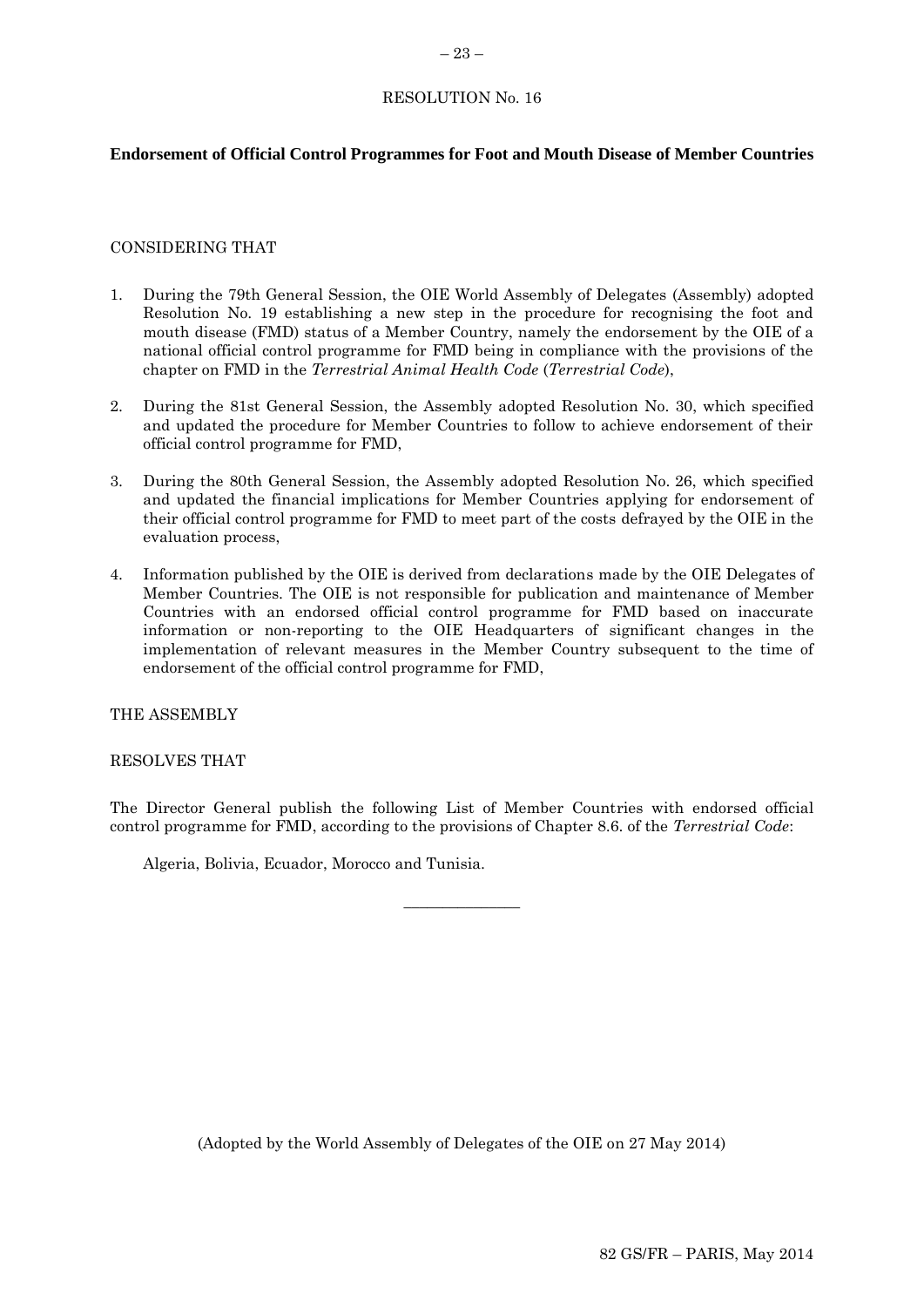# <span id="page-23-0"></span>**Recognition of the Contagious Bovine Pleuropneumonia Status of Member Countries**

#### CONSIDERING THAT

- 1. During the 71st General Session, the OIE World Assembly of Delegates (Assembly) established a procedure for annually updating a List of Member Countries and zones, recognised as free from contagious bovine pleuropneumonia (CBPP) according to the provisions of the *Terrestrial Animal Health Code* (*Terrestrial Code*),
- 2. During the 81st General Session, the Assembly adopted Resolution No. 30, which specified and updated the procedure for Member Countries to follow to achieve official recognition and maintenance of status for certain diseases,
- 3. During the 80th General Session, the Assembly adopted Resolution No. 26, which specified and updated the financial implications for Member Countries applying for evaluation of official recognition or re-instatement of disease status to meet part of the costs defrayed by the OIE in the evaluation process,
- 4. Information published by the OIE is derived from declarations made by the OIE Delegates of Member Countries. The OIE is not responsible for publication and maintenance of Member Countries' or zonal disease free status based on inaccurate information or untimely reporting to the OIE Headquarters of changes in epidemiological status or other significant events subsequent to the time of declaration of freedom from CBPP,

## THE ASSEMBLY

#### RESOLVES THAT

- 1. The Director General publish the following List of Member Countries recognised as free from CBPP according to the provisions of the Chapter 11.8. of the *Terrestrial Code*:
	- Argentina Australia Botswana Canada

China (People's Republic of) India Portugal

Singapore Switzerland United States of America

AND

2. The Delegates of these Member Countries shall immediately notify the OIE Headquarters if CBPP occurs in their countries or their territories.

 $\overline{\phantom{a}}$  , where  $\overline{\phantom{a}}$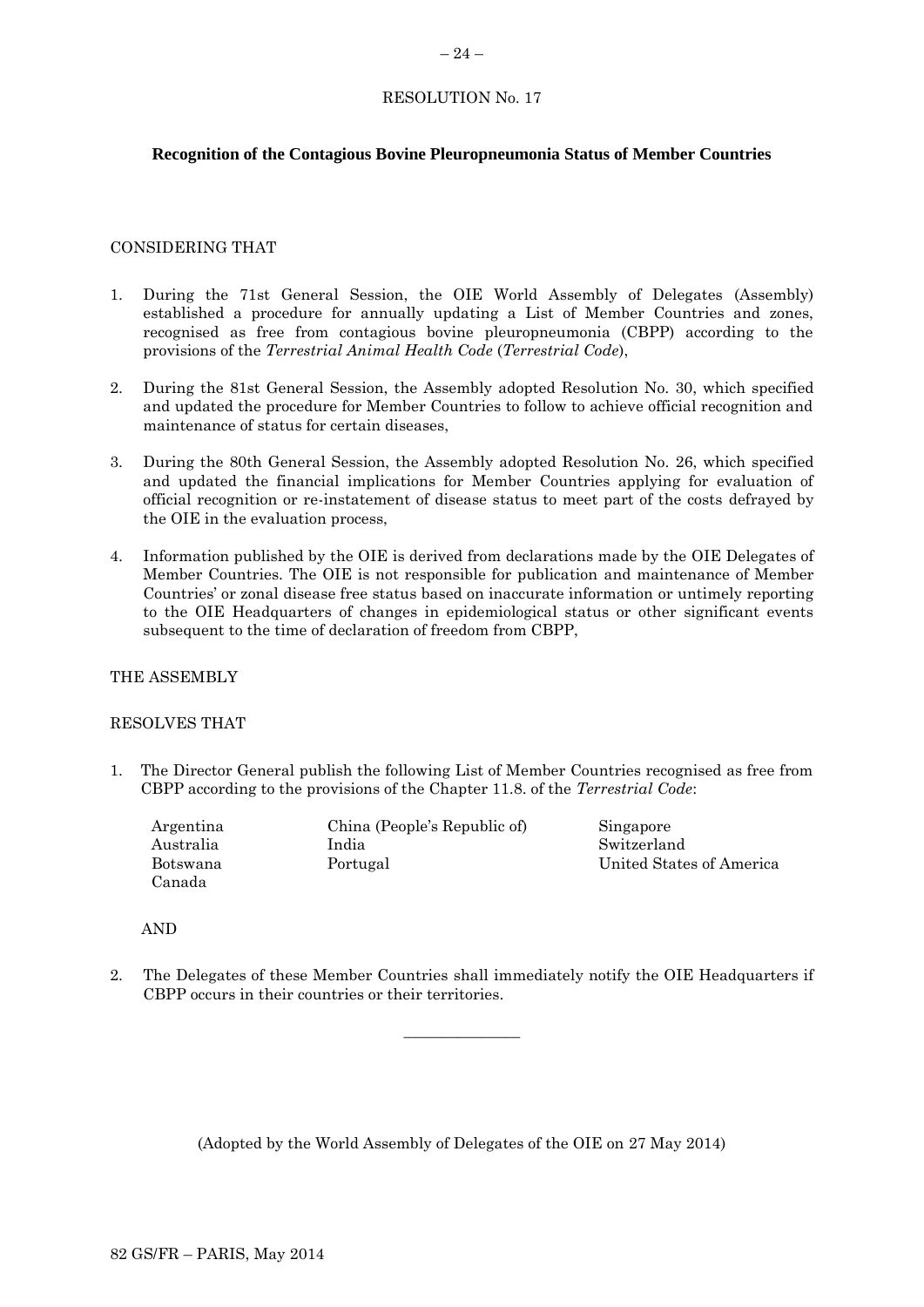# <span id="page-24-0"></span>**Recognition of the Bovine Spongiform Encephalopathy Risk Status of Member Countries**

#### CONSIDERING THAT

- 1. During the 67th General Session, the OIE World Assembly of Delegates (Assembly) established a procedure for annually updating a List of Member Countries and zones, categorised by their bovine spongiform encephalopathy (BSE) risk according to the provisions of the *Terrestrial Animal Health Code* (*Terrestrial Code*),
- 2. During the 81st General Session, the Assembly adopted Resolution No. 30, which specified and updated the procedure for Member Countries to follow to achieve official recognition and maintenance of status of certain diseases,
- 3. During the 80th General Session, the Assembly adopted Resolution No. 26, which specified and updated the financial implications for Member Countries applying for evaluation of official recognition or re-instatement of BSE risk status to meet part of the costs defrayed by the OIE in the evaluation process,
- 4. Information published by the OIE is derived from declarations made by the OIE Delegates of Member Countries. The OIE is not responsible for publication and maintenance of Member Countries' or zonal risk status based on inaccurate information or untimely reporting to the OIE Headquarters of changes in epidemiological status or other significant events subsequent to the time of declaration of the BSE risk status,

#### THE ASSEMBLY

#### RESOLVES THAT

1. The Director General publish the following List of Member Countries recognised as having a negligible BSE risk in accordance with Chapter 11.5. of the *Terrestrial Code*:

| Argentina | Hungary         | Norway                   |
|-----------|-----------------|--------------------------|
| Australia | Iceland         | Panama                   |
| Austria   | India           | Paraguay                 |
| Belgium   | Israel          | Peru                     |
| Brazil    | Italy           | Portugal                 |
| Bulgaria  | Japan           | Romania                  |
| Chile     | Korea (Rep. of) | Singapore                |
| Colombia  | Latvia          | Slovakia                 |
| Croatia   | Luxembourg      | Slovenia                 |
| Denmark   | Malta           | Sweden                   |
| Estonia   | Netherlands     | United States of America |
| Finland   | New Zealand     | Uruguay                  |
|           |                 |                          |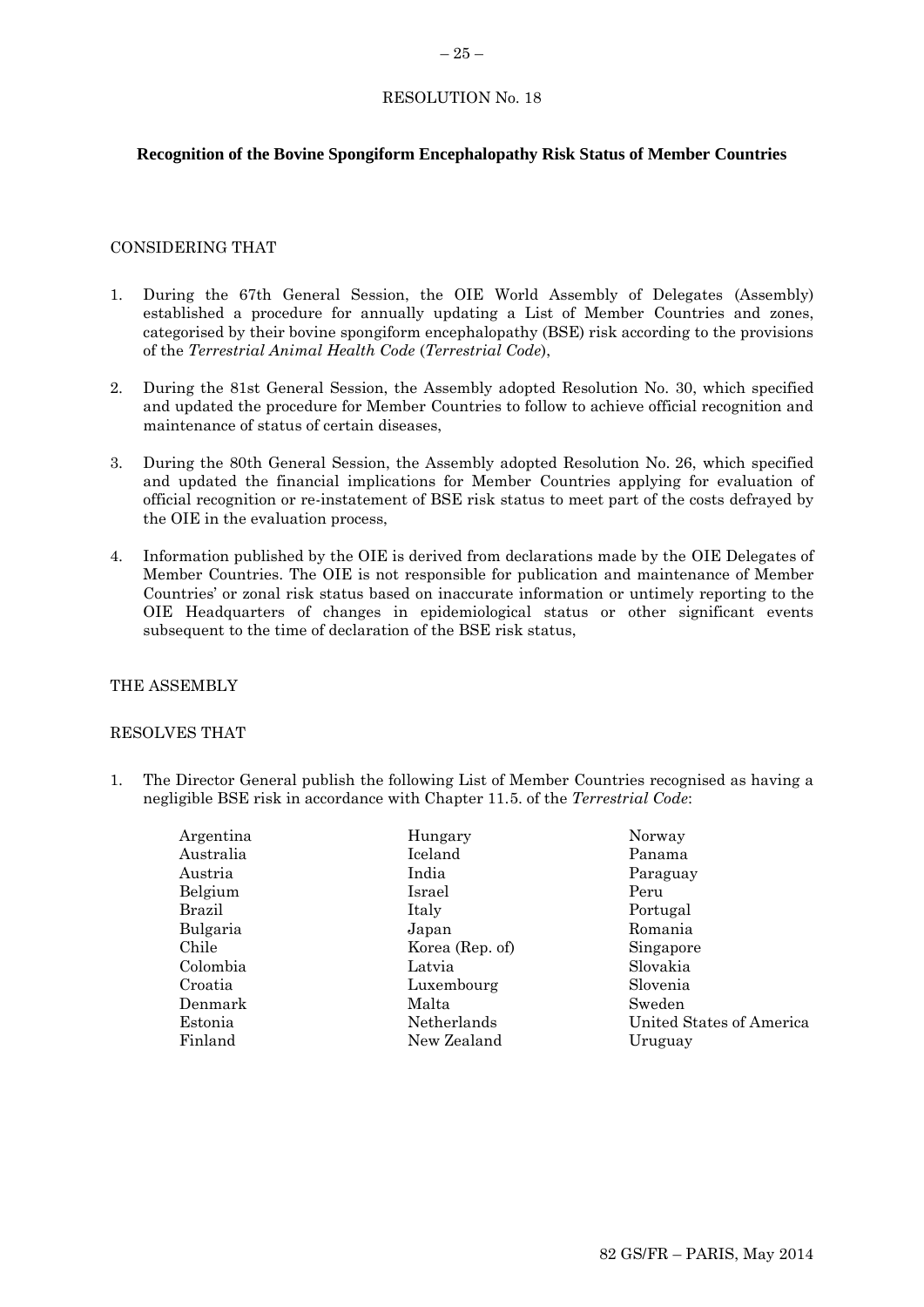2. The Director General publish the following List of Member Countries recognised as having a controlled BSE risk in accordance with Chapter 11.5. of the *Terrestrial Code*:

| Germany       | Nicaragua      |
|---------------|----------------|
| Greece        | Poland         |
| Ireland       | Spain          |
| Liechtenstein | Switzerland    |
| Lithuania     | United Kingdom |
| Mexico        |                |
|               |                |

3. The Director General publish the following List of Member Countries having a zone recognised as having a negligible BSE risk in accordance with Chapter 11.5. of the *Terrestrial Code*:

China (People's Rep. of): a zone designated by the Delegate of China in a document addressed to the Director General in November 2013, consisting of the People's Republic of China with the exclusion of Hong Kong and Macau.

# AND

4. The Delegates of these Member Countries shall immediately notify the OIE Headquarters if BSE occurs in their countries or their territories.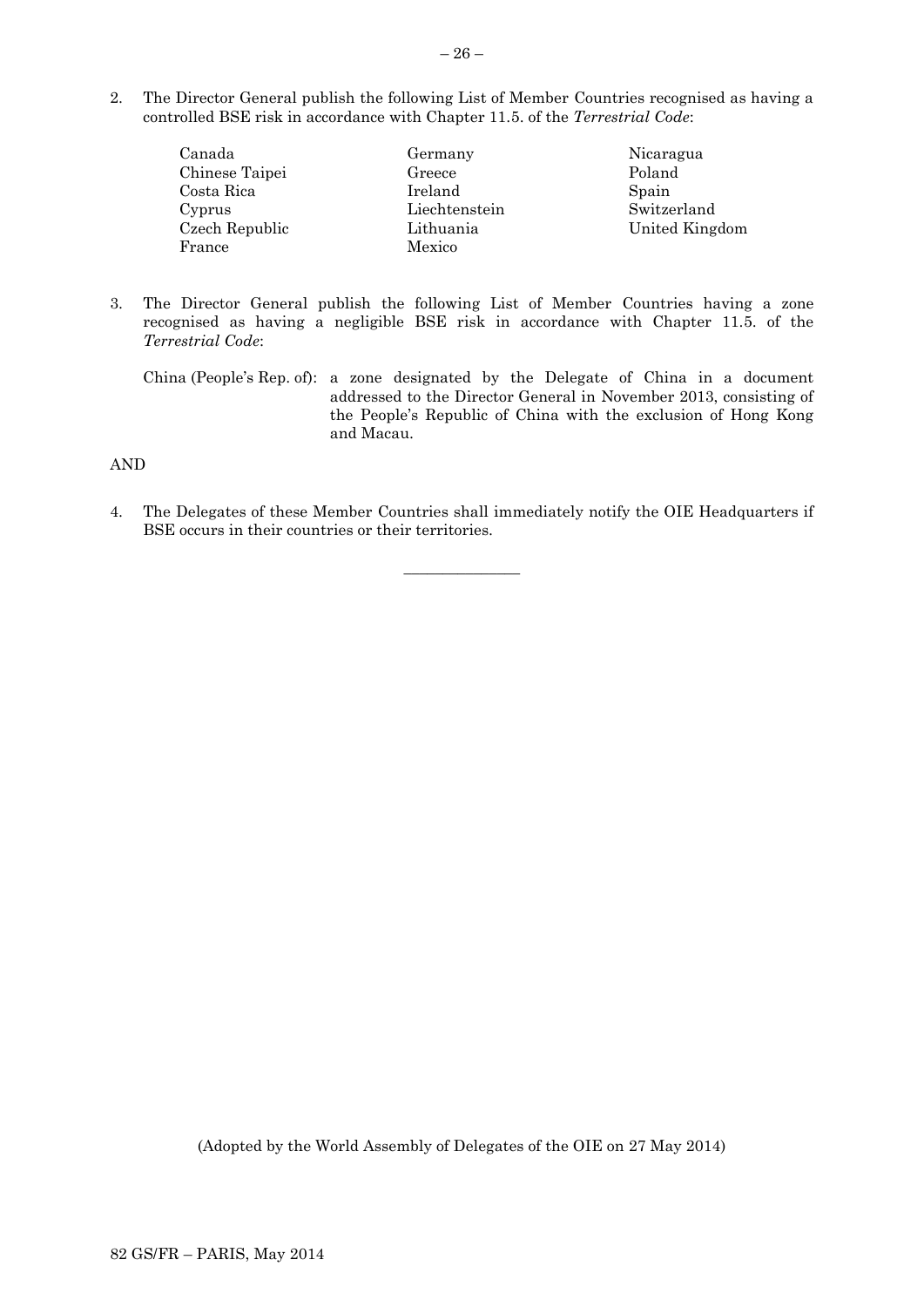# <span id="page-26-0"></span>**Recognition of the African Horse Sickness Status of Member Countries**

## CONSIDERING THAT

- 1. During the 80th General Session, the OIE World Assembly of Delegates (Assembly) adopted Resolution No. 19, which amended the chapter of the *Terrestrial Animal Health Code*  (*Terrestrial Code*) on African horse sickness (AHS). These standards provide a pathway for Member Countries or zones to be recognised by the OIE as free from AHS,
- 2. During the 81st General Session, the Assembly adopted Resolution No. 30, which specified and updated the procedure for Member Countries to follow to achieve official recognition and maintenance of status for certain animal diseases, including AHS,
- 3. During the 80th General Session, the Assembly adopted Resolution No. 26, which specified and updated the financial implications for Member Countries applying for evaluation of official recognition or re-instatement of disease status to meet part of the costs defrayed by the OIE in the evaluation process,
- 4. Information published by the OIE is derived from declarations made by the OIE Delegates of Member Countries. The OIE is not responsible for publication and maintenance of Member Countries' or zonal disease free status based on inaccurate information or untimely reporting to the OIE Headquarters of changes in epidemiological status or other significant subsequent to the time of declaration of freedom from AHS,

#### THE ASSEMBLY

#### RESOLVES THAT

1. The Director General publish the following List of Member Countries recognised as AHS free according to the provisions of Chapter 12.1. of the *Terrestrial Code*:

| Algeria                  | Czech Rep.          | Kuwait        | Poland                   |
|--------------------------|---------------------|---------------|--------------------------|
| Andorra                  | Denmark             | Kyrgyzstan    | Portugal                 |
| Argentina                | Ecuador             | Latvia        | Qatar                    |
| Australia                | Estonia             | Liechtenstein | Romania                  |
| Austria                  | Finland             | Lithuania     | Singapore                |
| Azerbaijan               | Former Yug. Rep. of | Luxembourg    | Slovakia                 |
| Belgium                  | Macedonia           | Malaysia      | Slovenia                 |
| <b>Bolivia</b>           | France              | Malta         | Spain                    |
| Bosnia and Herzegovina   | Germany             | Mexico        | Sweden                   |
| Brazil                   | Greece              | Myanmar       | Switzerland              |
| Bulgaria                 | Hungary             | Netherlands   | Thailand                 |
| Canada                   | Iceland             | New Caledonia | Tunisia                  |
| Chile                    | India               | New Zealand   | Turkey                   |
| China (People's Rep. of) | Ireland             | Norway        | United Arab Emirates     |
| Chinese Taipei           | Italy               | Oman          | United Kingdom           |
| Colombia                 | Japan               | Paraguay      | United States of America |
| Croatia                  | Korea (Rep.of)      | Peru          | Uruguay                  |
| Cyprus                   |                     |               |                          |

AND

2. The Delegates of these Member Countries shall immediately notify the OIE Headquarters if AHS occurs in their countries or their territories.

(Adopted by the World Assembly of Delegates of the OIE on 27 May 2014)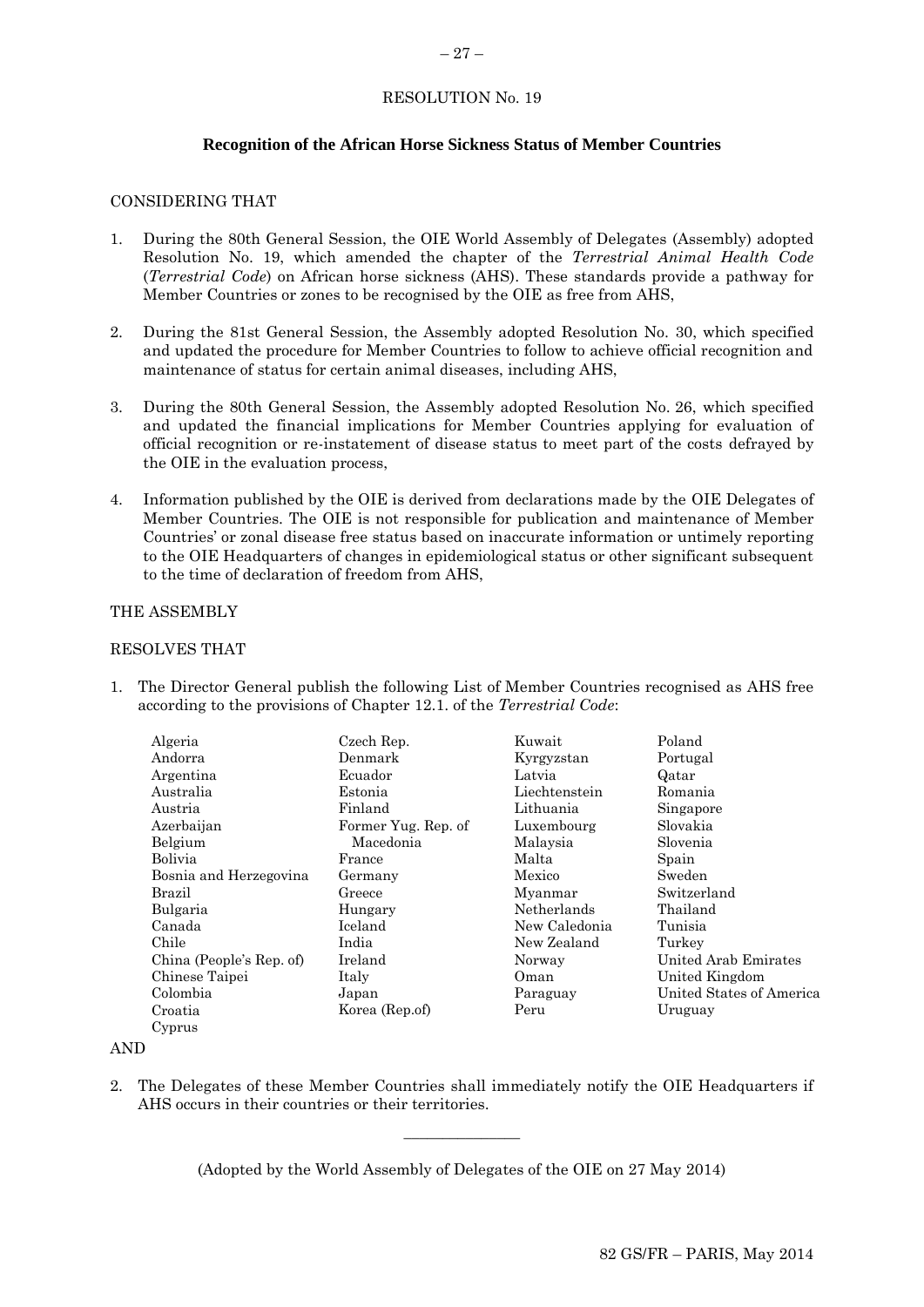## <span id="page-27-0"></span>**Recognition of the Peste des Petits Ruminants Status of Member Countries**

# CONSIDERING THAT

- 1. During the 81st General Session, the OIE World Assembly of Delegates (Assembly) adopted Resolution No. 29, which amended the chapter of the *Terrestrial Animal Health Code*  (*Terrestrial Code*) on peste des petits ruminants (PPR). These standards provide a pathway for Member Countries or zones to be recognised by the OIE as free from PPR,
- 2. During the 81st General Session, the Assembly adopted Resolution No. 30, which specified and updated the procedure for Member Countries to follow to achieve official recognition and maintenance of status for certain animal diseases, including PPR,
- 3. During the 80th General Session, the Assembly adopted Resolution No. 26 which specified and updated the financial implications for Member Countries applying for evaluation of official recognition or re-instatement of disease status to meet part of the costs defrayed by the OIE in the evaluation process,
- 4. During the 81st General Session, the Assembly adopted Resolution No. 31 which specified the financial implications for Member Countries applying for official recognition or reinstatement of PPR status,
- 5. Information published by the OIE is derived from declarations made by the OIE Delegates of Member Countries. The OIE is not responsible for publication and maintenance of Member Countries' or zonal disease free status based on inaccurate information or untimely reporting to the OIE Headquarters of changes in epidemiological status or other significant events subsequent to the time of declaration of freedom from PPR,

#### THE ASSEMBLY

#### RESOLVES THAT

1. The Director General publish the following List of Member Countries recognised as PPR free according to the provisions of Chapter 14.8. of the *Terrestrial Code:*

| Argentina              |  |
|------------------------|--|
| Australia              |  |
| Austria                |  |
| Belgium                |  |
| Bolivia                |  |
| Bosnia and Herzegovina |  |
| Brazil                 |  |
| Canada                 |  |
| Chile                  |  |
| Chinese Taipei         |  |
| Colombia               |  |
| Cyprus                 |  |
| Denmark                |  |
| Ecuador                |  |
| Estonia                |  |
| Finland                |  |

France Germany Greece Hungary Iceland Ireland Italy Korea (Rep. of) Liechtenstein Lithuania Luxembourg Malta Mauritius Myanmar Netherlands New Caledonia New Zealand Norway Paraguay Poland Portugal Romania Singapore Slovakia Slovenia South Africa Spain Sweden Switzerland Thailand United Kingdom United States of America

#### AND

2. The Delegates of these Member Countries shall immediately notify the OIE Headquarters if PPR occurs in their countries or their territories.

(Adopted by the World Assembly of Delegates of the OIE on 27 May 2014)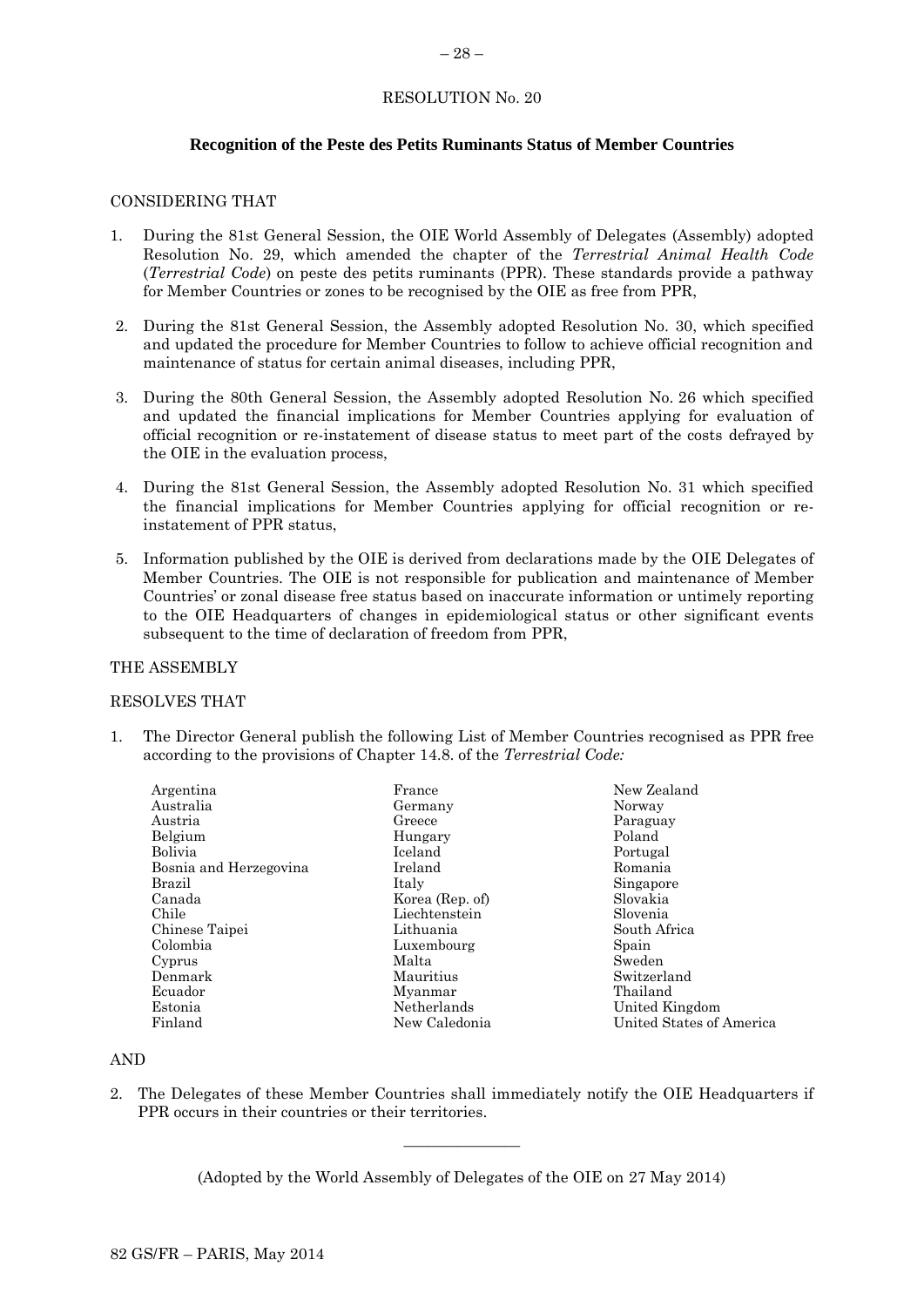#### <span id="page-28-0"></span>– 29 –

#### RESOLUTION No. 21

# **First addendum to Resolution No. 30 of 30 May 2013 "Procedures for Member Countries for the official recognition and maintenance of disease status of certain animal diseases or risk status of bovine spongiform encephalopathy (BSE) and for the endorsement of a national official control programme"**

#### CONSIDERING THAT

- 1. During the 81st General Session, the OIE World Assembly of Delegates (Assembly), adopted Resolution No. 30 updating the procedures that Member Countries should follow to achieve recognition and maintenance of official status of certain animal diseases, or endorsement of an official control programme,
- 2. During the 82nd General Session, the Assembly adopted Resolution No. 31 establishing the endorsement by the OIE of an official control programme for contagious bovine pleuropneumonia (CBPP), in accordance to the relevant provisions of the *Terrestrial Animal Health Code (Terrestrial Code)*,
- 3. Information published by the OIE is derived from declarations made by the OIE Delegates of Member Countries. The OIE is not responsible for publication of the endorsement of Member Countries' official control programme based on inaccurate information or non-reporting to the OIE Headquarters of significant events subsequent to the time of initial declaration,

#### THE ASSEMBLY

#### DECIDES

- 1. That the OIE Member Countries wishing to be officially listed for the endorsement of their official control programme for CBPP have to provide documented evidence that they comply with the disease specific provisions of the *Terrestrial Code* for the endorsement of official control programme for CBPP as well as the specific guidelines contained in the specific questionnaire and the general provisions for *Veterinary Services* as outlined in Chapters 1.1., 1.6., 3.1. and 3.2. of the *Terrestrial Code.*
- 2. That the Scientific Commission for Animal Diseases (Scientific Commission), following the evaluation of documented evidence provided by a Member Country for the endorsement of its official control programme for CBPP, may request, in consultation with the Director General of the OIE, a mission of experts to the applicant Member Country to verify compliance by that Member Country with the provisions of the *Terrestrial Code* for the control of CBPP.
- 3. That the Scientific Commission, following the endorsement of an official control programme for CBPP, may request, in consultation with the Director General of the OIE, a mission of experts to the Member Country to verify continuous compliance by that Member Country with the provisions of the *Terrestrial Code* for the control of CBPP.
- 4. That the endorsement by the Assembly, of an official control programme for CBPP following the recommendation made by the Scientific Commission, is contingent upon a 60 day consultative period by all Member Countries' Delegates.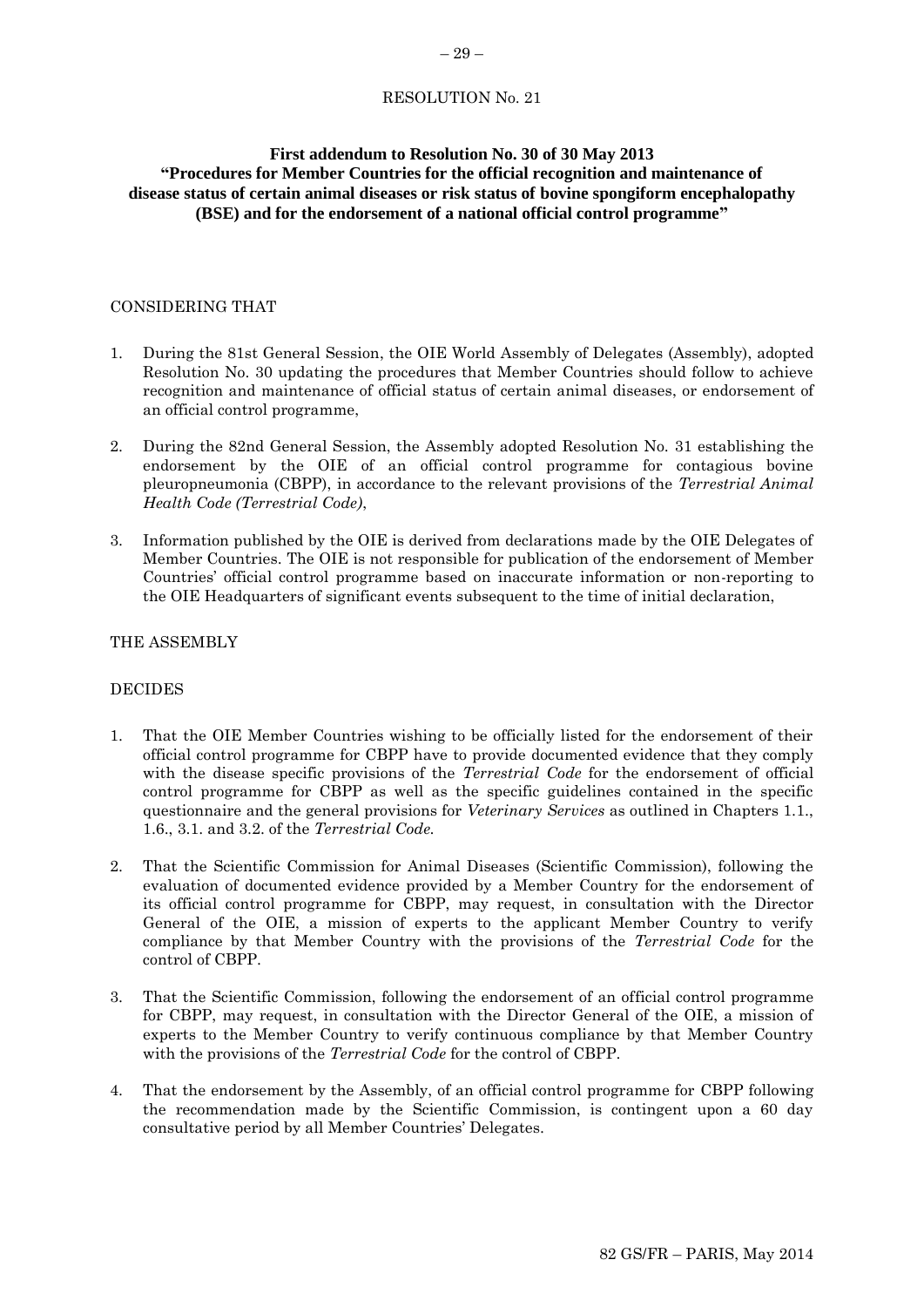- 5. That a Member Country can maintain the OIE endorsement of its official control programme for CBPP, provided that the Delegate submits, during the month of November of each year, a letter to the Director General of the OIE providing the relevant information as prescribed in the *Terrestrial Code* and that the Scientific Commission is satisfied that the requirements of the *Terrestrial Code* continue to be met.
- 6. That when a Member Country having an endorsed official control programme for CBPP has failed to comply with the conditions for maintenance of this endorsement as prescribed in the *Terrestrial Code,* it is deleted from the List of Member Countries having an endorsed official control programme for CBPP presented yearly to the Assembly for adoption.
- 7. That a Member Country, having been deleted from the List mentioned in the previous paragraph and wishing to be listed again, should apply again for endorsement of its official control programme by re-submitting documented evidence to the Director General for evaluation by the Scientific Commission.
- 8. That financial participation of Member Countries to the cost of the procedures for the endorsement of official control programme for CBPP is determined by a specific Resolution.
- 9. This Resolution No. 21 complements Resolution No. 30 adopted at the 81st General Session, which remains in force.

 $\overline{\phantom{a}}$  , where  $\overline{\phantom{a}}$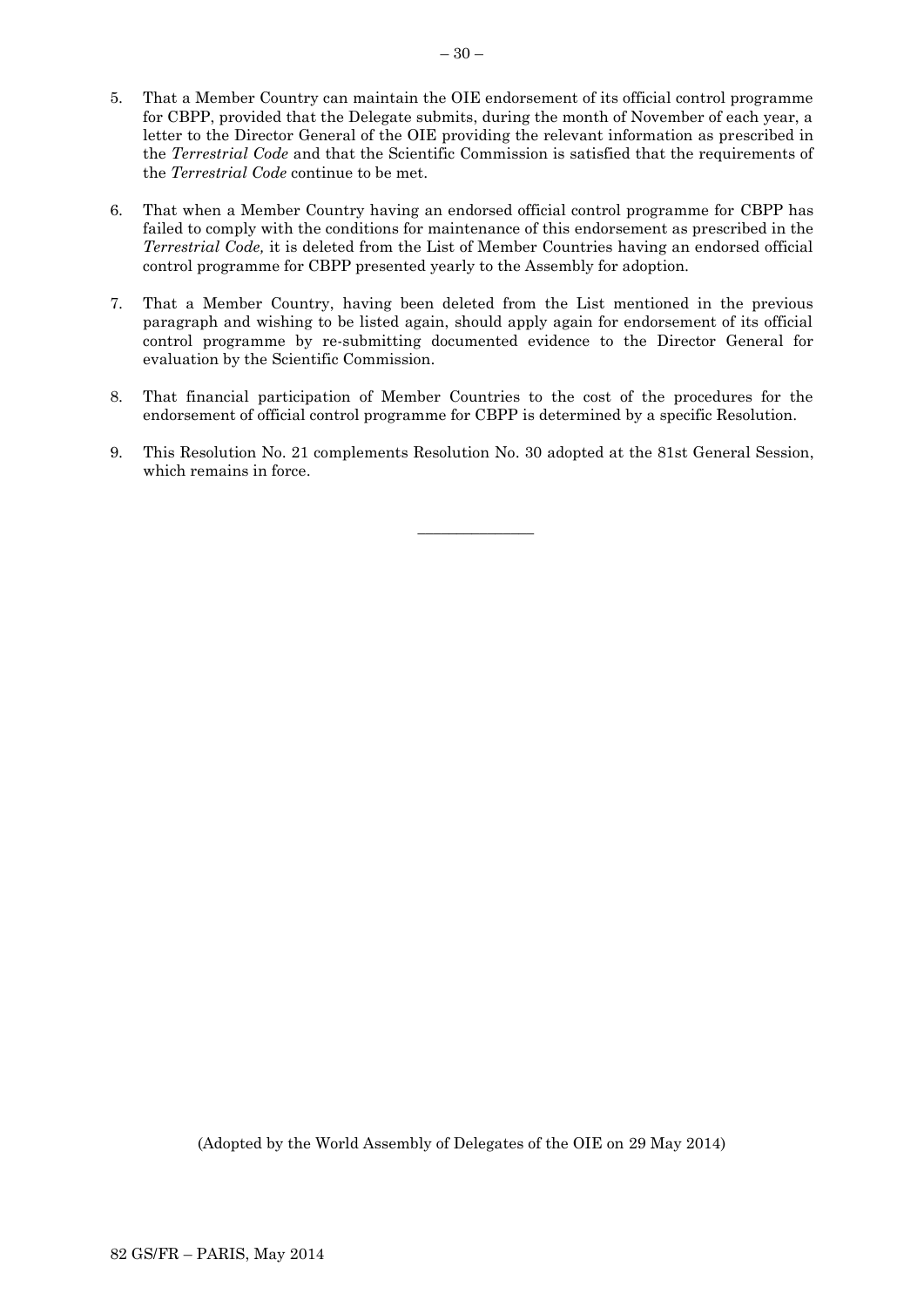# <span id="page-30-0"></span>**Third addendum to Resolution No. 26 of 24 May 2012 "The cost to be covered by Member Countries applying for the official recognition or re-instatement of disease status of certain animal diseases and for the endorsement of a national official control programme for foot and mouth disease"**

#### CONSIDERING THAT

- 1. During the 80th General Session, the OIE World Assembly of Delegates (Assembly) adopted Resolution No. 26 updating the rules on the financial obligations due by Member Countries applying for the official recognition or re-instatement of disease status of certain animal diseases and for the endorsement of a national official control programme,
- 2. During the 82nd General Session, the Assembly adopted Resolution No. 31 establishing the endorsement by the OIE of an official control programme for contagious bovine pleuropneumonia (CBPP), in accordance to the relevant provisions of the *Terrestrial Animal Health Code (Terrestrial Code)*,

#### THE ASSEMBLY

#### DECIDES

- 1. The full amount for the endorsement of an official control programme for CBPP will be required only when a Member Country applies for the first time for the endorsement of its official control programme for CBPP.
- 2. The full amount for endorsement of an official control programme for CBPP is two thousand Euros  $(2.000 \text{ E})$ .
- 3. For subsequent additional applications, possibly submitted for endorsement of an official control programme for CBPP (in the event of the OIE having withdrawn its endorsement due to non-compliance with commitments relating to the initial recognition of the programme), only half of the initial amount mentioned in Article 2 will be charged.
- 4. In the event of the resubmission of an application for endorsement of an official control programme for CBPP by a Member Country, whose previous application was rejected, only a quarter of the initial amount mentioned in Article 2 will be charged.
- 5. The cost of a possible OIE mission to a Member Country, related to official control programme for CBPP, needs to be defrayed by the Member Country concerned.
- 6. For all applications of least developed countries as defined in Resolution No. 26 adopted at the 80th General Session, only half the amounts mentioned above are payable.
- 7. This Resolution No. 22 complements Resolution No. 26 adopted at the 80th General Session, as well as Resolutions No. 31 and No. 44 adopted at the 81st General Session, which remain in force.

 $\overline{\phantom{a}}$  , where  $\overline{\phantom{a}}$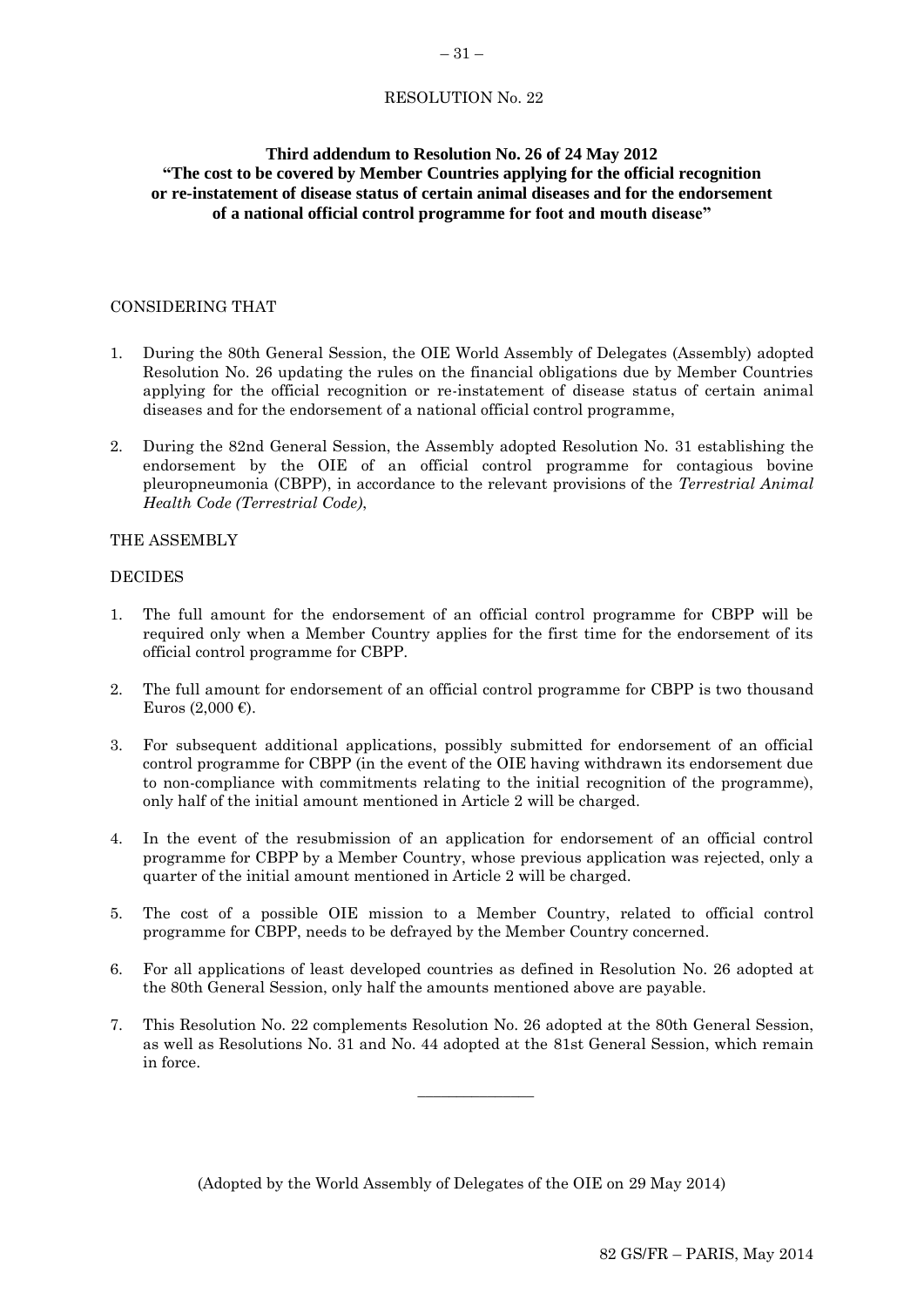# <span id="page-31-0"></span>**Procedure for the Designation of Facilities Holding Rinderpest Virus Containing Material to Maintain Global Freedom from Rinderpest**

ACKNOWLEDGING the declaration of global freedom from rinderpest in May 2011 and the commitment made by Member Countries to maintaining this status,

CONSIDERING OIE Resolution No.18 (2011) requesting the Director General of the OIE to approve facilities in which rinderpest virus-containing material can be held, and to conduct regular site visits to those facilities to verify whether their biosafety/biosecurity conditions are adequate,

REITERATING the importance of reducing the number of existing rinderpest virus stocks through the destruction of virus in a safe manner and/or the transfer of virus stocks to internationally recognised reference institutions,

#### THE ASSEMBLY

- 1. REAFFIRMS its commitment to reducing, around the world, the number of institutions holding rinderpest virus-containing material under approved conditions and according to relevant guidelines.
- 2. URGES the Member Countries to:
	- Approve the Mandate for facilities in which rinderpest virus containing material can be held (hereinafter 'Rinderpest Holding Facilities') (Appendix 1) to ensure that they support efforts to maintain global freedom from rinderpest,
	- Agree to approve a required minimum number of Rinderpest Holding Facilities. With approval of each facility being based on information provided by the FAO-OIE rinderpest joint advisory committee's review of the application, a site inspection (where appropriate), and advice from both the Director General, the Council of the OIE and the FAO Governing body,
	- Ensure that remaining stocks of rinderpest virus containing material are transferred safely to one of the Rinderpest Holding Facilities if they are not destroyed.
- 3. REQUESTS the Director General:
	- Put in place, jointly with FAO, a system to monitor and evaluate approved Rinderpest Holding Facilities and, when not compliant with the Mandate, to temporally or permanently remove their approved status according to the seriousness of the noncompliance,
	- Put in place, jointly with FAO, a mechanism for tracking stocks of rinderpest virus containing material within and between approved Rinderpest Holding Facilities.

(Adopted by the World Assembly of Delegates of the OIE on 27 May 2014)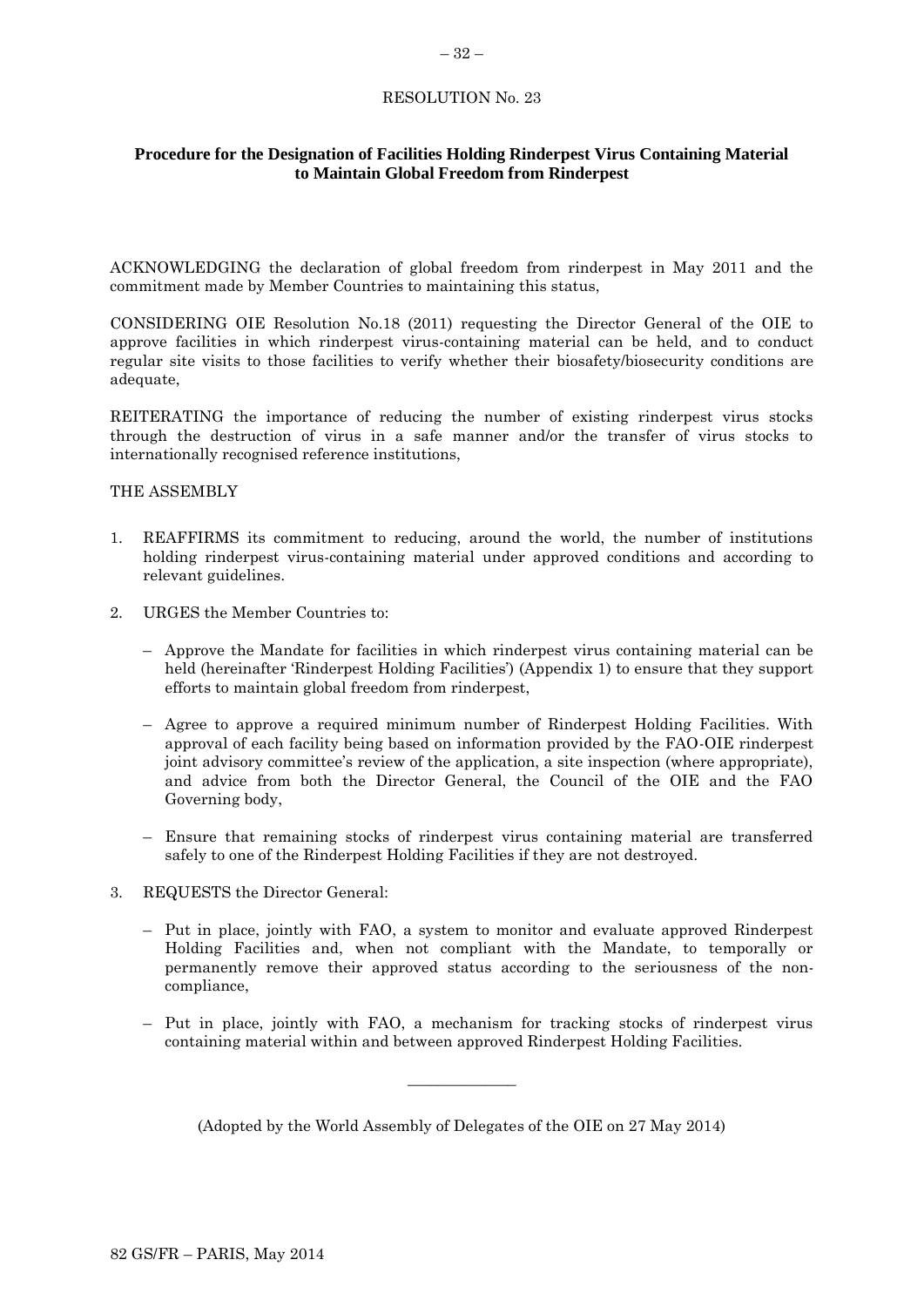#### **MANDATE FOR A FACILTY HOLDING RINDERPEST VIRUS CONTAINING MATERIAL**

The facilities in which rinderpest virus (RPV)-containing material<sup>4</sup> can be held (hereinafter 'Rinderpest Holding Facilities') should have a mandate which justifies their function and ensures safe storage of this material.

The Rinderpest Holding Facility has a separate mandate and approval mechanism from an OIE Reference Laboratory for rinderpest and an FAO Reference Centre for morbillivirus.

Although the decision to designate a Rinderpest Holding Facility lies with the OIE World Assembly of Delegates, the OIE Delegate must support the application and be fully aware of the Mandate.

The following text describes the Mandates of the two categories of Rinderpest Holding Facility:

- A) Rinderpest Holding Facility for storing rinderpest virus containing material, excluding vaccine stocks
- B) Rinderpest Vaccine Holding Facility for storing only manufactured vaccines, vaccine stocks and material solely for their production.

#### **A) Rinderpest virus holding facilities for storing rinderpest virus containing material, excluding vaccine stocks:**

- 1. To safely hold rinderpest virus (hereinafter "RPV") containing material at an appropriate level of bio-containment and ensure appropriate measures are taken to prevent its accidental or deliberate release.
- 2. To accept RPV-containing material from FAO and OIE Member Countries for safe storage and/or for destruction.
- 3. To notify FAO and the OIE before receiving RPV-containing material from other institutes for FAO to assist in shipping if needed and to ensure chain of custody.
- 4. To provide RPV-containing material to other institutes for the research or vaccine manufacture that has been approved by FAO and the OIE.

l

<sup>4</sup> *Rinderpest virus-containing material* means field and laboratory strains of rinderpest virus; vaccine strains of rinderpest virus including valid and expired vaccine stocks; tissues, sera and other clinical material from infected or suspect animals; and diagnostic material containing or encoding live virus. Recombinant morbilliviruses (segmented or non-segmented) containing unique rinderpest virus nucleic acid or amino acid sequences are considered to be rinderpest virus. Full length genomic material including virus RNA and cDNA copies of virus RNA is considered to be *rinderpest virus-containing material*. Sub-genomic fragments of morbillivirus nucleic acid that are not capable of being incorporated in a replicating morbillivirus or morbillivirus-like virus are not considered as *rinderpest virus-containing material.*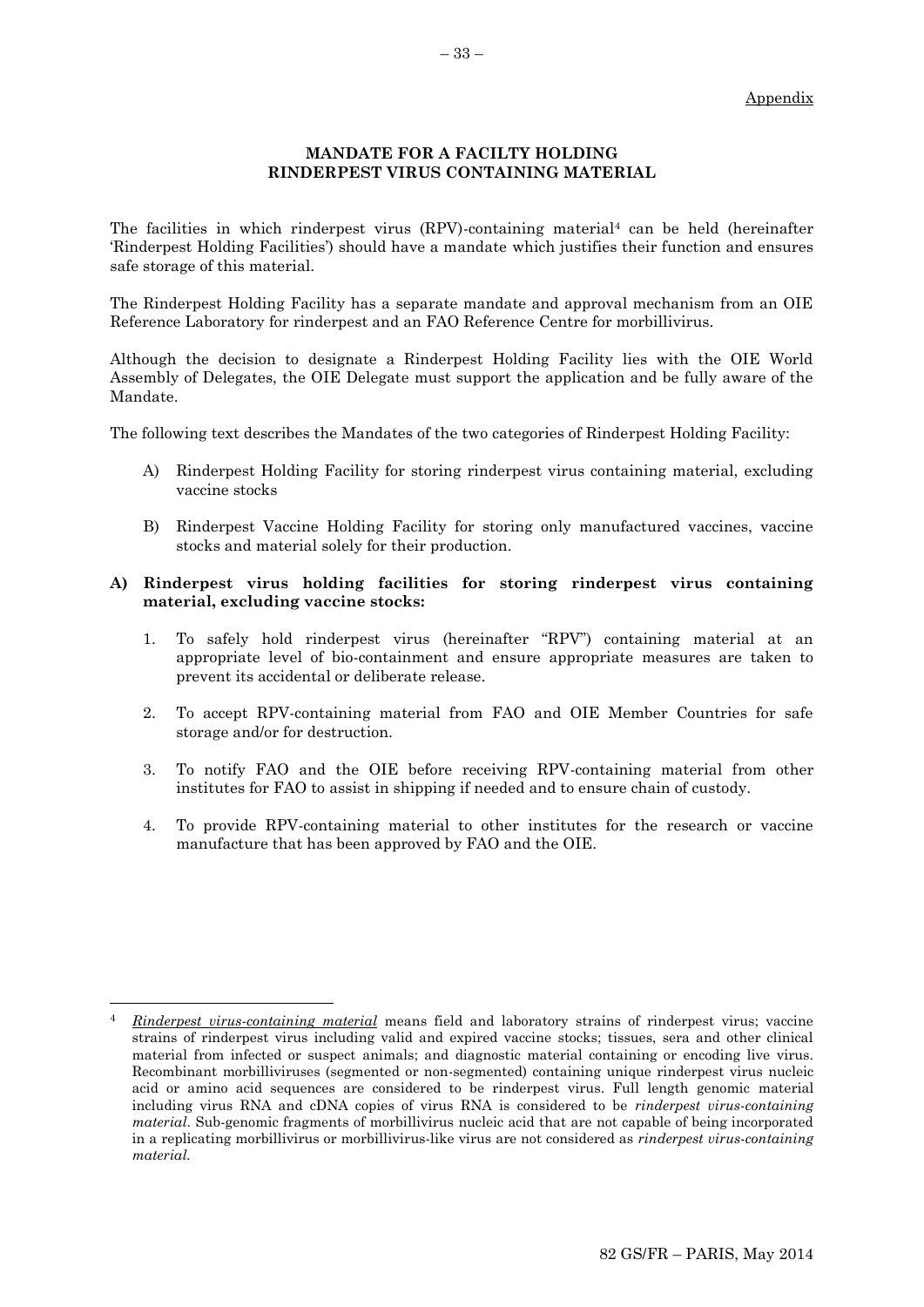- 5. To retain an up-to-date inventory of RPV-containing material and sequence data (including recording entry and exit of this material into and out of the facility), and to share this information with FAO and the OIE through the designated rinderpest database.
- 6. To send an annual report to the OIE and FAO
- 7. To maintain a system of quality assurance, biosafety and biosecurity.
- 8. To provide technical advice or training to personnel from other FAO and OIE Member Countries on the destruction, safe shipment of RPV-containing material, and/or decontamination of facilities.
- 9. To participate in scientific meetings in its capacity as FAO-OIE Rinderpest Holding Facility and using that title.
- 10. To establish and maintain a network with other Rinderpest Holding Facilities.
- 11. To seek approval from FAO and the OIE before manipulating RPV-containing materials for the purposes of research or any other purposes, including in private sector institutions, or before shipping RPV-containing materials to other institutes.
- 12. When FAO and the OIE carry out an audit or site inspection the rinderpest holding facility shall fully cooperate and provide all the relevant reports and information.

#### **B) Rinderpest Vaccine Holding Facility for storing only manufactured vaccines, vaccine stocks and material solely for their production:**

- 1. To retain an up-to-date inventory of vaccine stocks including current and expired vaccines and any materials solely for vaccine production and to share such information with FAO and the OIE through the designated rinderpest database.
- 2. To validate or destroy stocks of expired vaccines.
- 3. To regularly test the quality of the vaccines in accordance with the OIE guidelines.
- 4. To maintain and follow procedures approved by FAO and the OIE for managing vaccine stocks (storing packaged and manufactured vaccine).
- 5. To contribute, when requested by FAO and the OIE, to the global rinderpest vaccine bank and preparedness strategy, including through the emergency manufacture and preparation of vaccines in accordance with OIE standards.
- 6. To accept vaccine virus seeds or stocks from FAO and OIE Member Countries for safe storage and/or for destruction.
- 7. To notify FAO and the OIE before receiving RPV-containing material from other institutes for FAO to assist in shipping if needed and to ensure the chain of custody.
- 8. To provide vaccine virus seeds or vaccines to other institutes (public or private sector) for the research or vaccine manufacture that has been approved by FAO and the OIE.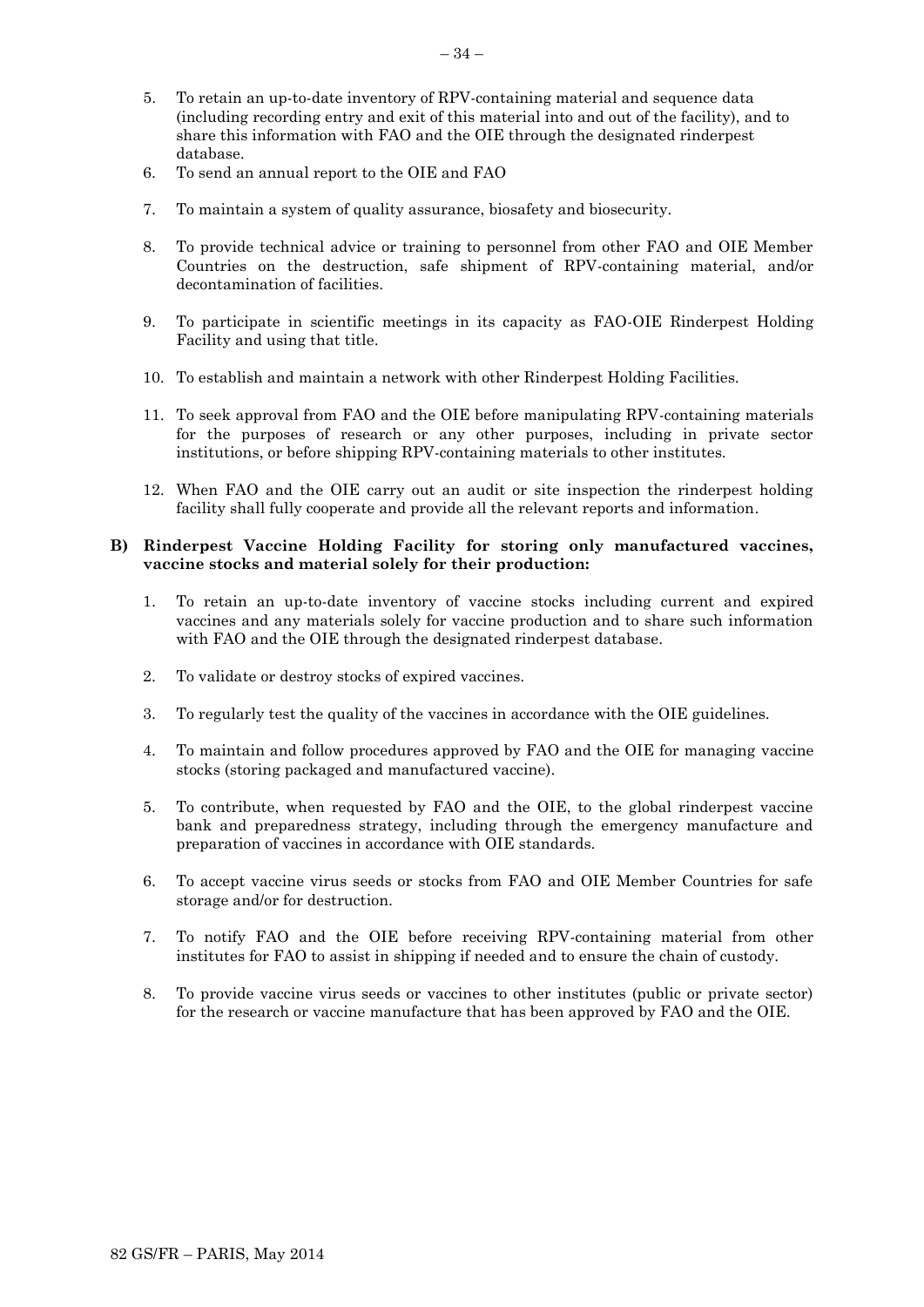- 9. To send an annual report to the OIE and FAO.
- 10. To maintain a system of quality assurance, biosafety and biosecurity.
- 11. When FAO and the OIE carry out an audit or site inspection the rinderpest holding facility shall fully cooperate and provide all the relevant reports and information.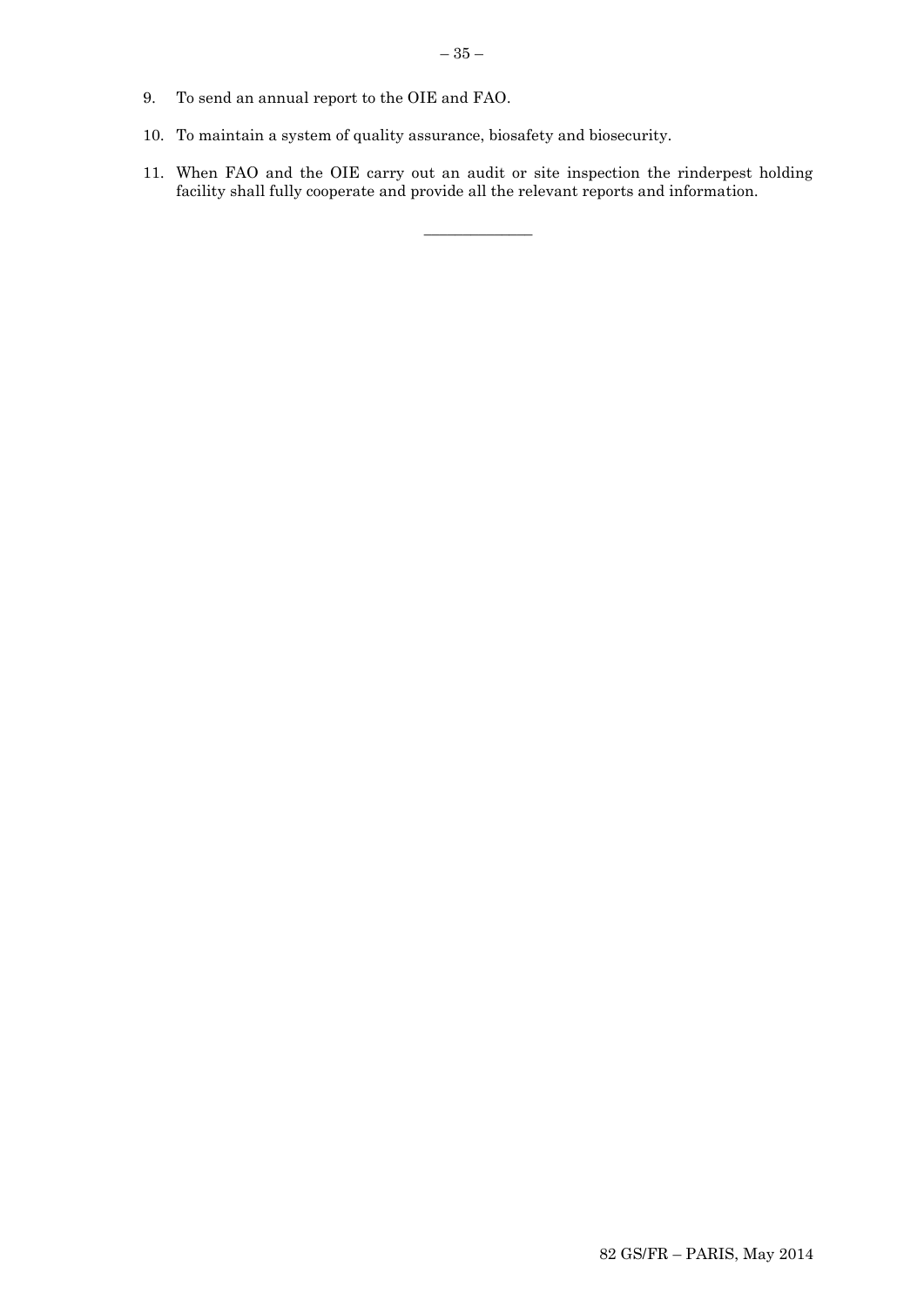#### <span id="page-35-0"></span>– 36 –

# RESOLUTION No. 24

# **Global Control and Eradication of Peste des Petits Ruminants**

#### CONSIDERING

- 1. The importance of peste des petits ruminants (PPR) as recognised by various international conferences including the OIE World Assembly of Delegates (hereafter the Assembly) in 2011, 2012 and 2013, the conferences of the OIE Regional Commissions for Africa (Lomé, Togo, February 2013) and the Middle East (Amman, Jordan, September 2013), the meetings of the OIE Scientific Commission for Animal Diseases (hereafter the Scientific Commission) (September 2011) and regional meetings organised by the OIE and its major partners such as FAO and IAEA in Southern Africa (Dar es Salam, Tanzania, June 2013), Northern Africa (Tunis, Tunisia, November 2013) or the Middle East (Amman, Jordan, March 2013),
- 2. That the distribution of PPR has expanded throughout the past ten years and it is now present over a large part of Africa and in the Middle East and Asia. It threatens the food security and livelihood of smallholders by affecting the development of small ruminant production as a result of the high mortality and morbidity. Since PPR is a major devastating disease of small ruminants it has been selected as one of the top priority diseases to be addressed, particularly in the Middle East, Asia and Africa,
- 3. The existence of strong arguments that support an effective global PPR control and eradication strategy such as the occurrence of only one serotype, the availability of very effective lifelong immunity vaccines and diagnostic tools as well as several epidemiological favourable factors such as the marginal role played by wildlife with the absence of long term virus carriage,
- 4. The success of the eradication of Rinderpest was built on long term continuous efforts including global and regional coordination which could serve as a model for the PPR eradication programmes,
- 5. That Governments and donors have increased their attention and political support for global progressive control and eradication of major transboundary diseases including PPR,
- 6. The well-known important difficulties to access to all areas and small holders as well as the need to address the public good dimension and the cost recovery issues of PPR control activities,
- 7. The recommendation given in 2011 to the OIE and FAO by the GF-TADs Global Steering Committee (Rome, June 2009 and Paris, October 2010) to establish a GF-TADs Working Group on PPR and to develop a global control strategy,
- 8. The on-going work by the GF-TADs PPR Working Group including the preparation of a global PPR control and eradication strategy, the organisation of several regional meetings on PPR control and the positive results of several projects for PPR control in various countries and regions,
- 9. The critical need for effective national Veterinary Services to define and implement national prevention and control programmes against PPR,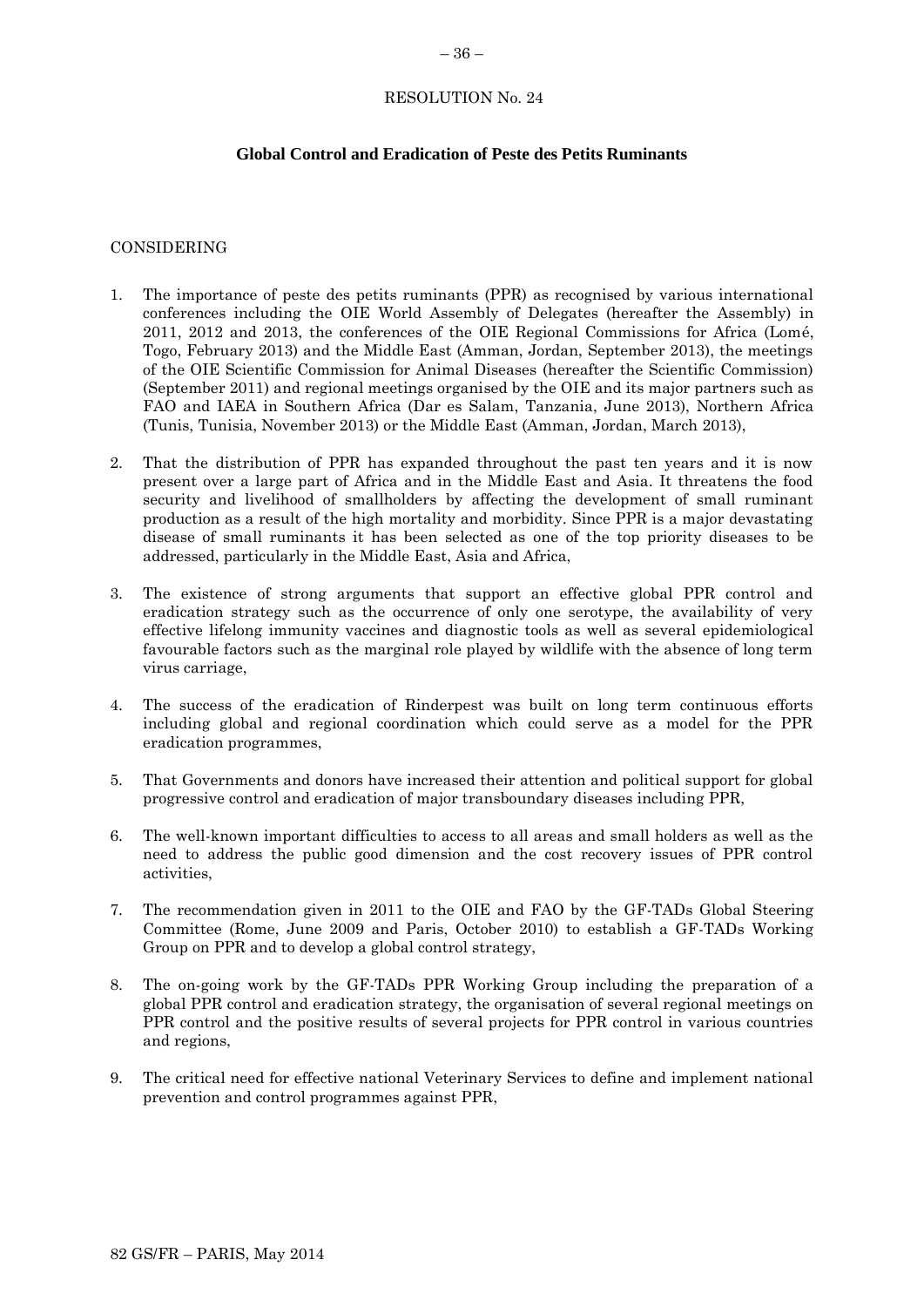- 10. The identifiable knowledge gaps in several critical areas including the behaviour of sheep and goats small holders with vaccination campaigns, the cost of the public and private components of PPR control activities, the precise role of wild animals, the policies for the use of combined vaccines against PPR and other major diseases of small ruminants and the need to support relevant research programmes,
- 11. The adoption by the Assembly in May 2013 of new articles of the OIE *Terrestrial Animal Health Code* allowing Member Countries to request to the Assembly a country or zone official status recognition of freedom from PPR or to propose for endorsement national PPR control plans,
- 12. The reports of meetings of the Scientific Commission (September 2011, September 2013) requesting the development of a global control strategy and the launching of an OIE-FAO initiative on PPR prevention and control,
- 13. The proposition of the Scientific Commission (September 2013) that a Resolution on the PPR global control strategy be presented to the Assembly for adoption,

## THE ASSEMBLY

## RECOMMENDS THAT

- 1. A global initiative to control PPR be launched using the GF-TADs mechanism and building on the necessity to develop and improve national as well as regional and global partnership coordination.
- 2. Studies be carried out in order to provide economic and social justification to decision makers for recognising the control and eradication of PPR as a global public good and for establishing economic justification for controlling PPR globally.
- 3. The Global Control Strategy be finalised by the GF-TADs mechanism with the support and in consultation with relevant country representatives, research organisations, private sector and donors agencies.
- 4. An important objective of the Global PPR Control Strategy be to contribute to poverty alleviation and improve the livelihoods of small holders in developing countries and protect and further develop the global and regional trade in animals and animal products. The PPR strategy will also include mechanisms of protection of PPR free countries. Consequently reducing PPR at source in PPR-endemic countries is a shared interest with the world community and should be considered a global public good.
- 5. The control of PPR is not seen as a 'stand-alone activity' but that it has to progress with effective Veterinary Services. Compliance of Veterinary Services with OIE standards on quality will in turn create appropriate conditions to combine PPR control with the control and prevention of other priority diseases in a cost-effective manner.
- 6. Accompanying tools such as a Monitoring and Evaluation tool including a Post-Vaccination Monitoring tool and a Global Research and Expertise Network be developed using the GF-TADs mechanism.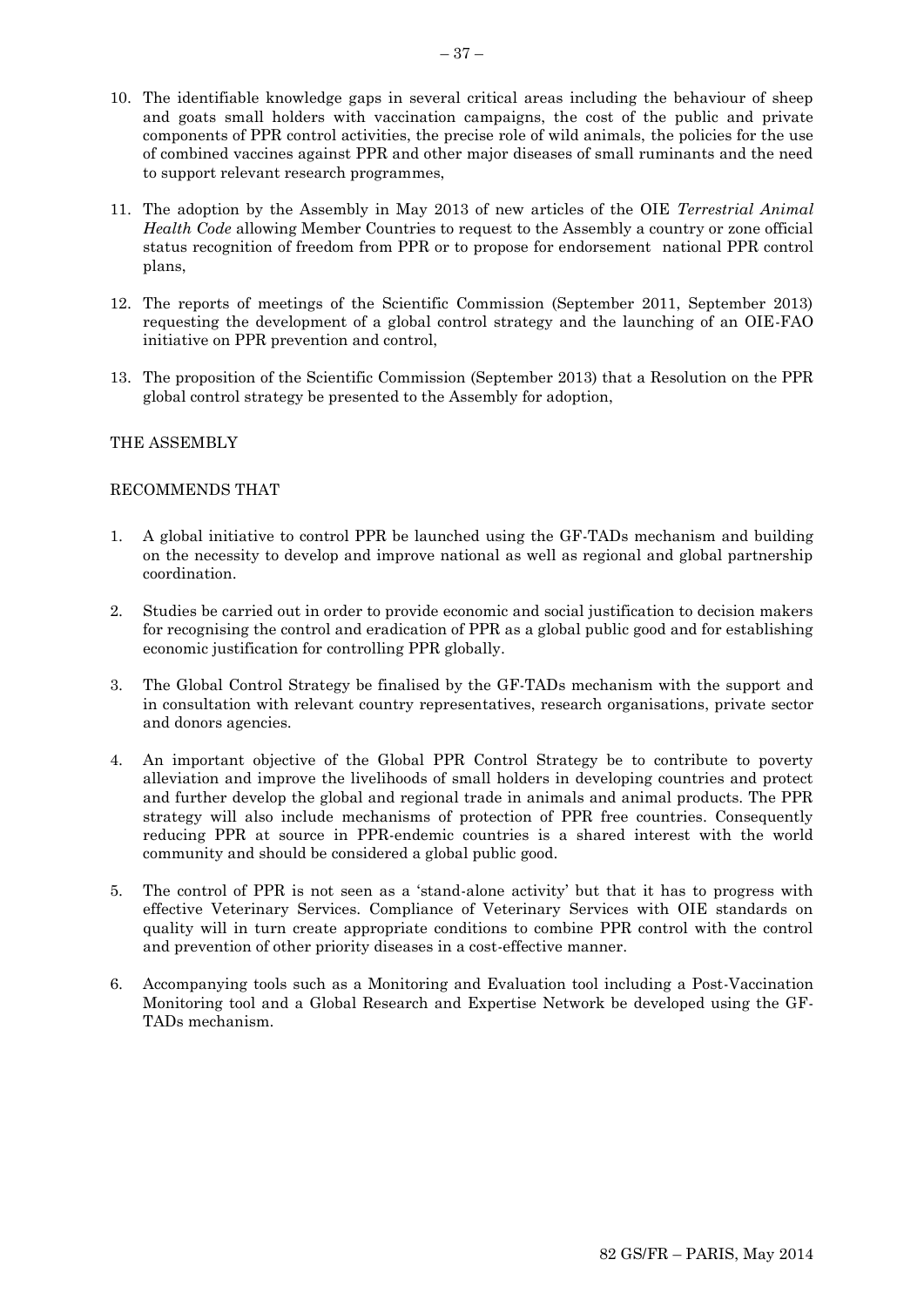- 7. The PPR control global strategy be developed in compliance with OIE relevant standards and guidelines including the compliance with OIE standards of quality of Veterinary Services supported, if requested, by the use of the PVS Pathway as well as with the compliance with OIE standards of the *Manual of Diagnostic Tests and Vaccines for Terrestrial Animals* (*Terrestrial Manual*) for vaccines and diagnostic reagents.
- 8. The countries make the best use of the possibilities offered by the OIE official endorsement of national official control programmes and OIE official recognition of PPR disease free status of country or zones in order to convince national governments and donors to support national control investments, the development of trade activities as well as the prevention of disease reintroduction in free countries.
- 9. The establishment of PPR vaccine banks in strategic locations and in support of regional PPR control programmes be considered with vaccines compliant with the OIE standards of the *Terrestrial Manual*.
- 10. The OIE, in addition to its collaboration with FAO in this area, further enhance the capabilities of diagnostic laboratories for the rapid detection of PPR through initiatives such as the OIE laboratory twinning and PVS Laboratory programmes.
- 11. The OIE, in collaboration with FAO and other relevant sources of expertise, support the establishment or strengthening of epidemiological and laboratory networks at national, regional and global levels to increase transparency and timely disease reporting to OIE to protect PPR free countries and zones and to enable better monitoring of the progress of PPR control programmes in endemic areas.
- 12. The OIE and FAO through the GF-TADs coordinating mechanism, provide policy and technical support to their Members Countries for the elaboration and implementation of PPR control programmes, taking into account regional specificities.
- 13. Research programmes be developed in the field of socioeconomics and delivery systems, vaccines, diagnostic tools and epidemiology.
- 14. An International Conference be organised on PPR control and eradication to present the global strategy developed in the framework of GF-TADs and garner support from the international community.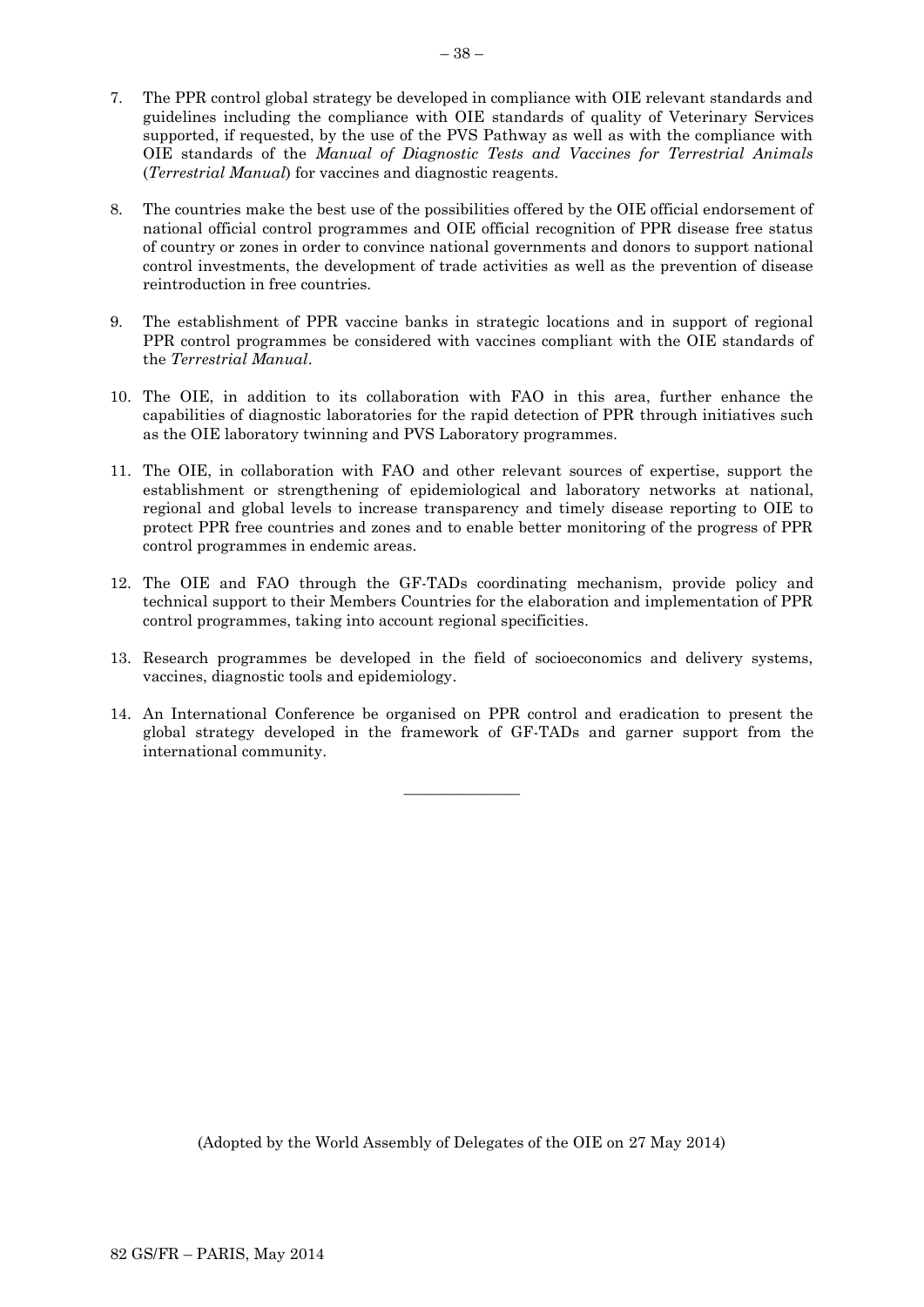# <span id="page-38-0"></span>**Animal Production Food Safety**

# CONSIDERING THAT

- 1. The permanent Working Group on Animal Production Food Safety, established by the Director General in 2002, held its thirteenth meeting in October 2013 and drafted a work programme for 2014,
- 2. The OIE and the Codex Alimentarius Commission continued to work together to ensure that standards relevant to animal production food safety developed by both organisations are consistent and take a 'whole food chain' approach to food safety,
- 3. The work on animal production food safety benefits from cooperation between the OIE and the FAO and WHO, which provide additional expert advice and expertise in regard to food safety, zoonotic diseases and related issues,
- 4. The Director General has asked National Delegates to nominate national focal points for animal production food safety according to proposed terms of reference,
- 5. During the FAO/OIE/WHO Tripartite meeting held in February 2012, FAO and WHO asked the OIE to encourage its Member Countries to designate INFOSAN Focal Points from their official Veterinary Services,
- 6. The OIE continues to organise seminars for national focal points in all five OIE regions, with the objective of providing information and contributing to capacity building of veterinary services,
- 7. The OIE Council, during its February 2014 meeting, made some amendments to the Terms of Reference and *Modus Operandi* of the Animal Production Food Safety Working Group.

#### THE ASSEMBLY

#### RECOMMENDS THAT

- 1. The Director General retain the Working Group on Animal Production Food Safety to advise him and the relevant Specialist Commissions on issues relevant to animal production food safety.
- 2. The participation of high level FAO and WHO experts as members of this Working Group be maintained, and appropriate activities undertaken with the objective of further strengthening the collaboration between OIE and Codex.
- 3. The 2014 work programme prepared by the Working Group guide the OIE's activities in the field of animal production food safety in the next 12 months, with provision of the resources needed to address the identified priorities.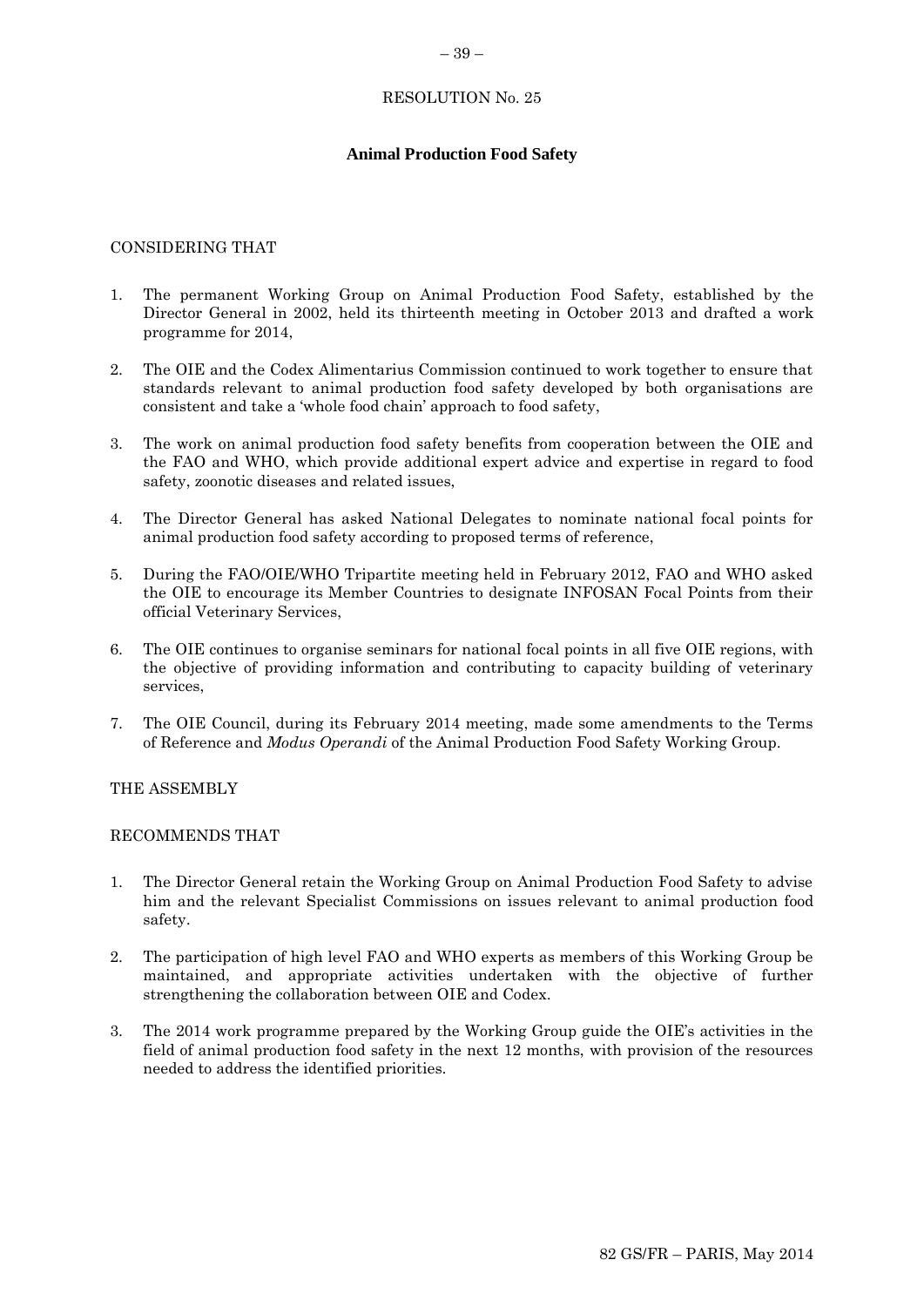- 4. The Terms of Reference and *Modus Operandi* of the Animal Production Food Safety Working Group be revised as shown in Annex I.
- 5. The Director General continue to work with Codex to implement measures to promote collaboration, in particular the adoption of systematic procedures for cross referencing between OIE and Codex standards, the enhancement of processes to identity joint priorities of mutual interest, and to strengthen collaboration at the national and regional level.
- 6. The Director General continue dialogue with the Global Food Safety Initiative (GFSI), GLOBALG.A.P., the International Standardization Organization (ISO) and the Safe Supply of Affordable Food Everywhere initiative (SSAFE) and other relevant organisations from the private sector to ensure their awareness of and compliance with OIE science-based animal production food safety standards.
- 7. National OIE Delegates collaborate with their public health counterparts and that OIE Delegates designate the national OIE Focal Point for animal production food safety to be the same person as the INFOSAN Focal Point or, if is not possible, to nominate an officer from Veterinary Services as both the INFOSAN Emergency Contact Point and OIE Focal Point.
- 8. The Director General continue to organise seminars for the national animal production food safety focal points designated by Delegates.

 $\overline{\phantom{a}}$  , where  $\overline{\phantom{a}}$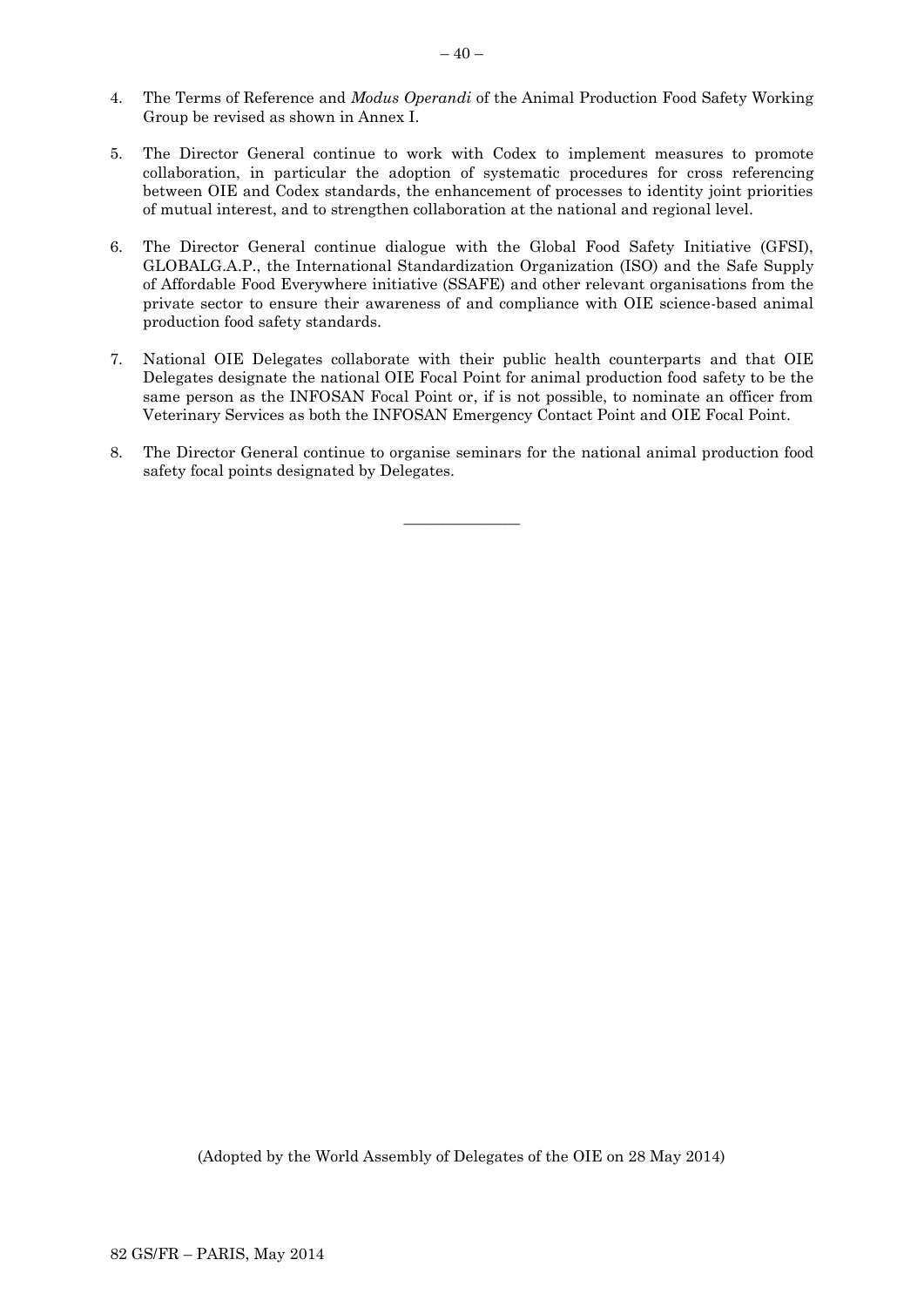# **TERMS OF REFERENCE FOR, AND** *MODUS OPERANDI*  **OF THE OIE ANIMAL PRODUCTION FOOD SAFETY WORKING GROUP**

#### **TERMS OF REFERENCE**

The scope for the Animal Production Food Safety Working Group includes:

- 1. Consideration of all foodborne hazards arising from animals before slaughter;
- 2. Giving a primary focus on risk based food safety measures applicable at the farm level;
- 3. Consideration of food safety measures applicable elsewhere, for example during animal transport and harvesting of wild animals for food;
- 4. Work criteria and priorities that take into account global food safety priorities and current work programmes of relevant international organisations, especially the Codex Alimentarius Commission (CAC), FAO and WHO;
- 5. Ensuring harmonisation of the food safety standards developed and under development by the OIE and relevant international organisations, especially the CAC;
- 6. Improving coordination between competent authorities, such as Veterinary Services and Public Health Services, with animal health and food safety responsibilities at the national and regional levels, including participation by other interested parties, as appropriate;
- 7. Describing the role of Veterinary Services in food safety operations.

#### **MODUS OPERANDI**

Within the above terms of reference, the Working Group's role is to:

1. Provide advice to the OIE Director General on policy and strategic issues relating to the OIE's work on animal production food safety, which has the goal of 'the development of standards on animal production food safety covering pre-slaughter issues and those prior to the first transformation of animal products, with a primary focus on food safety measures applicable at the farm level. This work will also include hazards such as pathogens that do not normally cause disease in animals'.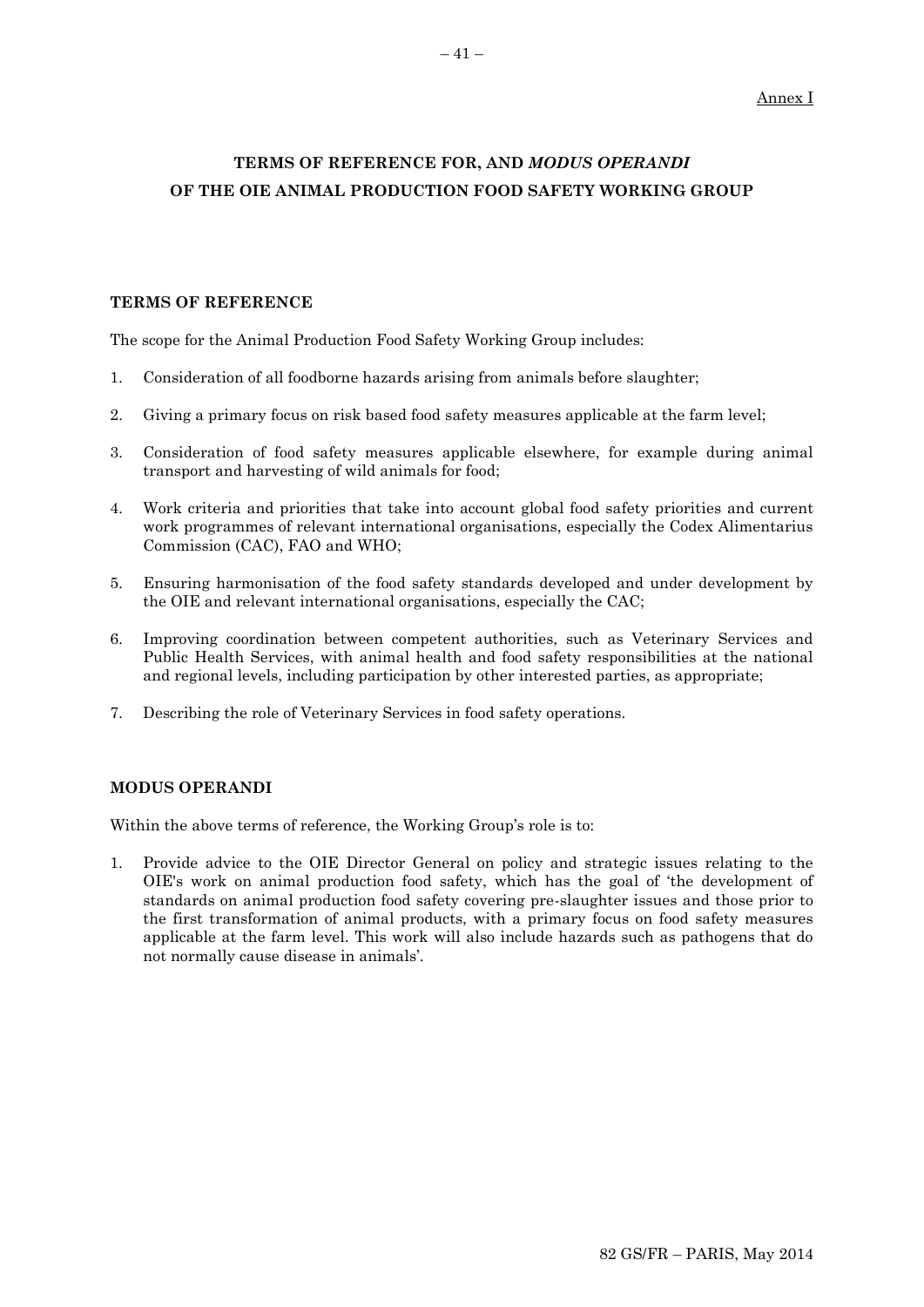The priorities are:

- a) Identifying and addressing gaps, contradictions, areas where harmonisation is necessary and duplications in the work of the OIE and other intergovernmental organisations involved in food safety standards (in particular CAC);
- b) Promoting stronger public private sector collaboration by providing opportunities for participation for international non-governmental organisations involved in food production, transformation and food safety that have cooperation agreements with the OIE;
- c) Strengthening the relationship to other relevant scientific and normative intergovernmental organisations working in the area of food safety (in particular CAC, FAO and WHO), through enhanced information exchange.
- 2. Support the work of the OIE Specialist Commissions on pre-slaughter animal production food safety;

- 3. Provide the following to the Director General and relevant Specialist Commissions:
	- a) annual work programme;
	- b) policy advice;
	- c) discussion papers;
	- d) reports.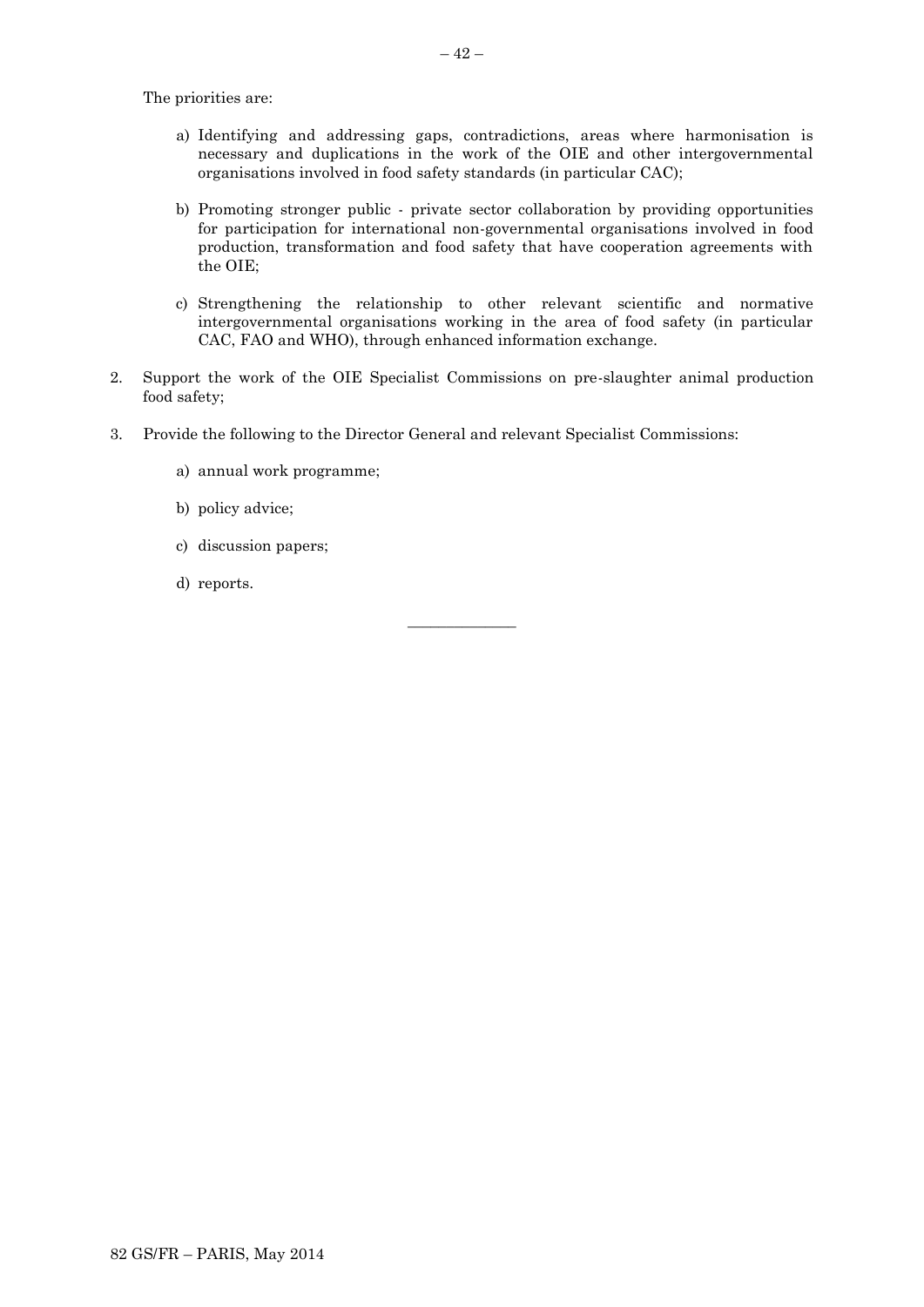# <span id="page-42-0"></span>**Animal Welfare**

## CONSIDERING THAT

- 1. The mandate of the OIE includes the improvement of terrestrial and aquatic animal health and welfare worldwide, health being a key component of animal welfare,
- 2. Animal welfare is a complex, multi-faceted, international and domestic public policy issue, with important scientific, ethical, economic, cultural, political and trade policy dimensions,
- 3. The Director General has established a permanent Animal Welfare Working Group, which draws up and implements a detailed annual work programme;
- 4. Successful Global Conferences on Animal Welfare were held in 2004, 2008 and 2012, confirming the OIE's international leadership role in animal welfare,
- 5. Animal welfare standards have been adopted at the 2005, and subsequent General Assemblies and are regularly updated,
- 6. More work is underway on the development of animal welfare standards concerning animal welfare in livestock production systems, with animal welfare and dairy cattle production systems already under development,
- 7. Two new OIE *ad-hoc* Groups on animal welfare were selected, one on the welfare of working equids and another on disaster risk reduction and management in relation to animal health and welfare,
- 8. Animal welfare is included in the OIE Tool for the Evaluation of Performance of Veterinary Services (PVS Tool) and in the OIE Veterinary Legislation initiative,
- 9. The Director General has asked Delegates to nominate national focal points for animal welfare according to proposed terms of reference and the OIE regularly organises seminars for national focal points to provide information and contribute to capacity building of veterinary services,
- 10. Regional animal welfare strategies in the Americas and Asia Pacific and the European platform and their associated implementation plans, can make an important contribution to the OIE mandate of improving animal health and welfare worldwide,
- 11. The OIE has introduced the Improved Animal Welfare Programme, to directly support selected OIE Member Countries seeking assistance to implement OIE international animal welfare standards for transport and slaughter.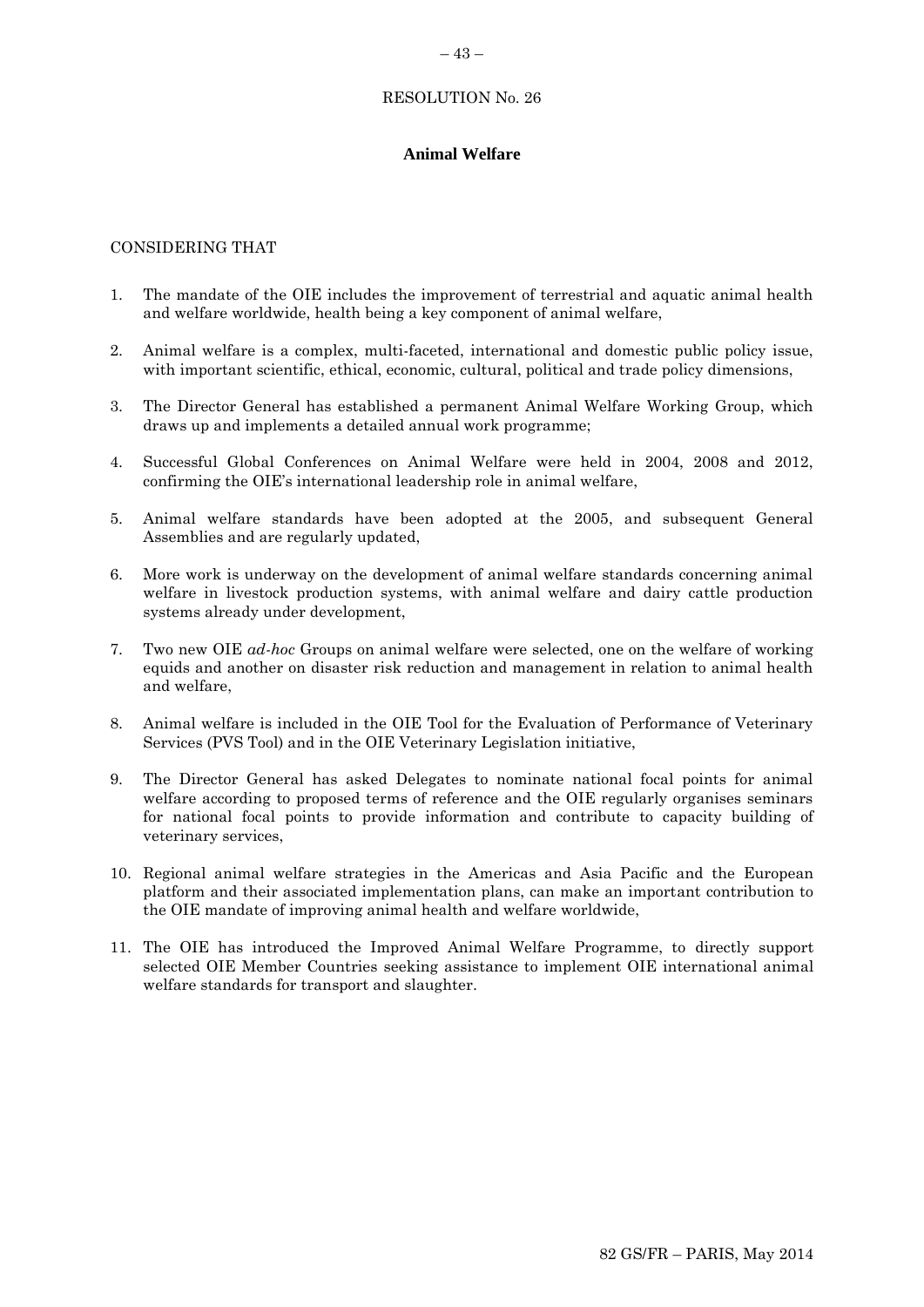## THE ASSEMBLY

#### RECOMMENDS THAT

- 1. The Working Group and OIE Headquarters 2014 work programmes continue to be the basis for the OIE's activities on animal welfare and that the necessary resources be provided to address the agreed priorities.
- 2. Delegates take steps to ensure that their national animal welfare focal points be nominated, if this has not already been done, and that focal points participate in regional training programmes organised by the OIE.
- 3. Within the framework of an agreed strategy and implementation plan, OIE Members play an active role in their regions with institutions, non-governmental organisations, the private sector and other international organisations in promoting the OIE international animal welfare mandate.
- 4. Veterinary Services of each Member continue to take steps to implement the OIE animal welfare standards, including, where appropriate, strengthening of the regulatory framework for animal welfare.
- 5. OIE Regional Commissions and Regional Representations continue to support the OIE animal welfare mandate through the development and implementation of Regional Animal Welfare Strategies, with the assistance of OIE Animal Welfare Working Group members from their respective regions.
- 6. OIE Animal Welfare Collaborating Centres be encouraged to identify "twinning" opportunities in accordance with OIE policy and that further applications to be recognised as OIE Animal Welfare Collaborating Centres be assessed according to the criteria agreed by the OIE Council.
- 7. The Director General continue to take steps to promote the inclusion of animal welfare in veterinary teaching curricula and in continuing education programmes.
- 8. The Director General continue to take the necessary steps to ensure that the final text of the proposed Universal Declaration on Animal Welfare (UDAW) explicitly recognises, and confirms, the OIE's international leadership role in setting animal welfare standards and the need to implement OIE adopted standards worldwide.
- 9. The Director General to encourage Member Countries and donors to continue support for the Improved Animal Welfare Programme to improve implementation of OIE animal welfare standards in Member Countries seeking such assistance.
- 10. The Director General continue dialogue with the Global Food Safety Initiative (GFSI), GLOBALG.A.P. and the International Standardization Organization (ISO) and other relevant organisations from the private sector to ensure their awareness of and compliance with OIE science-based animal welfare standards.
- 11. The Director General to encourage Member Countries to implement the adopted Regional Animal Welfare Strategies and seek for the creation of regional platforms to improve animal welfare and implementation of the OIE animal welfare chapters at the regional level.
- 12. The Director General continue to organise seminars for the national animal welfare focal points designated by Delegates.

 $\overline{\phantom{a}}$  , where  $\overline{\phantom{a}}$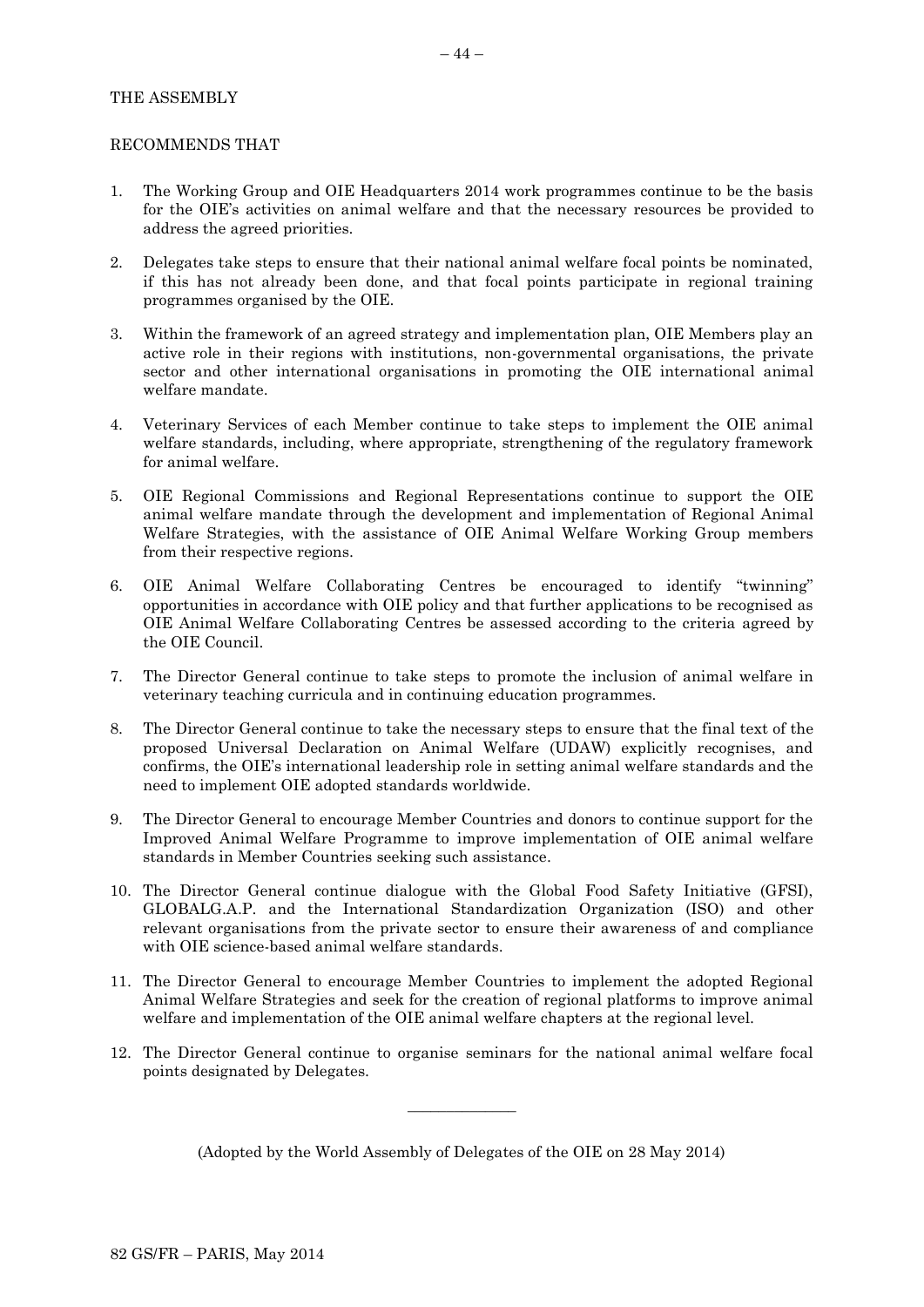# <span id="page-44-0"></span>**Adoption of the new or revised texts for the** *Manual of Diagnostic Tests and Vaccines for Terrestrial Animals*

## CONSIDERING THAT

- 1. The *Manual of Diagnostic Tests and Vaccines for Terrestrial Animals* (*Terrestrial Manual*), like the *Terrestrial Animal Health Code*, is an important contribution to the international harmonisation of sanitary standards related to terrestrial animals and animal products,
- 2. Member Countries were asked for the comments of their specialists for each new or revised chapter of the *Terrestrial Manual* before it was finalised by the Biological Standards Commission,

### THE ASSEMBLY

#### RESOLVES

- 1. To adopt the following final chapters for the *Terrestrial Manual*:
	- 1.1.3a. Standard for managing biorisk in the veterinary laboratory and animal facilities
	- 2.1.3. Bluetongue
	- 2.1.4. Crimean–Congo haemorrhagic fever
	- 2.1.6. Epizootic haemorrhagic disease
	- 2.1.8. Leishmaniosis
	- 2.1.9 Leptospirosis
	- 2.1.11. Paratuberculosis (Johne's disease)
	- 2.1.14 Rift Valley fever
	- 2.2.2. American foulbrood of honey bees
	- 2.3.3. Avian infectious laryngotracheitis
	- 2.3.4. Avian influenza
	- 2.3.6. Avian tuberculosis
	- 2.4.2. Bovine babesiosis
	- 2.4.9. Contagious bovine pleuropneumonia
	- 2.4.16. Theileriosis
	- 2.5.8. Equine piroplasmosis
	- 2.6.1. Myxomatosis
	- 2.7.6. Contagious caprine pleuropneumonia
	- 2.7.10. Ovine pulmonary adenomatosis (adenocarcinoma)
	- 2.8.3. Classical swine fever (hog cholera)
	- 2.9.1. Bunyaviral diseases of animals (excluding Rift Valley fever and Crimean–Congo haemorrhagic fever)
	- 2.9.2. Camelpox
	- 2.9.5. Cysticercosis
	- 2.9.7. *Listeria monocytogenes*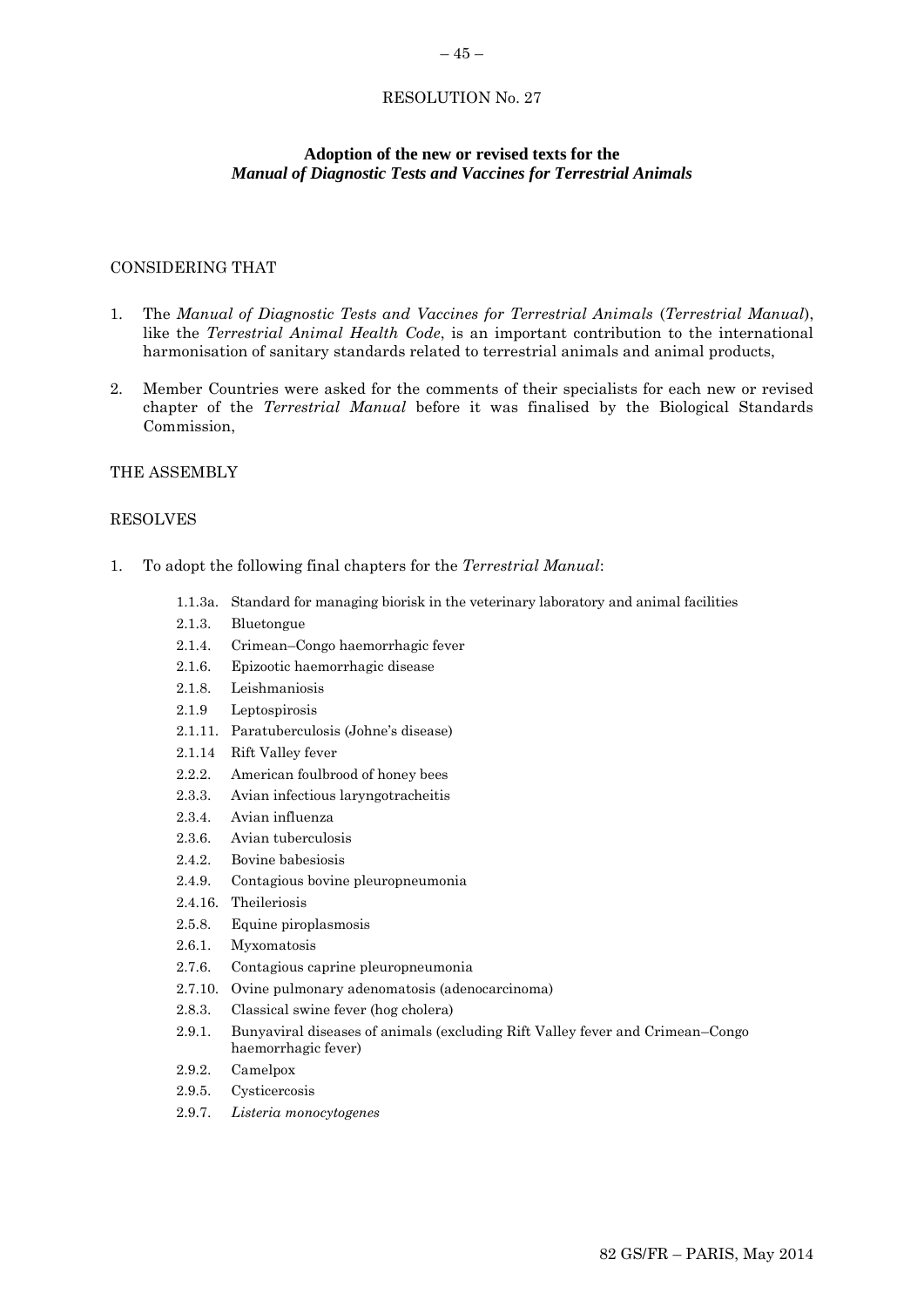And to adopt the following final Guidelines for the web version of the *Terrestrial Manual*:

Guideline 3.5. Managing biorisk: examples of aligning risk management strategies with assessed biorisks

Validation Guidelines:

| Guideline 3.6.1. | Development and optimisation of antibody detection assays                                                       |
|------------------|-----------------------------------------------------------------------------------------------------------------|
| Guideline 3.6.2. | Development and optimisation of antigen detection assays                                                        |
| Guideline 3.6.3. | Development and optimisation of nucleic acid detection assays                                                   |
| Guideline 3.6.4. | Measurement uncertainty                                                                                         |
| Guideline 3.6.5. | Statistical approaches to validation                                                                            |
| Guideline 3.6.6. | Selection and use of reference samples and panels                                                               |
| Guideline 3.6.7. | Principles and methods for the validation of diagnostic tests for infectious<br>diseases applicable to wildlife |

2. To request the Director General to publish the adopted texts in the on-line version of the *Terrestrial Manual*.

\_\_\_\_\_\_\_\_\_\_\_\_\_\_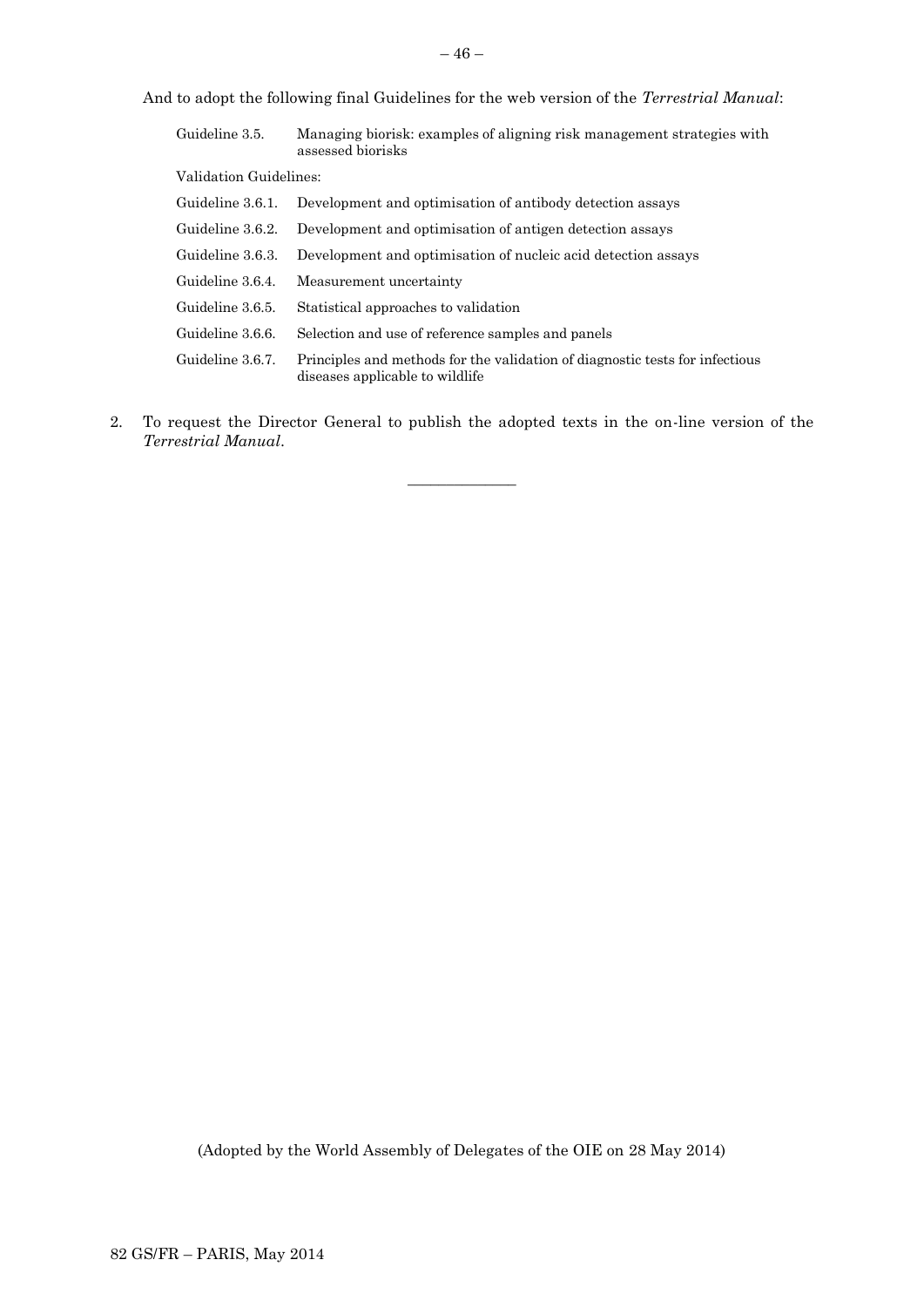# <span id="page-46-0"></span>**Designation of OIE Collaborating Centres**

#### CONSIDERING THAT

- 1. The OIE's *Basic Texts* provide the Terms of Reference, designation criteria, and internal rules for OIE Collaborating Centres,
- 2. The Terms of Reference of each of the four elected OIE Specialist Commissions include the responsibility to examine applications from Member Countries relating to the designation of new OIE Collaborating Centres with activities corresponding to the Commission's area of expertise,
- 3. All OIE Collaborating Centres applications are assessed by the appropriate OIE Specialist Commission using standardised criteria that include: the institution's ability, capacity and readiness to provide services; the scientific and technical standing of the institution concerned at the national and international levels; the quality of its scientific and technical leadership including internationally recognised expertise; the institution's prospective stability in terms of personnel, activity and funding; and the technical and geographical relevance of the institution and its activities to OIE's programme priorities,
- 4. Details of the applicant institutions that have been assessed by a Specialist Commission are published in the report of the meeting of the Commission,
- 5. All Collaborating Centre applications are assessed by the corresponding Regional Commission and endorsed by the OIE Council,
- 6. Proposals for a major change in an OIE Collaborating Centre follow the same procedure,
- 7. Article 4 of the Internal Rules for OIE Reference Centres states that "Applications endorsed by the Council shall be presented to the Assembly for approval",

## THE ASSEMBLY

#### RESOLVES

To designate the following new OIE Collaborating Centres and add them to the list of OIE Collaborating Centres (available on the OIE web site):

OIE *Collaborating Centre for Biological Threat Reduction* National Center for Foreign Animal and Zoonotic Diseases Defense (FAZD), College Station, Texas, UNITED STATES OF AMERICA

OIE *Collaborating Centre for Food-Borne Parasites from the Asia-Pacific Region* Institute of Zoonosis, Jilin University, PEOPLE'S REPUBLIC OF CHINA

OIE Collaborating Centre for *Food-Borne Parasites from the European Region* Agence nationale de sécurité sanitaire de l'alimentation, de l'environnement et du travail (ANSES), Maisons-Alfort, FRANCE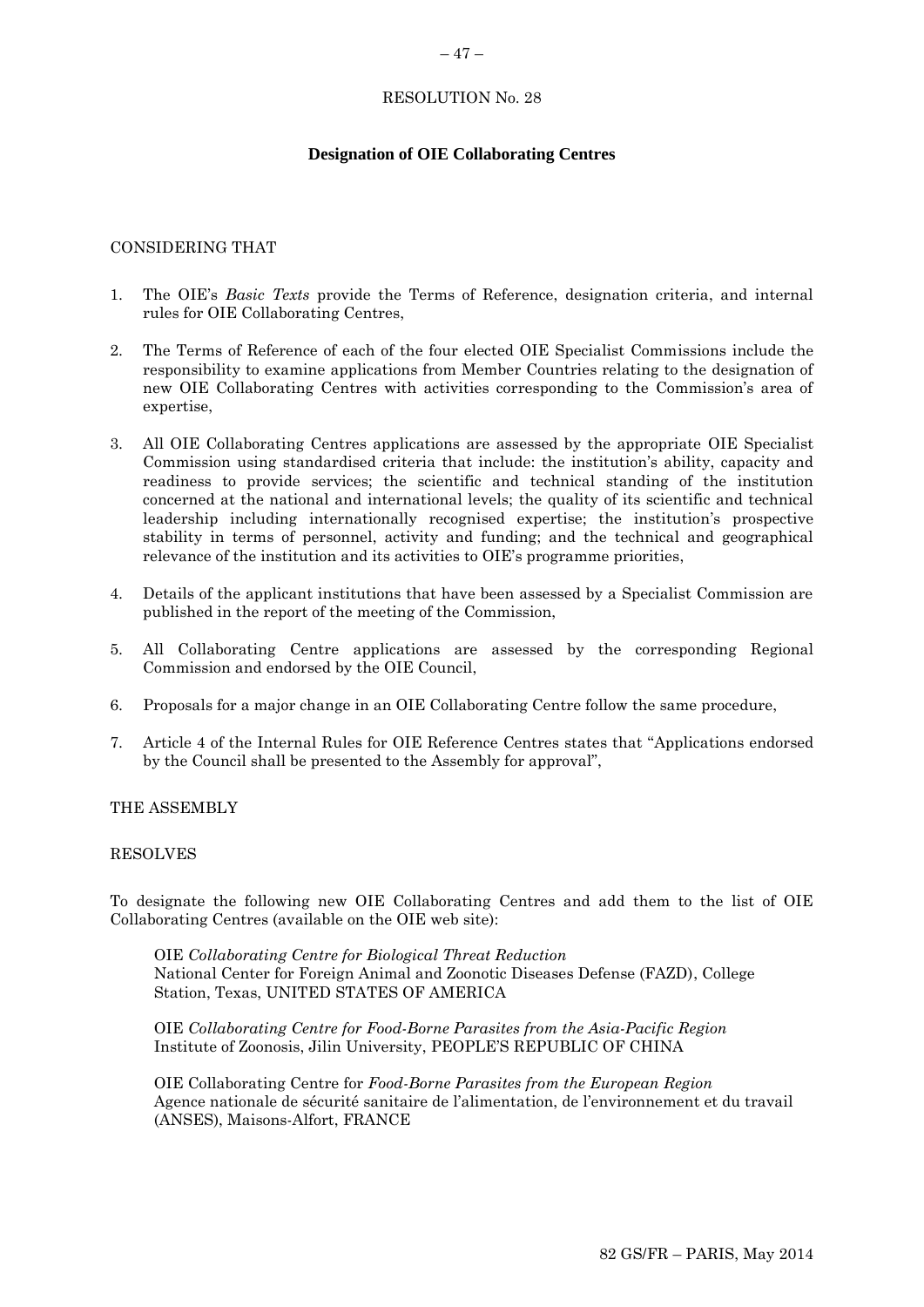#### $-48-$

#### OIE *Collaborating Centre for Food Safety*

A tri-partner consortium formed by the Veterinary Public Health Centre, SINGAPORE, the Division of Health and Environment Sciences, School of Veterinary Medicine, Rakuno Gakuen University, JAPAN and the current OIE Collaborating Centre at the Research Center for Food Safety, Graduate School of Agricultural and Life Sciences, the University of Tokyo, JAPAN

OIE *Collaborating Centre for Laboratory Biorisk Management* Sandia National Laboratories, International Biological Threat Reduction Program, New Mexico, UNITED STATES OF AMERICA

OIE *Collaborating Centre for Veterinary Epidemiology and Public Health* A consortium formed by the China Animal Health and Epidemiology Centre (CAHEC), PEOPLE'S REPUBLIC OF CHINA and the current OIE Collaborating Centre at the mEpilab, EpiCentre, Massey University, NEW ZEALAND

OIE *Collaborating Centre for Veterinary Public Health* Pan American Centre for Foot and Mouth Disease (PANAFTOSA/Pan American Health Organization (PAHO), Rio de Janerio, BRAZIL

OIE *Collaborating Centre for Viral Genomics and Bioinformatics*  Medical Research Council, University of Glasgow Centre for Virus Research, UNITED KINGDOM

 $\overline{\phantom{a}}$  ,  $\overline{\phantom{a}}$  ,  $\overline{\phantom{a}}$  ,  $\overline{\phantom{a}}$  ,  $\overline{\phantom{a}}$  ,  $\overline{\phantom{a}}$  ,  $\overline{\phantom{a}}$  ,  $\overline{\phantom{a}}$  ,  $\overline{\phantom{a}}$  ,  $\overline{\phantom{a}}$  ,  $\overline{\phantom{a}}$  ,  $\overline{\phantom{a}}$  ,  $\overline{\phantom{a}}$  ,  $\overline{\phantom{a}}$  ,  $\overline{\phantom{a}}$  ,  $\overline{\phantom{a}}$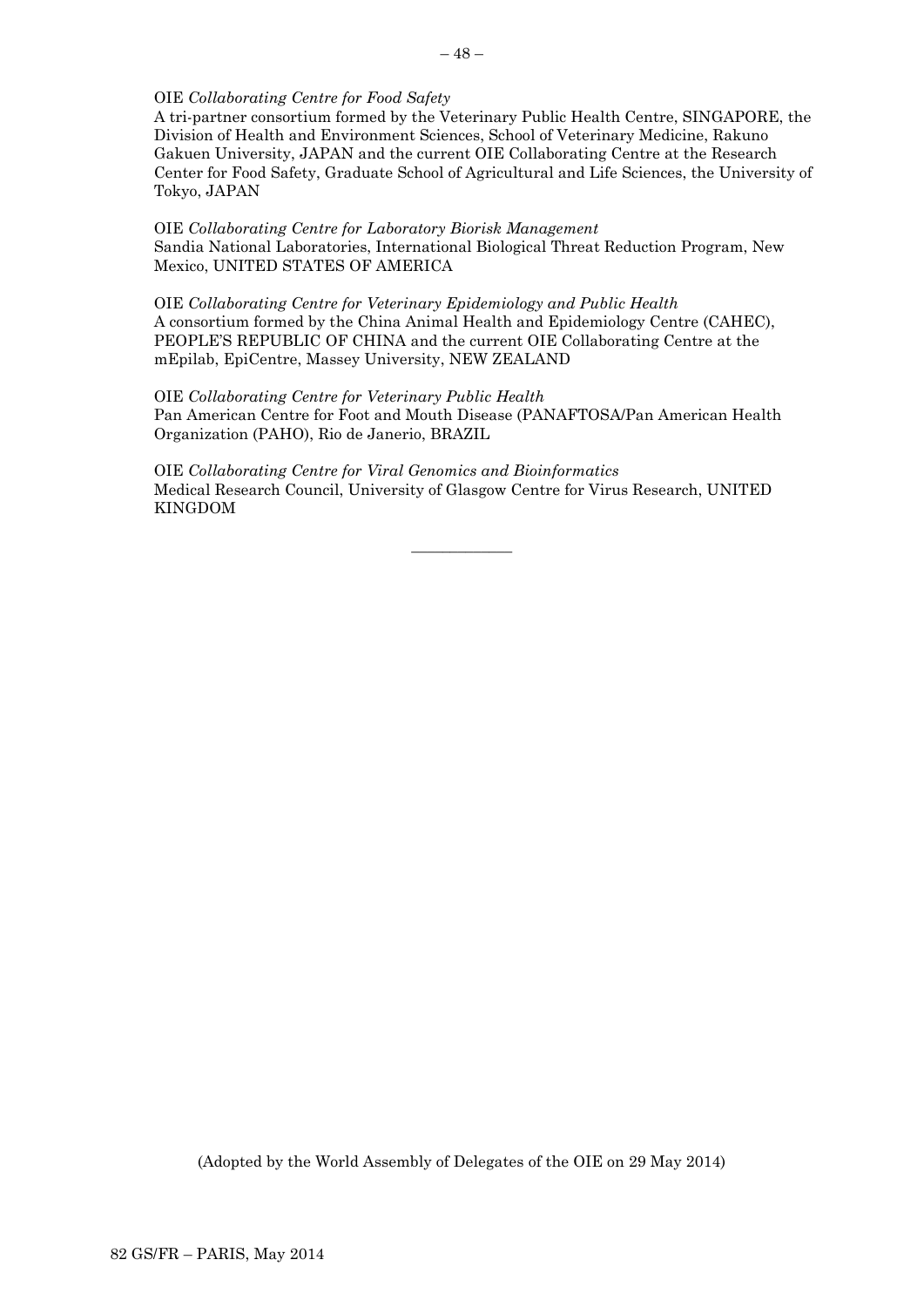# <span id="page-48-0"></span>**Register of Diagnostic Kits Validated and Certified by the OIE**

## CONSIDERING THAT

- 1. During the 71st General Session of the OIE in May 2003, the International Committee adopted Resolution No. XXIX endorsing the principle of validation and certification of diagnostic assays (test methods) for infectious animal diseases by the OIE and giving a mandate to the Director General of the OIE to set up the specific standard procedures to be used before the final decision on the validation and certification of a diagnostic assay is taken by the OIE International Committee,
- 2. The Resolution has established that 'fitness for purpose' should be used as a criterion for validation,
- 3. The aim of the procedure for diagnostic kits is to produce a register of recognised assays for OIE Member Countries and for diagnostic kit manufacturers,
- 4. OIE Member Countries need assays that are known to be validated according to OIE criteria in order to improve the quality of assays, to ensure that the test can be used to correctly establish animal disease status and to enhance confidence in assays,
- 5. The OIE register of recognised assays provides greater transparency and clarity of the validation process, and a means for recognising those manufacturers that produce validated and certified tests in kit format,
- 6. According to the OIE Standard Operating Procedure, registration of the diagnostic kits included in the OIE Register has to be renewed every five years,
- 7. During the 74th General Session of the OIE, the International Committee adopted Resolution No. XXXII on the importance of recognising and implementing OIE standards for the validation and registration of diagnostic assays by Member Countries,

#### THE ASSEMBLY

#### DECIDES THAT

1. In accordance with the recommendation of the OIE Biological Standards Commission, the Director General add the following to the register of diagnostic kits certified by the OIE as validated as fit for purpose:

| Name of the<br>diagnostic kit                                 | Name of the<br>Manufacturer | <b>Fitness for purpose</b>                                                                                                                                |  |
|---------------------------------------------------------------|-----------------------------|-----------------------------------------------------------------------------------------------------------------------------------------------------------|--|
| Newcastle Disease<br>Virus antibody detection<br><b>ELISA</b> | BioChek UK Ltd              | Fit to detect Newcastle disease virus specific IgG<br>antibodies in chicken sera and for the following<br>purposes:                                       |  |
|                                                               |                             | To demonstrate historical freedom from infection<br>1.<br>in a defined population<br>(country/zone/compartment/flock);                                    |  |
|                                                               |                             | To determine immune status in individual animals<br>$2^{\circ}$<br>or populations (post-vaccination);                                                     |  |
|                                                               |                             | 3.<br>To monitor infection or disease in unvaccinated<br>populations:                                                                                     |  |
|                                                               |                             | 4.<br>To estimate prevalence of infection to facilitate<br>risk analysis in non-vaccinated populations<br>(surveys/flock health schemes/disease control). |  |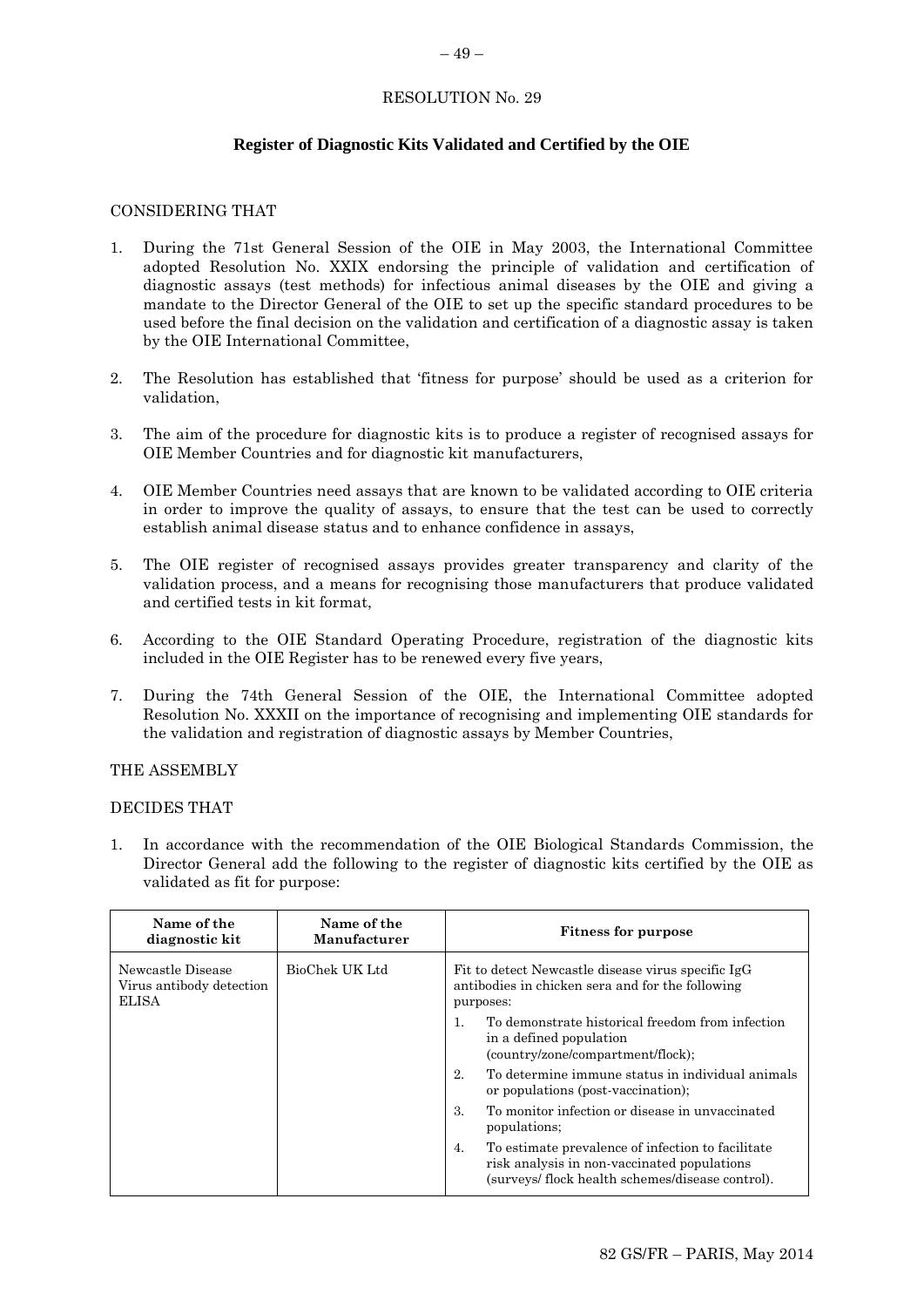2. In accordance with the recommendation of the OIE Biological Standards, the Director General renew for a period of five additional years the inclusion in the OIE Register of the following diagnostic kit certified by the OIE as validated as fit for purpose:

| Name of the<br>diagnostic kit    | Name of the<br>Manufacturer | <b>Fitness for purpose</b>                                                                                                                                                                                                                                                                                                                                                                                                                                   |
|----------------------------------|-----------------------------|--------------------------------------------------------------------------------------------------------------------------------------------------------------------------------------------------------------------------------------------------------------------------------------------------------------------------------------------------------------------------------------------------------------------------------------------------------------|
| TeSeE <sup>TM</sup> Western Blot | Bio-Rad                     | Fit for the post-mortem detection of transmissible<br>spongiform encephalopathies (TSEs) in cattle (bovine<br>spongiform encephalopathy, BSE), in ovines and<br>caprines (BSE and scrapie), and in cervids (chronic<br>wasting disease, CWD), and for the following purposes:                                                                                                                                                                                |
|                                  |                             | To confirm TSE suspected positive samples<br>1.<br>detected at the screening laboratories in countries<br>with active/passive surveillance programmes. Any<br>sample with a negative result according to the<br>TeSeE <sup>TM</sup> WESTERN BLOT assay interpretation<br>criteria, following a positive rapid test result,<br>should be tested with one of the other OIE certified<br>confirmatory methods, Immunohistochemistry<br>(IHC) or SAF-Immunoblot; |
|                                  |                             | 2.<br>To confirm the prevalence of infection with one of<br>the TSE associated diseases (BSE, scrapie, CWD)<br>in the context of an epidemiological survey in a low<br>prevalence country;                                                                                                                                                                                                                                                                   |
|                                  |                             | 3.<br>To estimate prevalence of infection to facilitate<br>risk analysis (e.g. surveys, implementation of<br>disease control measures) and to assist the<br>demonstration of the efficiency of eradication<br>policies.                                                                                                                                                                                                                                      |

 $\overline{\phantom{a}}$  , where  $\overline{\phantom{a}}$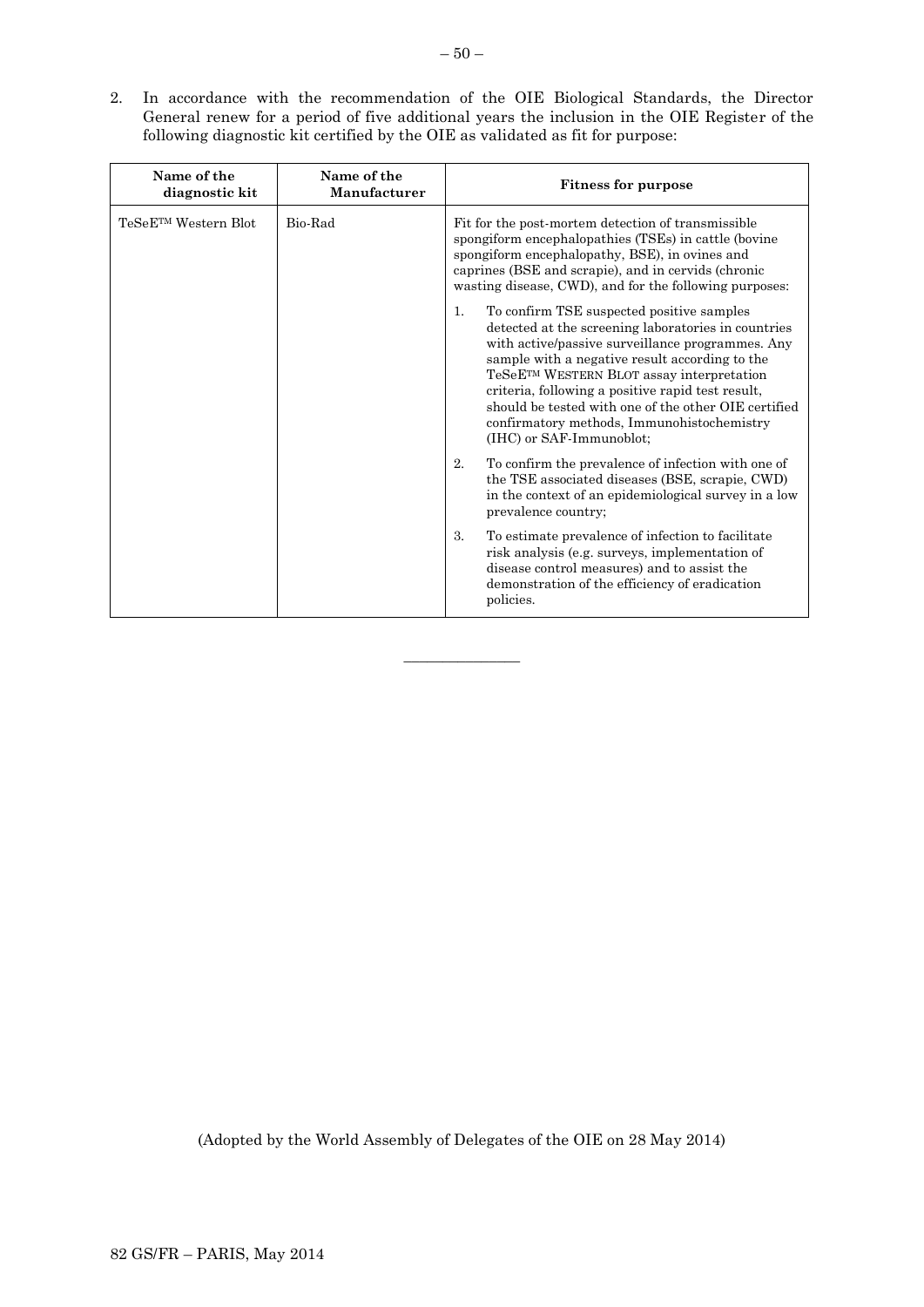# <span id="page-50-0"></span>**Amendments to the OIE** *Aquatic Animal Health Code*

#### CONSIDERING

- 1. The current content of the OIE *Aquatic Animal Health Code* (the *Aquatic Code*), which is the result of modifications made by the World Assembly of Delegates during previous OIE General Sessions,
- 2. The necessity to update the *Aquatic Code* in accordance with the recommendations in the February 2014 report of the OIE Aquatic Animal Health Standards Commission (Annexes 3 to 16 of Document 82 SG/12/CS4 B), after consultation with the World Assembly of Delegates,

#### THE ASSEMBLY

#### RESOLVES

- 1. To adopt the updates to the *Aquatic Code* proposed in Annexes 3, 4, 5, 6, 8, 11, 12, 13, 14 and 16 of Document 82 SG/12/CS4 B in English, French and Spanish, each text being authentic.
- 2. To adopt the updates to the *Aquatic Code* proposed in Annex 7, 9, 10 and 15 of Document 82 SG/12/CS4 B in English, French and Spanish, each text being authentic, with the following modifications:
	- 2.1. In Annexes 7, 9 and 10 (Chapters 2.1., 5.1. and 5.2.) revert to the 2013 version of the *Aquatic Code.*
	- 2.2. In Annex 15 (Chapter 10.X.) Article 10.X.13 point 1b) delete the following words '(ovarian fluid and milt)'.
- 3. To ask the Director General to publish the adopted texts in a revised edition of the *Aquatic Code* with appropriate numbering and formatting.

 $\overline{\phantom{a}}$  , where  $\overline{\phantom{a}}$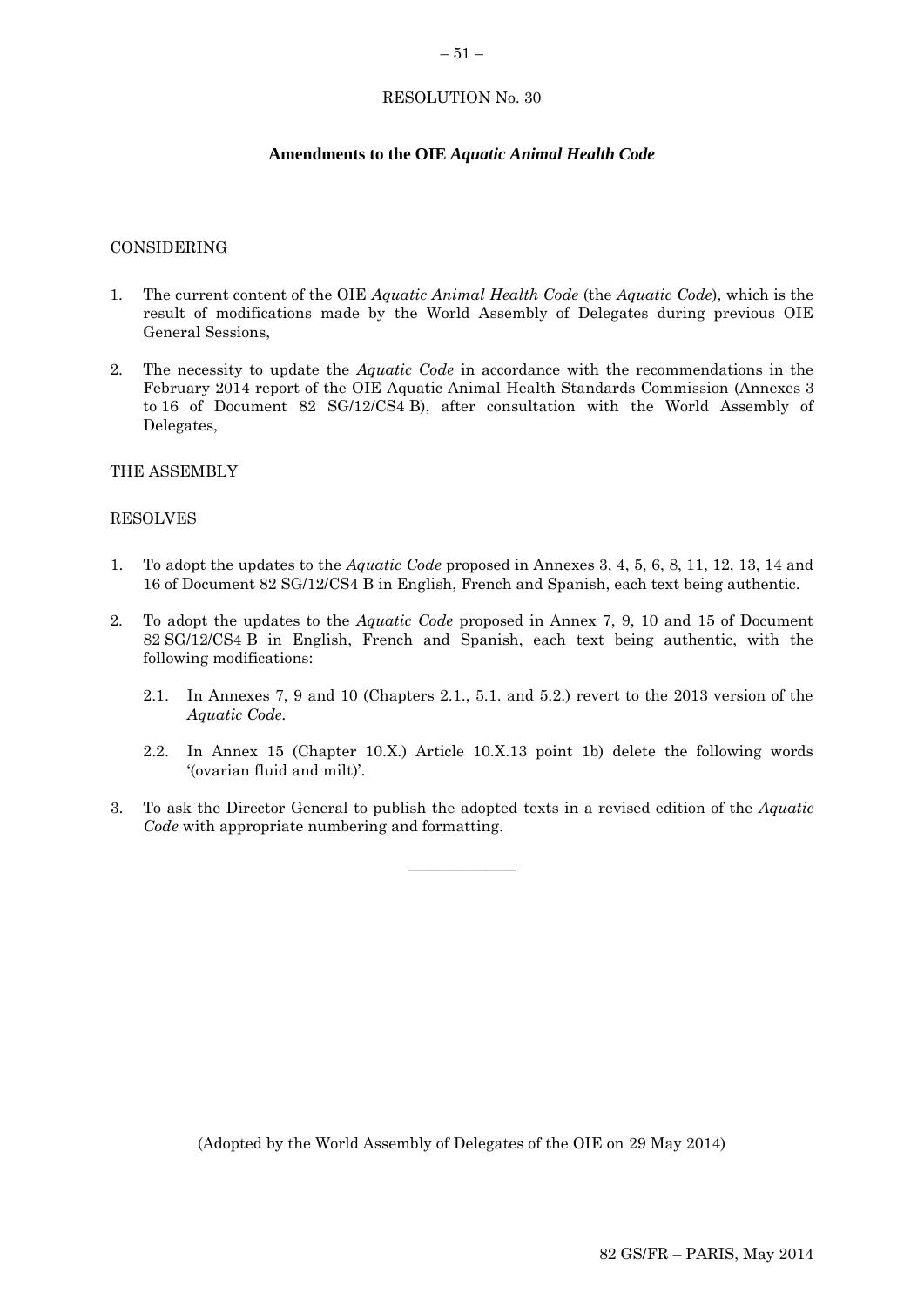# <span id="page-51-0"></span>**Amendments to the OIE** *Terrestrial Animal Health Code*

#### CONSIDERING THAT

- 1. The present content of the OIE *Terrestrial Animal Health Code* (the *Terrestrial Code*), which is the result of modifications made by the OIE World Assembly during previous General Sessions;
- 2. The necessity to update the *Terrestrial Code* in accordance with recommendations in the February 2014 report of the OIE Terrestrial Animal Health Standards Commission (the Terrestrial Code Commission) (Document 82SG/12/CS1B), after consultation with the Delegates of the Members;

#### THE ASSEMBLY

#### RESOLVES

- 1. To adopt the updates to the *Terrestrial Code* proposed in Annexes VI, VII, VIII, IX, XI, XII, XVII, XVIII, XIX, XX, XXI, XXIII, XXIV, XXVII, XXVIII, XXIX, XXX, XXXI, XXXII and XXXIII of Document 82 SG/12/CS1 B in English, French and Spanish, each text being authentic.
- 2. To adopt the updates to the *Terrestrial Code* proposed in Annexes IV, X, XIII, XIV, XV, XVI, XXII, XXV and XXVI of Document 82 SG/12/CS1 B in English, French and Spanish, each text being authentic, with the following modifications:
	- 2.1. In Annex IV (User's Guide)
		- a) In point 2 of Section A, add "internal" before "reporting"
		- b) Delete point 4 of Section A
		- c) In point 4 of Section C, replace the first sentence with the following:

"Animal health measures related to international trade should be based on OIE standards".

- 2.2. In Annex X (Chapter 4.7.)
	- a) In point 3 b) of Article 4.7.14., add "(not a *listed disease*)" after "Swine vesicular disease".
	- b) In point 4 b) of Article 4.7.14., add "(not a *listed disease*)" after "Vesicular stomatitis (cattle, pigs)".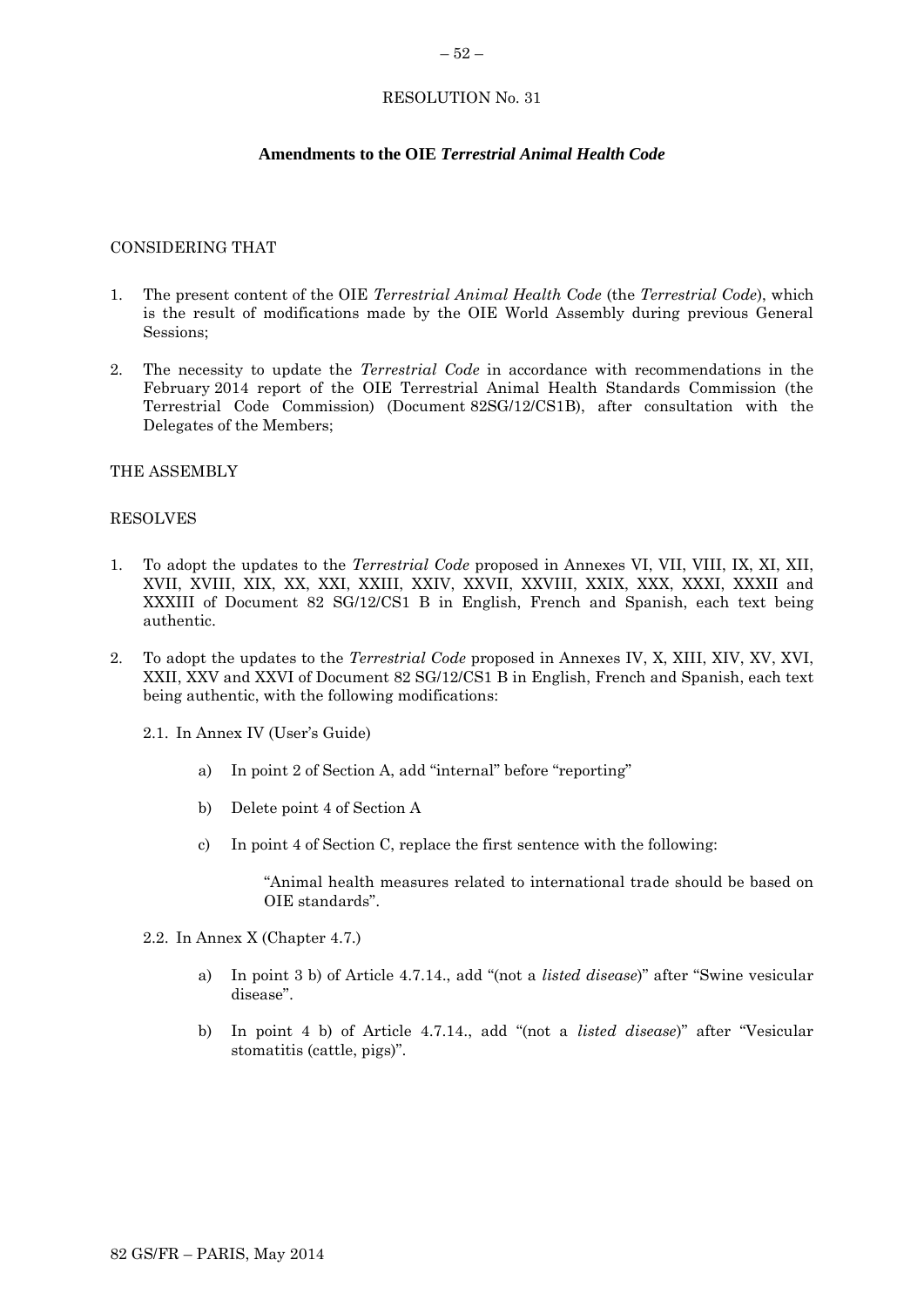- 2.3. In Annex XIII (Chapter 6.6.)
	- a) In the English version only, in the 4th paragraph of Article 6.6.1., delete "the" before "all animal sectors".
- 2.4. In Annex XIV (Chapter 6.9.)
	- a) In point 3 b) of Article 6.9.4., replace "discourage the advertising of" with "not advertise".
- 2.5. In Annex XV (Chapter 6.10.)
	- a) Replace the 1<sup>st</sup> paragraph of point 1 of Article 6.10.1, with the following text:

"Antimicrobial resistance is a naturally occurring phenomenon influenced by many factors. However, the main driving force for the selection of antimicrobial resistance is the use of *antimicrobial agents* in any environment, including human, animal and other usages [under study]".

- b) Replace "may lead" in the  $2<sup>nd</sup>$  paragraph of point 1 of Article 6.10.1. with "has lead".
- 2.6. In Annex XVI (Chapter 7.10.)
	- a) Replace "These recommendations cover" in the introductory paragraph of Article 7.10.2 with "This chapter covers".
	- b) In Article 7.10.3., move the last sentence of the 1<sup>st</sup> paragraph to follow the 1<sup>st</sup> sentence, so that the paragraph reads:

"The welfare of broilers should be assessed using outcome-based measurables. Consideration should also be given to the resources provided and the design of the system. The following outcome-based measurables, specifically animalbased measurables, can be useful indicators of *animal welfare*. The use of these indicators and the appropriate thresholds should be adapted to the different situations where broilers are managed, also taking into account the strain of bird concerned."

- c) Delete the last sentence of point 8 b) of Article 7.10.3.
- 2.7. In Annex XXII (Chapter 8.12.)
	- a) In Article 8.12.1., reinstate and amend the sentence after point 6 c) as follows:

"For the purpose of this chapter, ruminants include dromedary camels".

- b) In point 2 a) of Article 8.12.3., add "for a minimum of ten years" after "in the country or *zone*".
- c) Delete the sentence after point 2 b) of Article 8.12.3.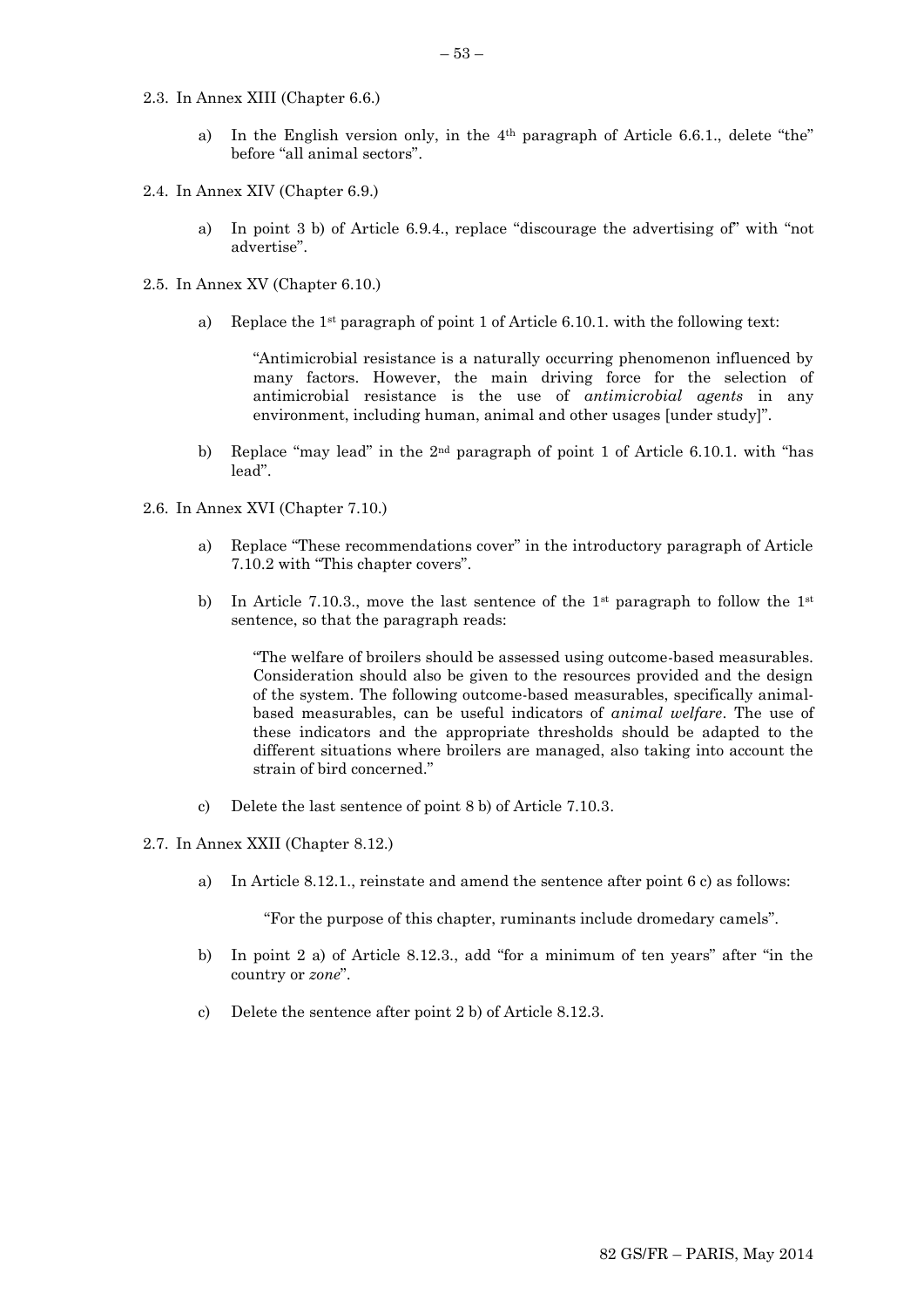- 2.8. In Annex XXV (Chapter 10.4.)
	- a) In the English version only, in Articles 10.4.6. and 10.4.7., add "attached" after "should be" in the last paragraph.
	- b) In Article 10.4.21., modify point 2 as follows:
		- "2) these *commodities* have been processed to ensure the destruction of avian influenza virus using:
			- a) moist heat treatment for 30 minutes at 56°C; or
			- b) any equivalent treatment which has been demonstrated to inactivate avian influenza virus;"
- 2.9. In Annex XXVI (Chapter 10.9.)
	- a) In Article 10.9.16., modify point 2 as follows:
		- "2) these *commodities* have been processed to ensure the destruction of NDV using:
			- a) moist heat treatment for 30 minutes at 56°C; or
			- b) any equivalent treatment which has been demonstrated to inactivate NDV;"
- 3. To ask the Director General to publish the adopted texts in a revised edition of the *Terrestrial Code* with appropriate numbering and formatting.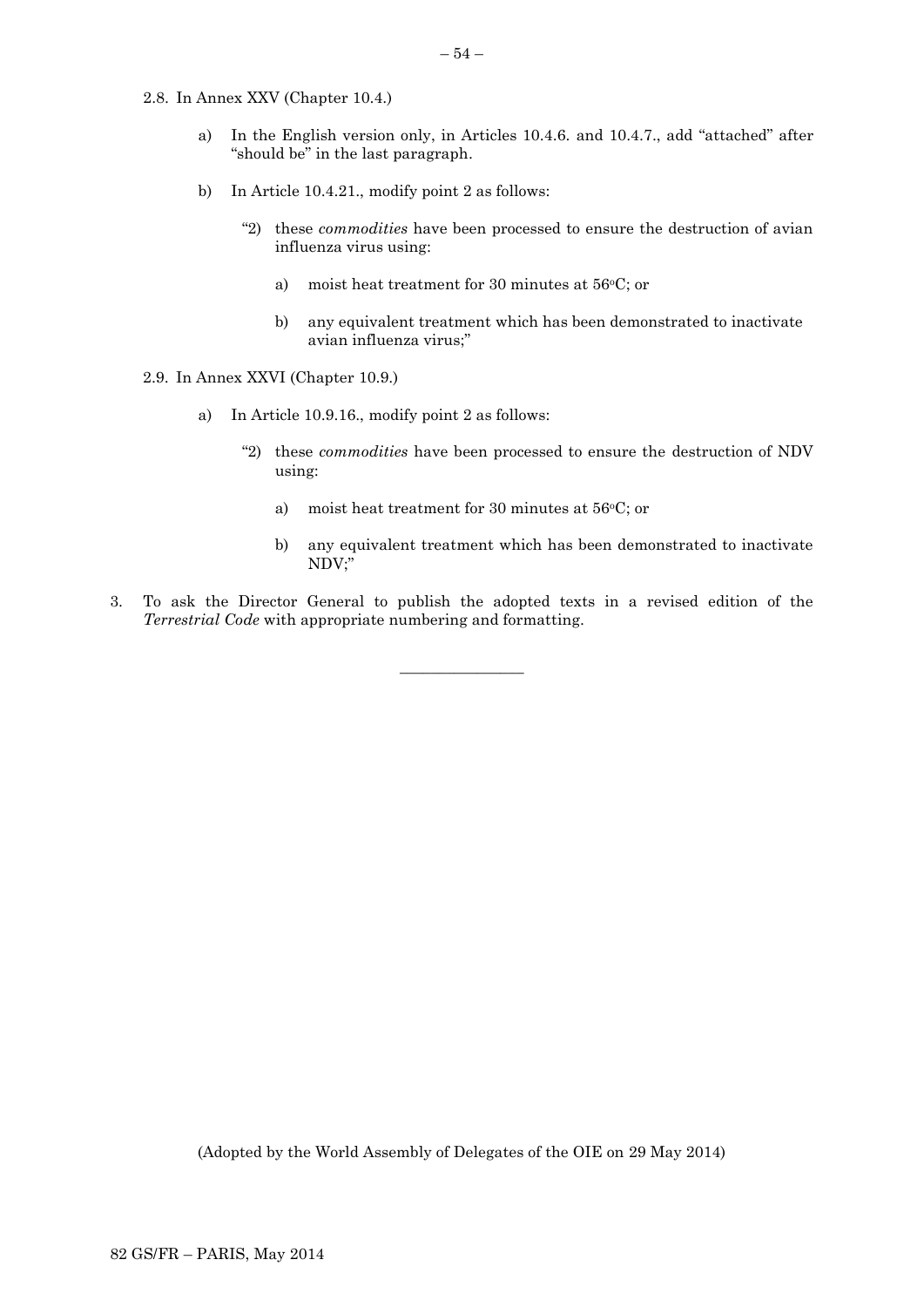# <span id="page-54-0"></span>**Criteria and factors for rational prioritisation of animal diseases that should be covered by public health policies**

# CONSIDERING THAT

- 1. The strengthening of Veterinary Services (VS) is crucial to guarantee both animal and public health along with a healthy eco-system that is conducive to sustainable livestock development,
- 2. A number of countries and regional organisations have committed to an animal disease prioritisation approach to boost the effectiveness of VS actions,
- 3. The choice of priority diseases that should be covered by public policies must be based on scientifically proven criteria that take into account public health issues including food safety, food security, economic, societal and environmental concerns,
- 4. The prioritisation of animal diseases should assist in reaching national consensus on the priority policies of VS by key economic stakeholders, small livestock holders, communities and other partners as well as political decision-makers,
- 5. The prioritisation of animal diseases should enhance public policy adaptability to changing epidemiological contexts and evolution of scientific knowledge, while ensuring the sustainability of these policies for better effectiveness,
- 6. The animal disease prioritisation criteria should strengthen the safety of international trade in line with the SPS Agreement without creating unjustified trade barriers,
- 7. A country's choice of priority diseases serves to strengthen international cooperation and the implementation of international programmes to combat transboundary diseases,
- 8. The choice of priority diseases must be supported by suitable resources to implement animal health policies to address these diseases. This choice should continue to strengthen the VS critical competencies such as active or passive surveillance, veterinary laboratory capability, animal identification and traceability, as well as the development of preparedness and contingency plans,
- 9. The OIE *Terrestrial Animal Health Code and the* OIE *Aquatic Animal Health Code* are the recognised international scientific animal health reference that should guide the prioritisation of animal diseases,

#### THE ASSEMBLY

#### RECOMMENDS THAT

1. The OIE terrestrial and aquatic animal health standards, including those pertaining to zoonoses, are a basic tool for the prioritisation of animal diseases based on scientific evidence. In parallel they ensure the safety of international trade of animals and animal products, while avoiding unjustified barriers.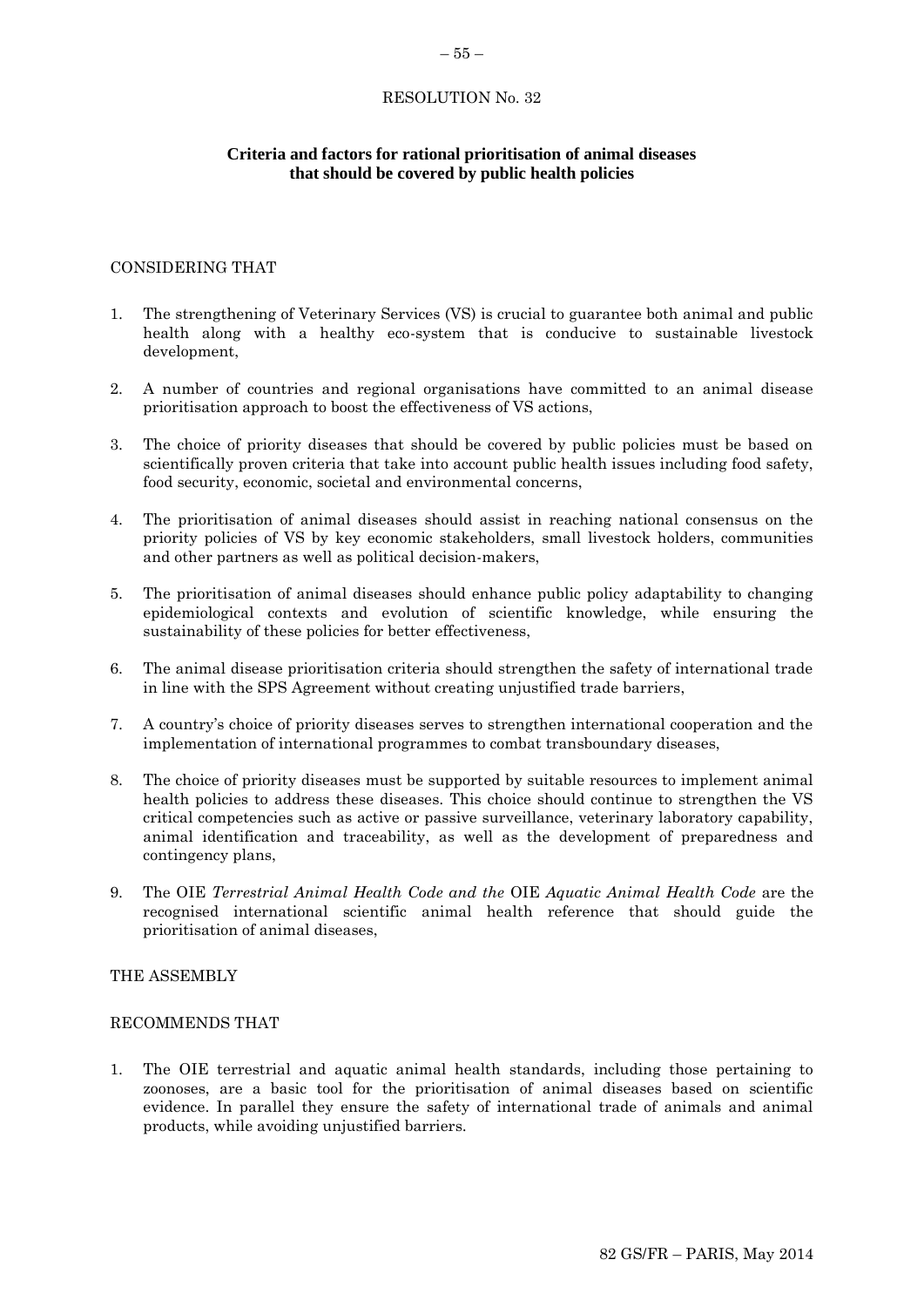- 2. The OIE provide scientific data on the main animal diseases to the Member Countries to facilitate the choice of priority diseases based on scientific evidence.
- 3. The OIE consider Member Countries' experiences in formulating guidelines for animal disease prioritisation as an animal health risk management tool, taking into account a balanced consideration of public health, economic, societal and environmental issues.
- 4. The OIE facilitate the involvement of essential partners to the VS in this animal disease prioritisation process, such as other competent authorities (e.g. human health authorities), political and financial decision-makers, farmers including small livestock holders, communities and other stakeholders and interested parties.
- 5. The OIE prepare animal disease prioritisation guidelines and recommendations to support regional and national efforts to control priority animal diseases.
- 6. The OIE also develop guidelines for aquatic animal disease prioritisation, taking into account their specific characteristics.
- 7. The OIE continue to promote the PVS Pathway tools to strengthen VS compliance with OIE international standards, in concert with the prioritisation of animal diseases.

 $\overline{\phantom{a}}$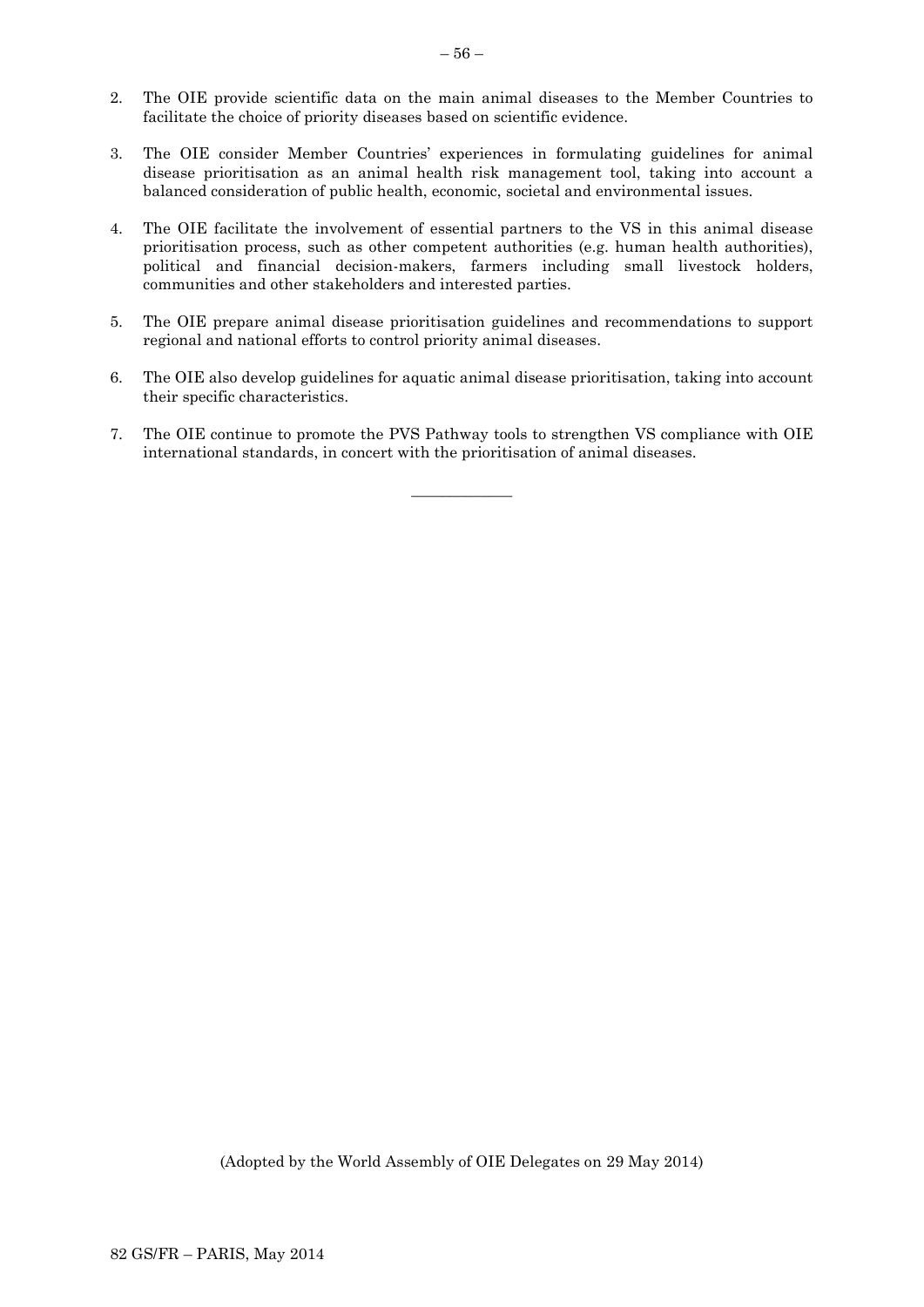# <span id="page-56-0"></span>**African swine fever: new challenges and measures to prevent its spread**

#### CONSIDERING THAT

- 1. African swine fever is a transboundary disease endemic in some African countries which was introduced into parts of Europe in 2007, with recent further spread,
- 2. African swine fever is a disease of global significance that poses a current threat for porcine health and international trade,
- 3. OIE Member Countries are obliged to notify outbreaks of the disease to the OIE,
- 4. The current absence of any effective vaccine or treatment seriously limits control of the disease,
- 5. Past experience in a number of countries demonstrates that the disease can be eradicated through collaboration and joint efforts by the different sectors involved applying strict biosecurity and elimination of sick and carrier animals and their contaminated products,
- 6. Early detection of the African swine fever virus is essential to enable rapid response and limit serious consequences,
- 7. Wild Suidae (including wild boars and feral pigs) can play an important and potentially complex role in the epidemiology and spread of African swine fever,
- 8. There is an urgent need to raise the awareness of hunters, others related to game and wildlife management, through their national and international organisations,
- 9. Effective Veterinary Services are fundamental to any African swine fever control strategy, including in promoting crucial biosecurity measures,
- 10. The OIE Reference Laboratories for African swine fever lead and coordinate international research and diagnostic activities, together with twinning with candidate laboratories,
- 11. there is extensive knowledge e of the disease, which, when combined with the data gathered from various risk analyses and the appropriate diagnostic techniques available, constitutes major assets for controlling African swine fever,

#### THE ASSEMBLY

#### RECOMMENDS THAT

- 1. The OIE Member Countries respect their obligations of reporting African swine fever outbreaks including findings in wildlife to OIE in a timely and transparent manner using the WAHIS system.
- 2. The OIE Member Countries base their early detection and rapid response strategies on the results of a comprehensive risk assessment.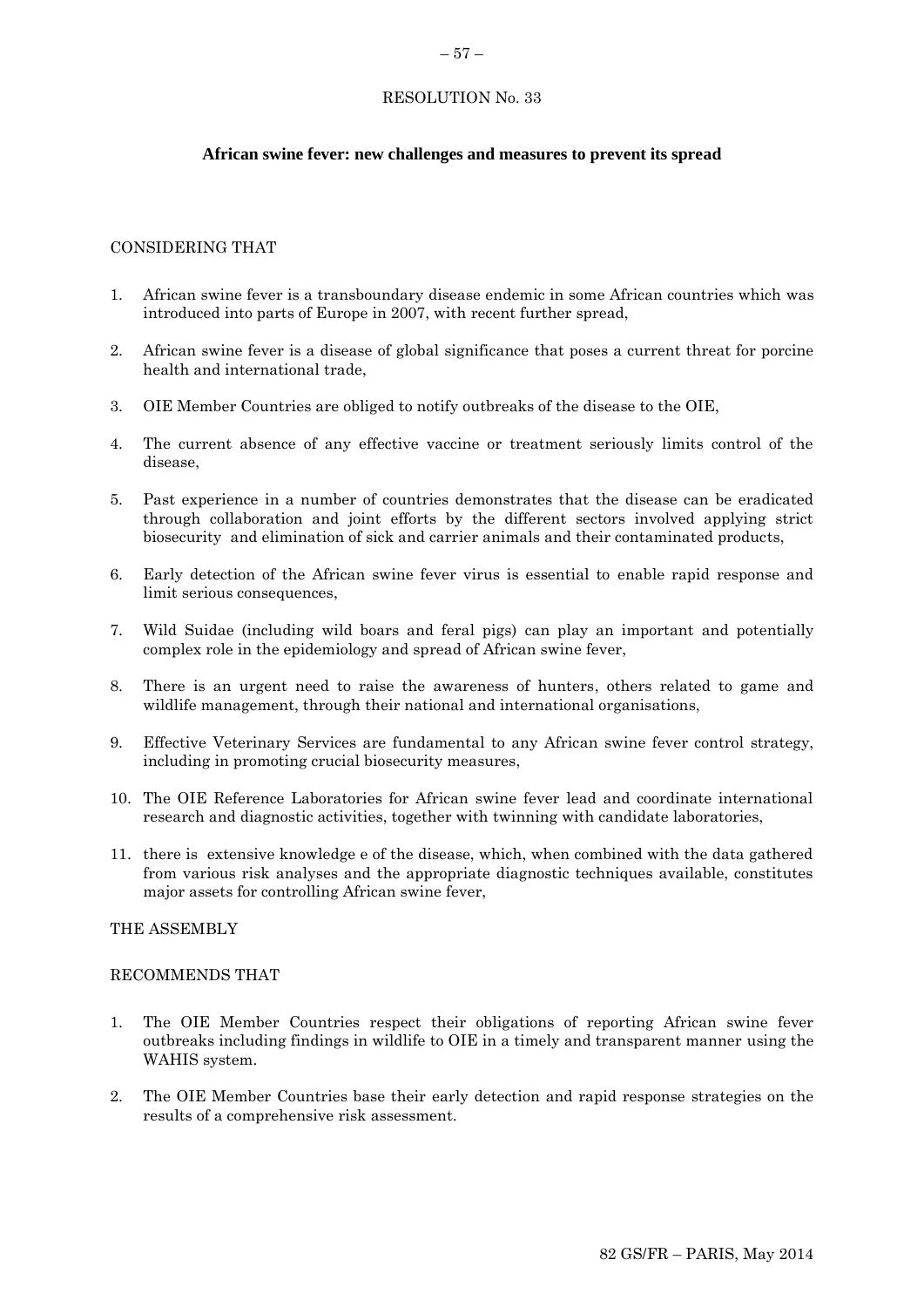- 3. The OIE Member Countries engage in controlling African swine fever through the application of biosecurity measures, development of contingency plans and by control programmes in endemic zones and the creation of disease-free zones.
- 4. The OIE Member Countries base their requirements for safe trade of live animals and commodities on the relevant science-based international standards adopted by the OIE.
- 5. The OIE Member Countries establish and enhance official cooperation, including through agreements, between Veterinary Services and national bodies and international organisations responsible for hunting and wildlife management in all activities aimed at, surveillance, prevention, early detection, control and eradication of African swine fever and other important diseases.
- 6. Member Countries with the scientific support of the OIE promote awareness programmes for veterinarians and organise awareness and training programmes for hunters and farmers in the field of early detection of key infectious diseases, carcass inspection and viscera disposal when relevant.
- 7. The OIE cooperate with international organisations for hunting and wildlife management to raise awareness on African swine fever and other relevant diseases for hunters and other persons related with game and wildlife management and to establish models of agreements with Veterinary Services.
- 8. The International Council for Game and Wildlife Conservation (CIC) continue its efforts to establish a training centre on wildlife diseases for hunters to be managed by CIC with scientific support from the OIE.
- 9. The OIE continue to support Member Countries to follow the OIE PVS pathway including the OIE Veterinary Legislation Support Programme enhancing their efforts of detecting, controlling and eradicating African swine fever.
- 10. The OIE Reference Laboratories continue research into the epidemiology of African swine fever in different scenarios; the development of non-invasive sampling methods for wild Suidae; the distribution and epidemiological role of ticks of the *Ornithodoros* genus in newly infected zones; the role of wild Suidae and feral pigs in high and low density populations; and the development of vaccines to combat African swine fever.

 $\overline{\phantom{a}}$  , where  $\overline{\phantom{a}}$ 

(Adopted by the World Assembly of OIE Delegates on 29 May 2014)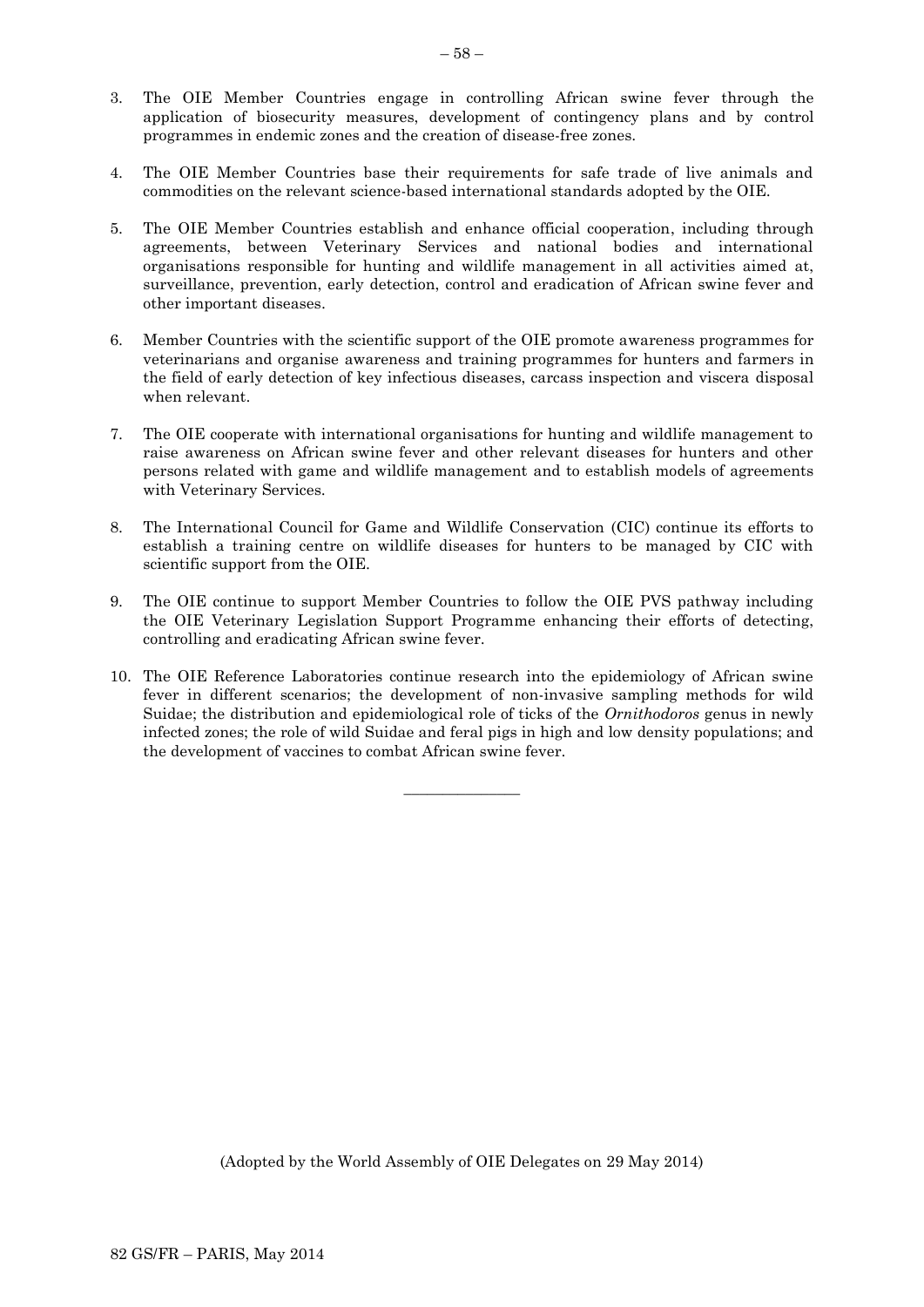# <span id="page-58-0"></span>**Agreement between the World Organisation for Animal Health (OIE) and the Eurasian Economic Commission (EEC)**

# CONSIDERING

That it is desirable, in the general interest of all concerned, that cooperation be established between the World Organisation for Animal Health (OIE) and the Eurasian Economic Commission (EEC),

The Agreement between the OIE and the EEC that was approved following the deliberations of the Council on 1 October 2013 (82 SG/20),

THE ASSEMBLY

DECIDES

To approve the terms of this Agreement and its signature by the Director General on behalf of the OIE.

 $\overline{\phantom{a}}$  , where  $\overline{\phantom{a}}$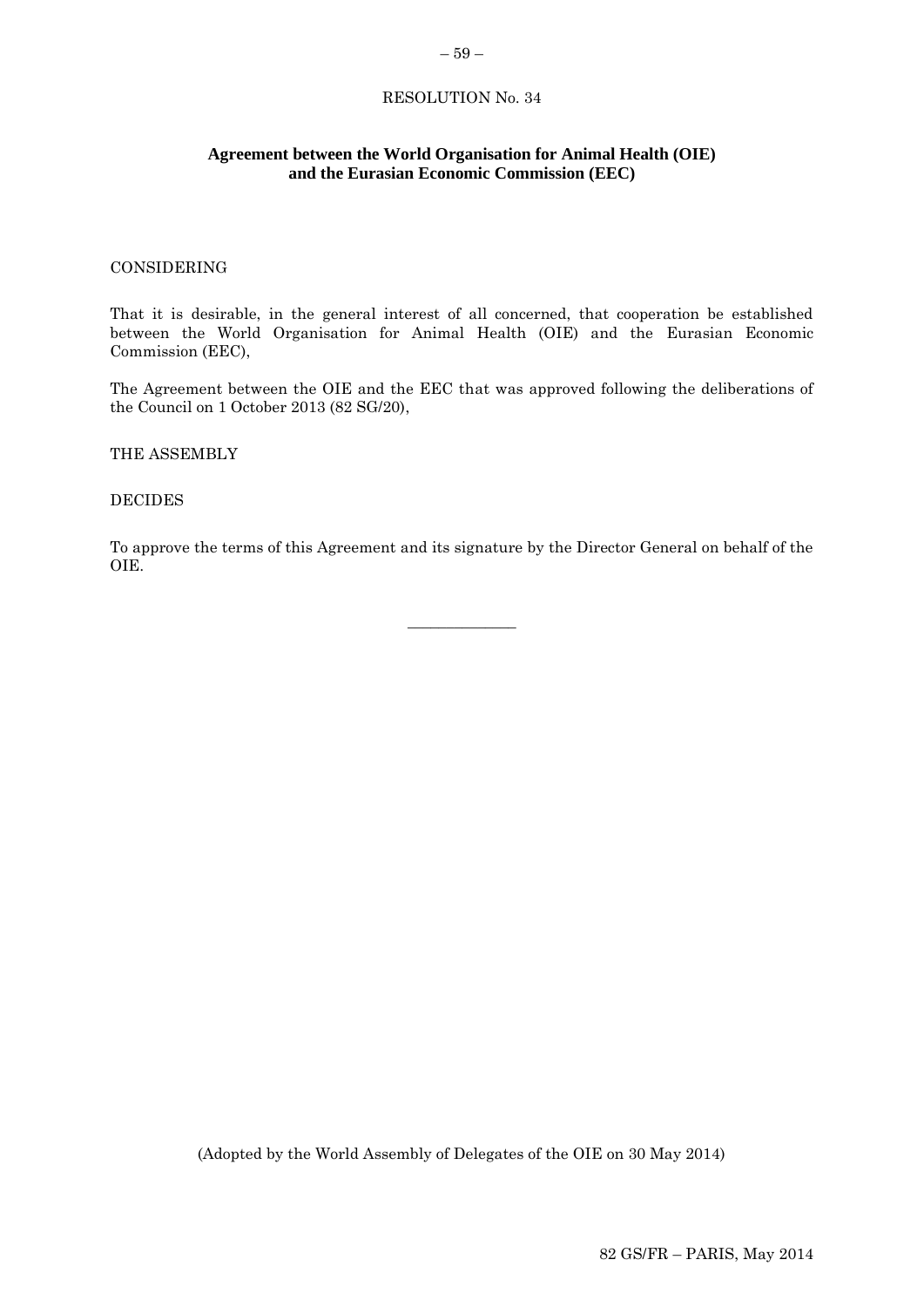# <span id="page-59-0"></span>**Agreement between the World Organisation for Animal Health (OIE) and the Global Alliance for Rabies Control (GARC)**

## CONSIDERING

That it is desirable, in the general interest of all concerned, that cooperation be established between the World Organisation for Animal Health (OIE) and the Global Alliance for Rabies Control (GARC),

The Agreement between the OIE and the GARC that was approved following the deliberations of the Council on 1 October 2013 (82 SG/21),

THE ASSEMBLY

DECIDES

To approve the terms of this Agreement and its signature by the Director General on behalf of the OIE.

 $\overline{\phantom{a}}$  , where  $\overline{\phantom{a}}$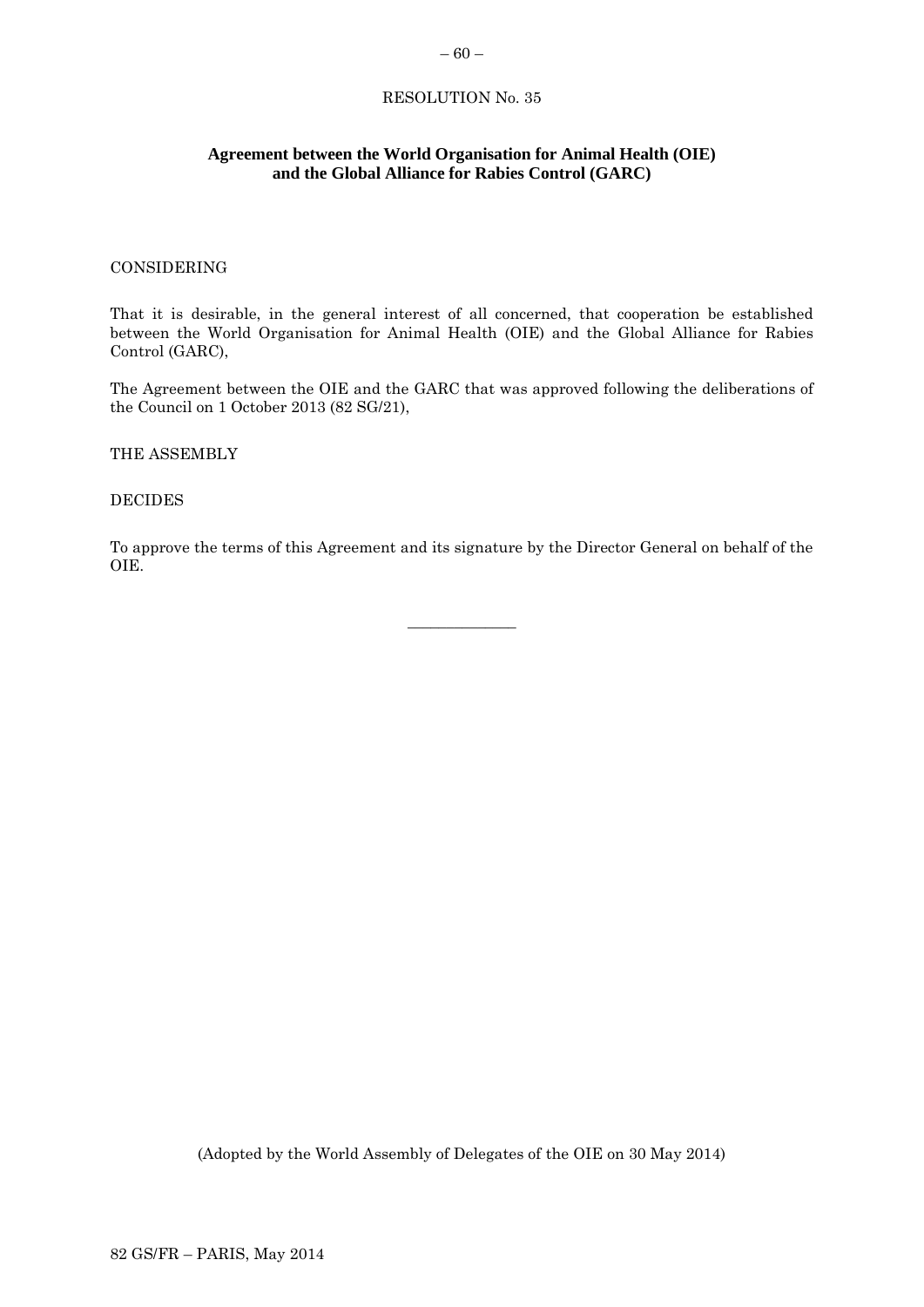# <span id="page-60-0"></span>**Agreement between the World Organisation for Animal Health (OIE) and the Inter-Governmental Authority on Development (IGAD)**

## CONSIDERING

That it is desirable, in the general interest of all concerned, that cooperation be established between the World Organisation for Animal Health (OIE) and the Inter-Governmental Authority on Development (IGAD),

The Agreement between the OIE and the IGAD that was approved following the deliberations of the Council on 1 October 2013 (82 SG/22),

THE ASSEMBLY

DECIDES

To approve the terms of this Agreement and its signature by the Director General on behalf of the OIE.

 $\overline{\phantom{a}}$  , where  $\overline{\phantom{a}}$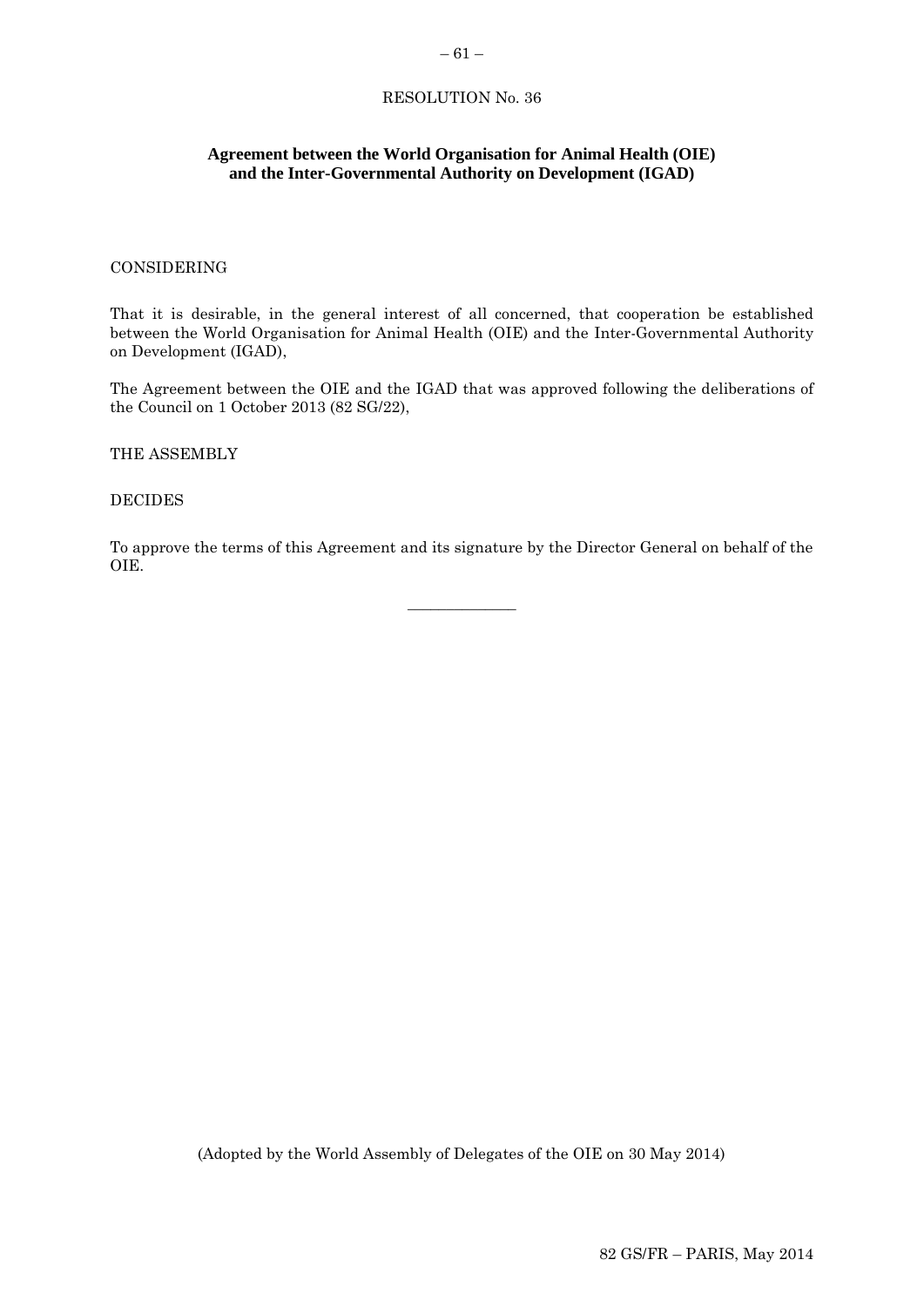# <span id="page-61-0"></span>**Agreement between the World Organisation for Animal Health (OIE) and the International Veterinary Students Association (IVSA)**

## CONSIDERING

That it is desirable, in the general interest of all concerned, that cooperation be established between the World Organisation for Animal Health (OIE) and the International Veterinary Students Association (IVSA),

The Agreement between the OIE and the IVSA that was approved following the deliberations of the Council on 26 February 2014 (82 SG/23),

THE ASSEMBLY

DECIDES

To approve the terms of this Agreement and its signature by the Director General on behalf of the OIE.

 $\overline{\phantom{a}}$  , where  $\overline{\phantom{a}}$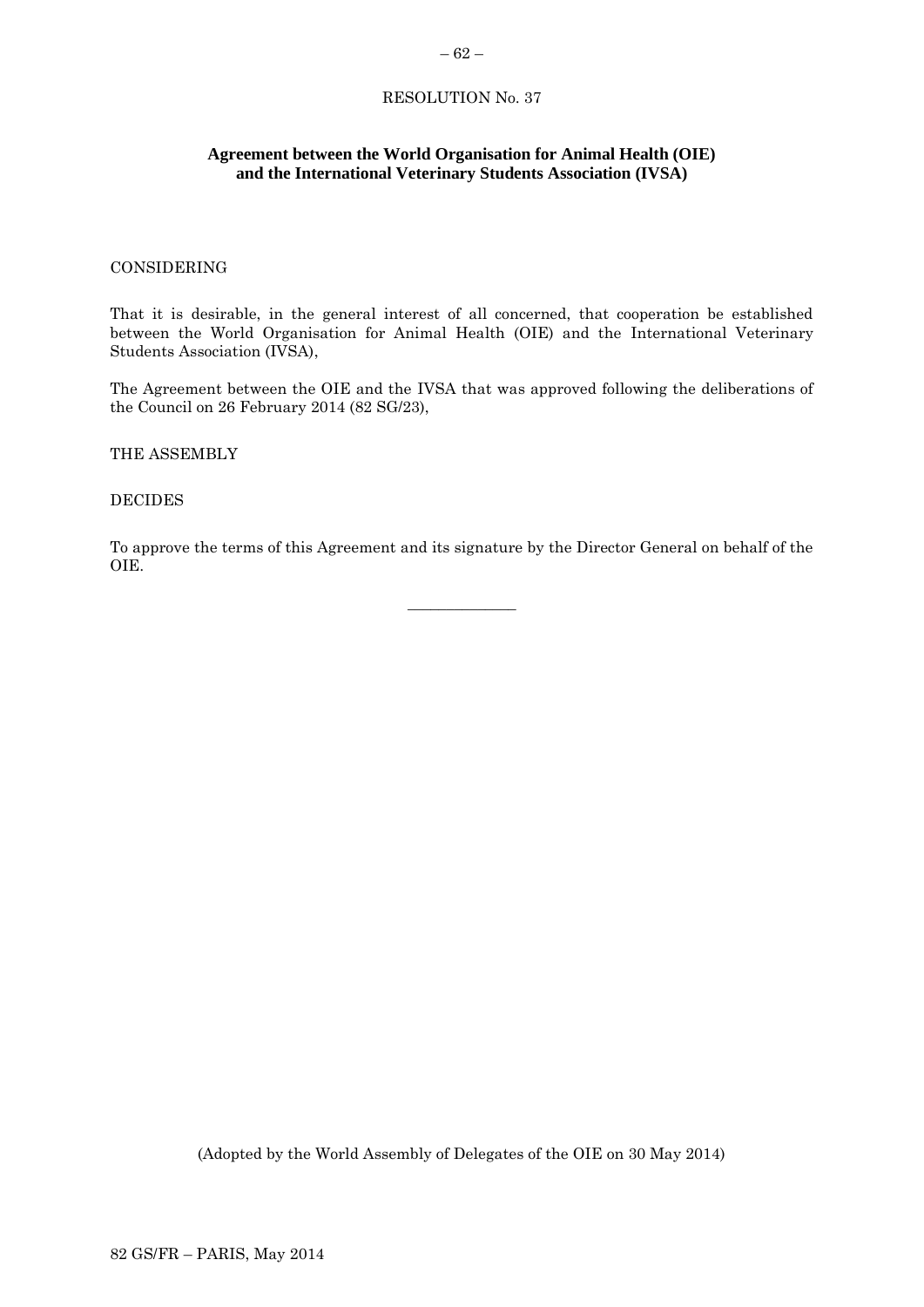# <span id="page-62-0"></span>**Agreement between the World Organisation for Animal Health (OIE) and the the Association for Assessment and Accreditation of Laboratory Animal Care International (AAALAC International)**

#### CONSIDERING

That it is desirable, in the general interest of all concerned, that cooperation be established between the World Organisation for Animal Health (OIE) and the Association for Assessment and Accreditation of Laboratory Animal Care International (AAALAC International),

The Agreement between the OIE and the AAALAC International that was approved following the deliberations of the Council on 26 February 2014 (82 SG/24),

THE ASSEMBLY

# DECIDES

To approve the terms of this Agreement and its signature by the Director General on behalf of the OIE.

 $\overline{\phantom{a}}$  , where  $\overline{\phantom{a}}$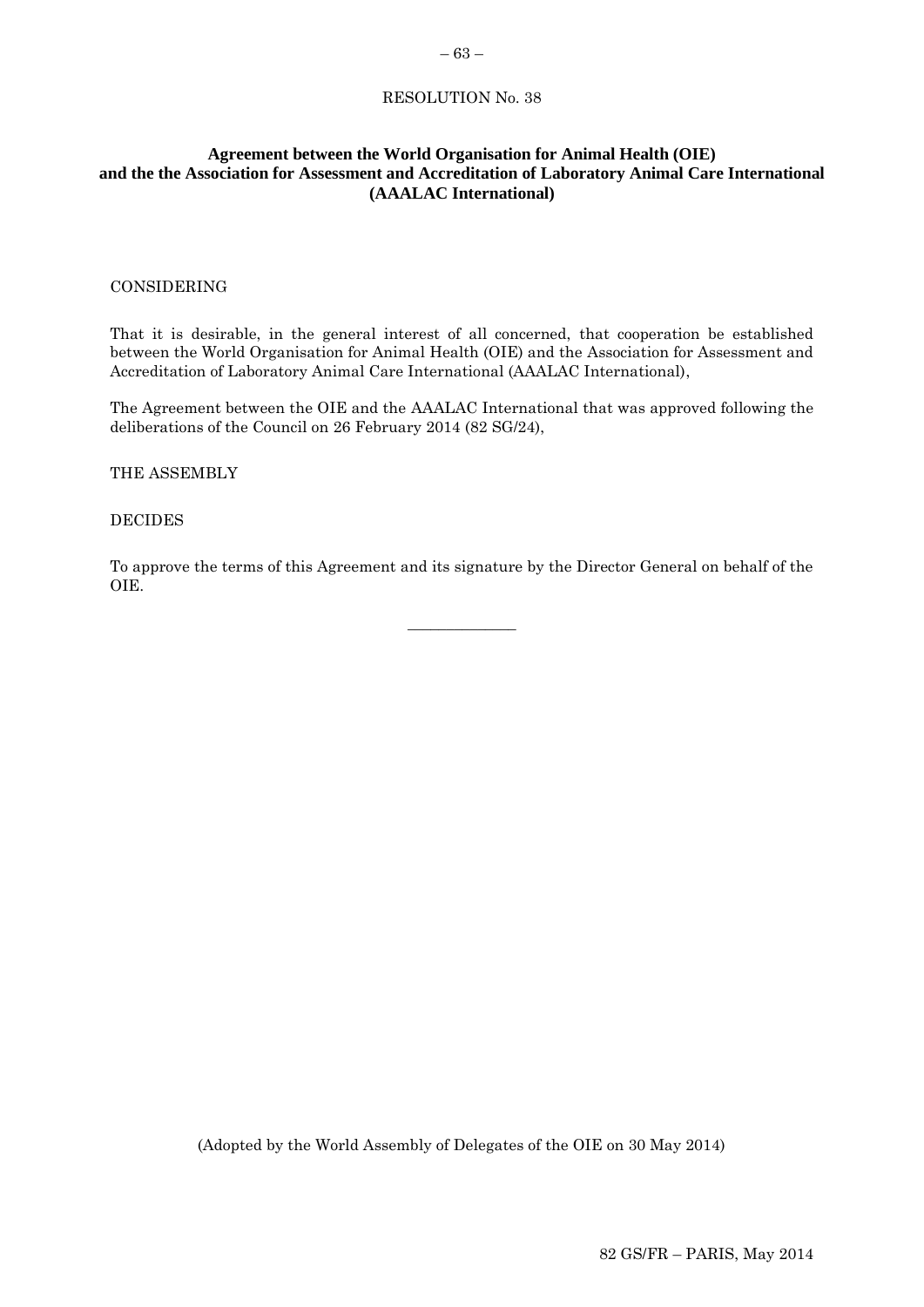# <span id="page-63-0"></span>**Agreement between the World Organisation for Animal Health (OIE) and the International Society for Animal Hygiene (ISAH)**

## CONSIDERING

That it is desirable, in the general interest of all concerned, that cooperation be established between the World Organisation for Animal Health (OIE) and the International Society for Animal Hygiene (ISAH),

The Agreement between the OIE and the ISAH that was approved following the deliberations of the Council on 26 February 2014 (82 SG/25),

THE ASSEMBLY

DECIDES

To approve the terms of this Agreement and its signature by the Director General on behalf of the OIE.

 $\overline{\phantom{a}}$  , where  $\overline{\phantom{a}}$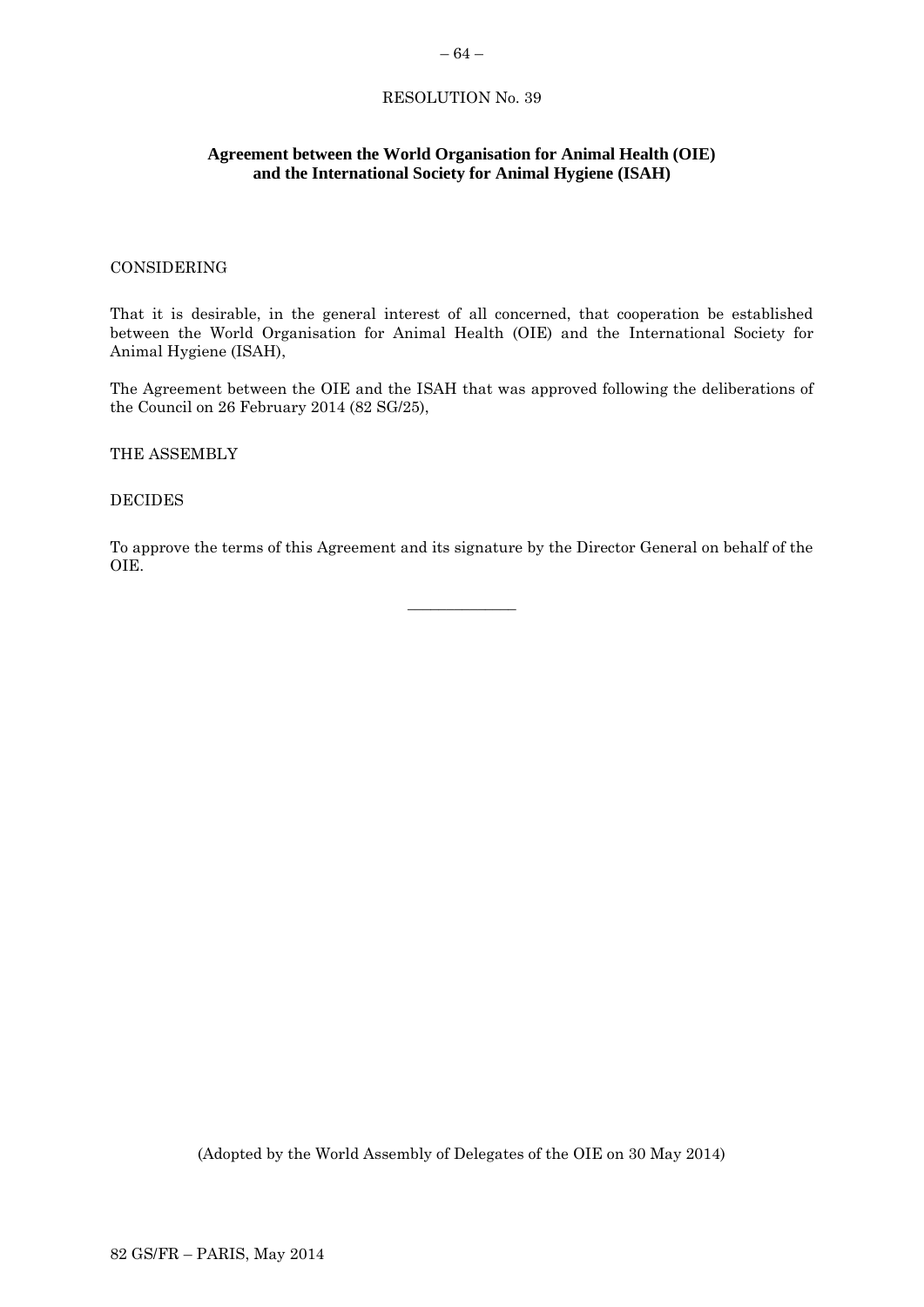# <span id="page-64-0"></span>**Designation of OIE Reference Laboratories for aquatic animal diseases**

# CONSIDERING THAT

- 1. The OIE's *Basic Texts* provide the Terms of Reference, designation criteria, and internal rules for OIE Reference Laboratories,
- 2. The Terms of Reference of the OIE Aquatic Animal Health Standards Commission include the responsibility to examine applications from Member Countries relating to the creation of new OIE Reference Laboratories with activities corresponding to the Commission's scientific mandate and report its findings to the Director General,
- 3. All OIE Reference Laboratory applications are assessed by the OIE Aquatic Animal Health Standards Commission using standardised criteria that include: the institution's ability, capacity and readiness to provide services; the scientific and technical standing of the institution concerned at the national and international levels; the quality of its scientific and technical leadership including internationally recognised expertise; the institution's prospective stability in terms of personnel, activity and funding; and the technical and geographical relevance of the institution and its activities to OIE's programme priorities,
- 4. Details of the applicant laboratories that have been assessed by the OIE Aquatic Animal Health Standards Commission are published in the report of the meeting of the Commission,
- 5. All Reference Laboratory applications are endorsed by the OIE Council,
- 6. Proposals for a major change in an OIE Reference Laboratory follow the same procedure,
- 7. Article 4 of the Internal Rules for OIE Reference Centres states that "Applications endorsed by the Council shall be presented to the Assembly for approval",

THE ASSEMBLY

#### RESOLVES

To designate the following new OIE Reference Laboratories and add them to the list of OIE Reference Laboratories (available on the OIE web site):

OIE *Reference Laboratory for Infection with infectious salmon anaemia virus* Laboratorio de Patógenos Acuícolas, Pontificia Universidad Católica de Valparaíso, CHILE

OIE *Reference Laboratory for Infection with salmonid alphavirus* National Veterinary Institute, Oslo, NORWAY

OIE *Reference Laboratory for White spot disease* National Cheng Kung University, CHINESE TAIPEI

(Adopted by the World Assembly of Delegates of the OIE on 27 May 2014)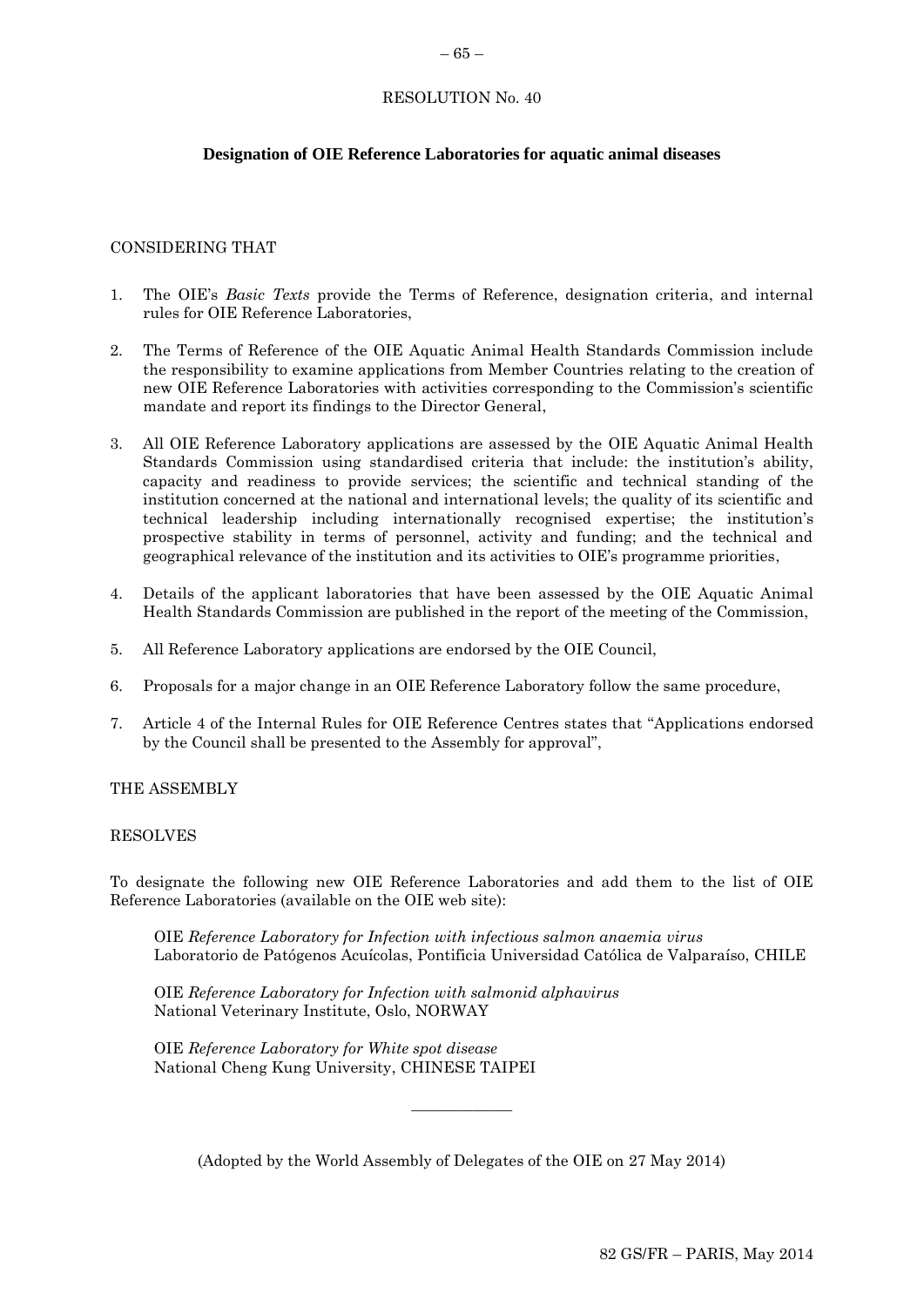# <span id="page-65-0"></span>**Designation of OIE Reference Laboratories for terrestrial animal diseases**

# CONSIDERING THAT

- 1. The OIE's *Basic Texts* provide the Terms of Reference, designation criteria, and internal rules for OIE Reference Laboratories,
- 2. The Terms of Reference of the OIE Biological Standards Commissions include the responsibility to examine applications from Member Countries relating to the creation of new OIE Reference Laboratories with activities corresponding to the Commission's scientific mandate and report its findings to the Director General,
- 3. All OIE Reference Laboratory applications are assessed using standardised criteria that include: the institution's ability, capacity and readiness to provide services; the scientific and technical standing of the institution concerned at the national and international levels; the quality of its scientific and technical leadership including internationally recognised expertise; the institution's prospective stability in terms of personnel, activity and funding; and the technical and geographical relevance of the institution and its activities to OIE's programme priorities,
- 4. Details of the applicant laboratories that have been assessed by the OIE Biological Standards Commission are published in the report of the meeting of the Commission,
- 5. All Reference Laboratory applications are endorsed by the OIE Council,
- 6. Proposals for a major change in an OIE Reference Laboratory follow the same procedure,
- 7. Article 4 of the Internal Rules for OIE Reference Centres states that "Applications endorsed by the Council shall be presented to the Assembly for approval",

#### THE ASSEMBLY

#### RESOLVES

To designate the following new OIE Reference Laboratories for terrestrial animal diseases and add them to the list of OIE Reference Laboratories (available on the OIE web site):

OIE *Reference Laboratory for Avian chlamydiosis* (*Chlamydia psittaci*) Laboratory for Immunology and Animal Biotechnology, Ghent University, BELGIUM

OIE *Reference Laboratory for Peste des petits ruminants* National Diagnostic Center for Exotic Animal Diseases, China Animal Health and Epidemiology Center, Qingdao, PEOPLE'S REPUBLIC OF CHINA

OIE *Reference Laboratory for Leishmaniosis*

Istituto Zooprofilattico Sperimentale della Sicilia (IZSSi), Centro di Referenza Nazionale per le Leishmaniosi (C.Re.Na.L.), Palermo, ITALY